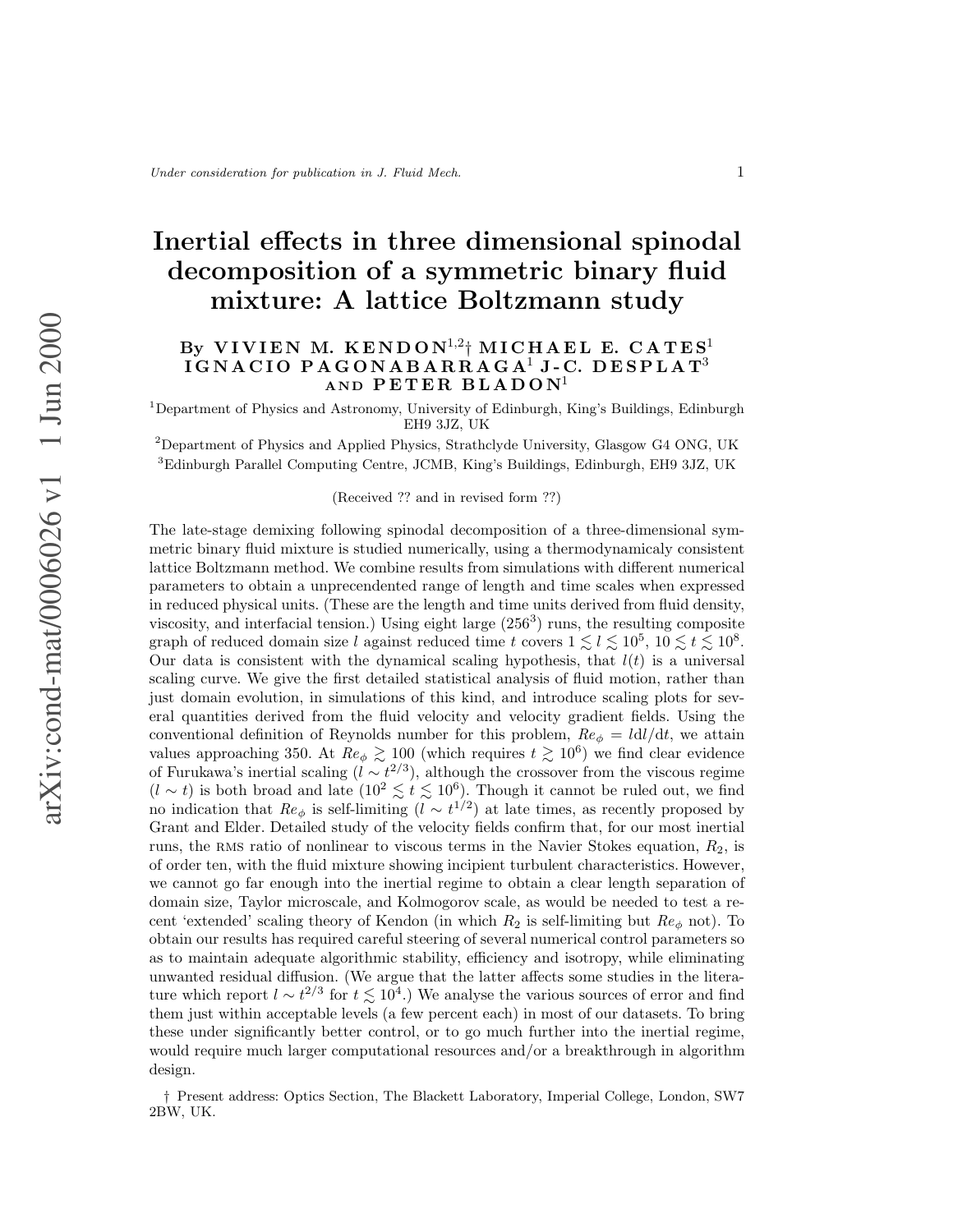## 1. Introduction

Spinodal decomposition occurs when a fluid mixture of two species  $A$  and  $B$ , forming a single homogeneous phase at high temperature  $\mathcal{T}$ , undergoes spontaneous demixing following a sudden drop in temperature (or 'quench'). For suitable compositions and quenches, one enters the 'spinodal' regime in which the initial homogeneous phase is locally unstable to small fluctuations. (Elsewhere one finds instead a nucleation and growth mechanism which is not the subject of this paper.) For compositions close to 50/50, there then arises, after an early period of interdiffusion, a bicontinuous domain structure in which patches of  $A$ -rich and  $B$ -rich fluid are separated by sharply defined interfaces. The sharpness depends on the temperature drop; we assume a 'deep quench' for which the interfacial thickness is, in practice, on a molecular rather than macroscopic scale. In this late-stage structure, the local compositions of the fluid patches correspond to those of the two bulk phases in coexistence; the interfacial tension approaches  $\sigma$ , its equilibrium value. Although locally close to equilibrium everywhere, the structure then continues to evolve so as to reduce its interfacial area. Local interfacial curvature causes stresses (equivalently, Laplace pressures) to arise, which drive fluid motion. The interface then evolves smoothly with time between isolated 'pinchoff events' or topological reconnections. In principle these events reintroduce molecular physics at the short scale; however it is generally assumed that pinchoff, once initiated, occurs rapidly enough not to impede the coarsening process (but see Jury  $et \, al.$  1999 $b$ ; [Brenner](#page-46-0)  $et \, al.$  1997). Likewise it is usually assumed that at late times, the presence of thermal noise in the system is irrelevant, at least for deep quenches (but see [G Gonnella & Yeomans 1999](#page-46-0)): the problem is thus one of deterministic, isothermal fluid motion coupled to a moving interface. Precise details of the random initial condition, which is inherited from the earlier diffusive stage, are also thought to be unimportant (assuming that no long-range correlations are initially present).

For simplicity we address in this paper only the maximally symmetric case of two incompressible fluids with identical physical properties (shear viscosity  $\eta$ , density  $\rho$ ), and also equal volume fractions, that have undergone a deep quench. With the assumptions made above, all such fluid mixtures should, in the late stages, behave in a similar manner. More precisely, the *dynamical scaling hypothesis* is that, if one defines units of length and of time by

$$
L_0 \equiv \eta^2 / (\rho \sigma) \qquad , \qquad T_0 \equiv \eta^3 / (\rho \sigma^2) \tag{1.1}
$$

(which are the only such units derivable from  $\eta$ ,  $\rho$ ,  $\sigma$ ) then at late times any characteristic structural length  $L(T)$  should evolve with time T according to

$$
dL/dT = (L_0/T_0) \varphi(L/L_0) \tag{1.2}
$$

where  $\varphi(x)$  is the same function for all such fluids. (A specific choice of definition for L is made later on, in terms of the mean domain size.) Integrating this once gives a universal late-stage scaling

$$
l = l(t) \tag{1.3}
$$

where we introduce 'reduced physical units',

$$
l \equiv L/L_0 \qquad , \qquad t \equiv (T - T_{int})/T_0. \tag{1.4}
$$

Here  $T_{int}$  an offset that is nonuniversal: it depends on the initial condition as fixed by the early stage diffusion processes. (Note that in this paper, the symbol  $t$  is reserved for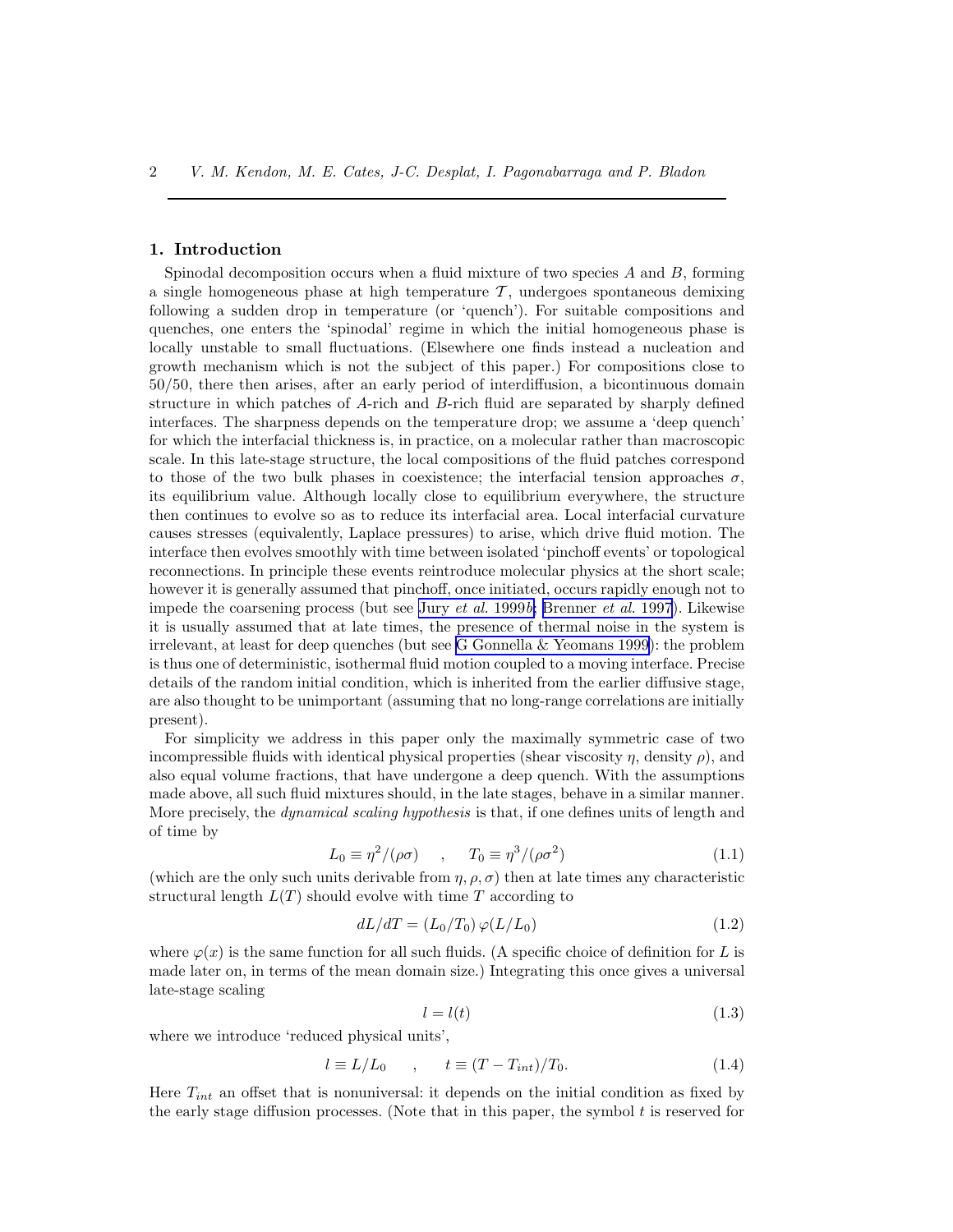<span id="page-2-0"></span>the reduced physical time; unscaled time is denoted  $T$ , and temperature  $\mathcal T$ . An overdot means time derivative in whatever units are being used.)

The form of  $l(t)$  has been discussed by several authors, notably [Siggia \(1979](#page-47-0)) and [Furukawa \(1985](#page-46-0)). Siggia argued that, for  $t \ll 1$ , the interfacial forces induce a creeping flow of the fluid; simple force balance in the Navier–Stokes equation then gives  $l \propto$ t in this, the 'viscous hydrodynamic' regime. Note that, in a creeping flow, the fluid velocity depends only on the instantaneous structure of the interface. (This is why the nonuniversal offset is in  $T$  and not  $L$ .) At later times, the force balance was argued by Furukawa to entail viscous and inertial effects; balancing these gives  $l \propto t^{2/3}$  for  $t \gg 1$ , the 'inertial hydrodynamic' regime. It has recently been shown by [Kendon \(2000\)](#page-47-0) that Furukawa's assumption of a single characteristic length (for velocity gradients as well as interfacial structure) is inconsistent with energy conservation; her more detailed analysis nonetheless recovers  $l \propto t^{2/3}$  for the domain size. Kendon's arguments, with those of Siggia and Furukawa, are discussed in § [4](#page-5-0), [5](#page-7-0).

For a general review of late-stage spinodal decomposition and other aspects of phase separation kinetics, see that of [Bray \(1994\)](#page-46-0). The problem is clearly intractable analytically: it involves a moving boundary with a complicated and non-constant topology whose initial condition is defined, implicitly, by the preceding, early-time diffusion. These features render it equally intractable to many numerical algorithms that might perform well for other fluid mechanics problems. Indeed, symmetrical spinodal decomposition has become a benchmark for various so-called 'mesoscale' simulation techniques, developed to address the statistical dynamics of fluids with microstructure. The results from different techniques can be compared, not only with each other and with experiment (with the caveat that one cannot realize exact symmetry between fluids in the laboratory), but with the predictions of the various scaling theories already mentioned.

In the present work, we study in detail the physics of spinodal decomposition for a sym-metrical binary fluid using the Lattice Boltzmann (LB) technique [\(Higuera](#page-47-0) *et al.* 1989), in a thermodynamically consistent form pioneered by the group of Yeomans (see [Swift](#page-47-0) [et al.](#page-47-0) 1996). Our work, of which a preliminary report appeared in [Kendon](#page-47-0) et al.  $(1999)$ , advances significantly the state of the art for simulations of spinodal decomposition, and for LB simulations of fluid mixtures. In any such simulation, a balance must be struck between discretization error at small scales, and finite size errors (arising in our case from periodic boundary conditions) at large ones; this compromise is quite subtle, as we discuss below. It means that any individual simulation run can produce only around one decade of data for the  $l(t)$  curve. This is true for all first-principles simulation methods: in three dimensions there cannot be more than two decades, or at most three, separating the discretization length from the system size, before deduction of a half-decade safety margin at each end. (Three decades before such deduction is optimistic; it means simulating at least  $10^9$  degrees of freedom.)

Despite this restriction, by careful scaling and combination of separate datasets for eight large  $(256^3)$  simulation runs, we are able to access an unprecedented range of l and t (five and seven decades respectively) including regions of the  $l(t)$  curve not studied previously. We find nothing to contradict the universality of Equation [\(1.3](#page-0-0)), but nor can we completely rule out violations of it. We gain the first unambiguous evidence for a regime in which inertial effects dominate over viscous ones, and find clear evidence for  $t^{2/3}$  scaling in this regime. In this and other regions of the  $l(t)$  curve, we study the statistics, not only of the interfacial structure, but also of the fluid velocity. (The latter was not addressed in detail by previous simulations.) On entering the inertial hydrodynamic regime we find some evidence for breakdown of simple scaling of velocity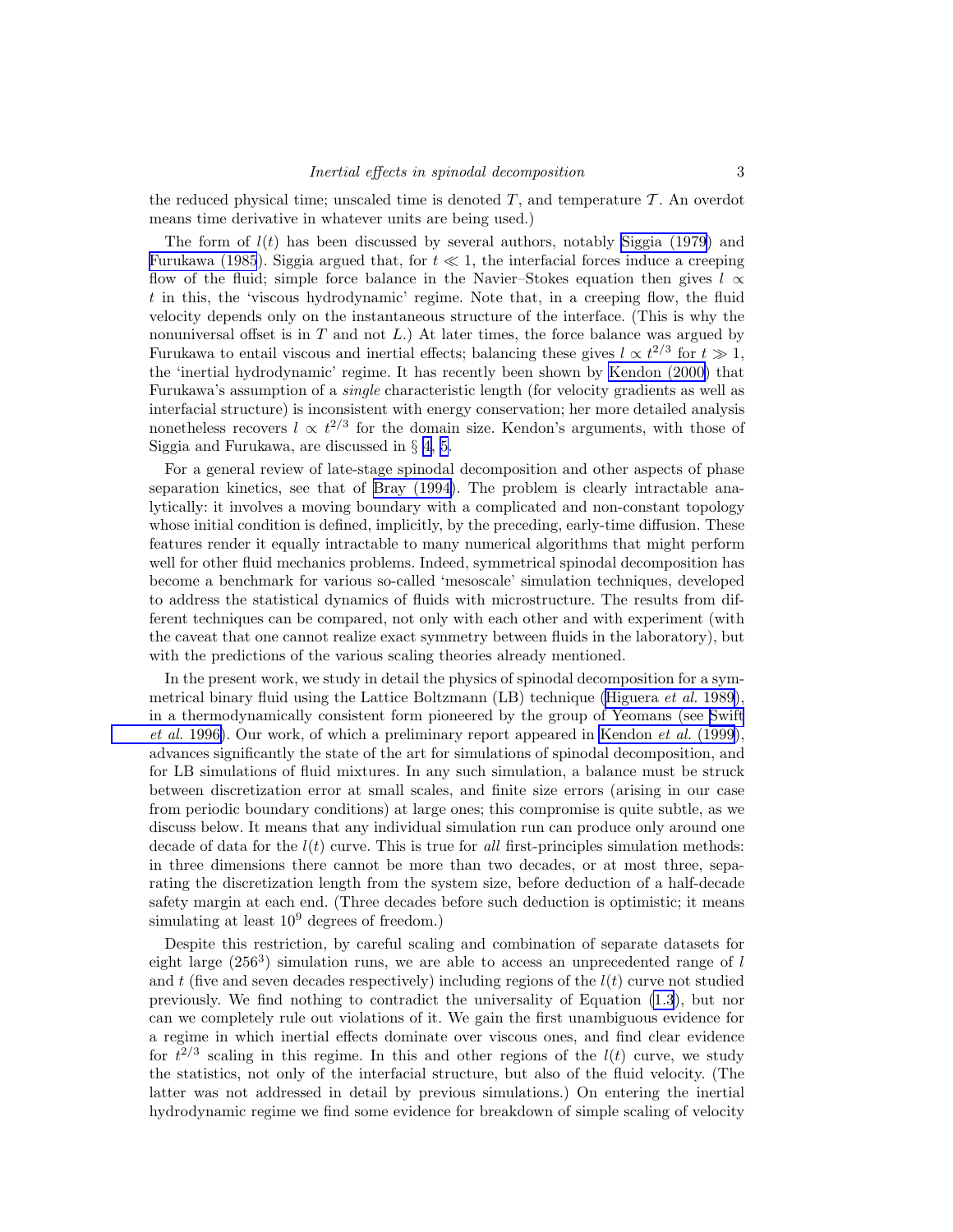<span id="page-3-0"></span>gradients, as proposed by [Kendon \(2000](#page-47-0)), but our data does not extend far enough into this regime to offer a meaningful test of her alternative proposals.

To obtain our new results, we have had to push the LB technique to its limits. For statistics based on the domain size, errors at the level of several percent, arising from each of several different sources (residual diffusion, lattice anisotropy etc.) remain. We do make a systematic attempt to identify and minimize the various sources of errors – a somewhat arduous task that, our work suggests, has been neglected in several previous studies. The errors for some of our velocity statistics (especially those for spatial derivatives of the velocity) are much larger. Nonetheless we present the data, such as it is, because it highlights several issues both in the physics of spinodal decomposition and in how simulation results should be obtained, analysed and interpreted.

The rest of this paper is organized as follows. § [2](#page-2-0) outlines the thermodynamics of the binary fluid system, and § [3](#page-5-0) its governing equations. § [4](#page-5-0) and § [5](#page-7-0) outline the simple and extended scaling analyses referred to above. § [6](#page-9-0) describes the LB method in the form that we use;  $\S$  [7](#page-13-0) describes how the simulation parameters are chosen.  $\S$  [8](#page-15-0) outlines a number of validation tests. § [9](#page-19-0) gives our results for the evolution of the interfacial structure, § [10](#page-26-0) those for the velocity field and § [11](#page-30-0) those for the velocity derivatives and related quantities. § [12](#page-39-0) summarizes our conclusions. Two appendices give further information on the effects of residual fluid compressibility in the LB method and on the relation between our work and that of previous authors.

#### 2. Thermodynamics

Although we are interested in the late-stage demixing of two isothermal, incompressible fluids separated by sharp interfaces, the LB method resorts to a more fundamental approach, in which these interfaces are described as excitations of a thermodynamic field theory. The central object is the Helmholtz free energy

$$
F = E - T\mathcal{S},\tag{2.1}
$$

where E is the internal energy, T the temperature and S the entropy of the system.

In a system at fixed volume  $V$ , and fixed contents and temperature, equilibrium states are given by global minima of the free energy,  $F$ . For a symmetric fluid mixture,  $F$  is a functional of a single composition variable  $\phi(\mathbf{r})$ , defined as  $\phi = (n_A - n_B)/(n_A + n_B)$ where the n's are number densities, and of the mean fluid density  $\rho = n_A + n_B$ . (We take unit mass for A and B particles without loss of generality.) In the incompressible case,  $\rho$  is fixed; we leave it as a parameter in what follows. Further restricting attention to homogenous states (so that  $\phi$  is the same everywhere), we can write

$$
F/V = \mathcal{V}(\phi). \tag{2.2}
$$

Within mean-field theories of fluid demixing, one predicts that  $\mathcal V$  has everywhere positive curvature at high temperatures, but becomes concave below a critical temperature  $\mathcal{T}_c$ . The resulting curve is as shown in Figure 1, with symmetric minima at  $\pm \phi^*$ . Below  $\mathcal{T}_c$ , the free energy is therefore minimized by creating two bulk domains (of equal volume) at compositions  $\pm \phi^*$  instead of a single homogenous phase with  $\phi = 0$  (which is our presumed initial condition). The same phase separation occurs for any other  $\phi$  between  $\pm\phi^*$ , but in this case the domain volumes are unequal; for sufficient asymmetry this causes depercolation. (In a depercolated, droplet structure, coarsening can only occur by diffusion so that the scaling arguments given above cease to apply. We do not address this here.)

The resulting phase diagram is shown in Figure 2. Spinodal decomposition occurs for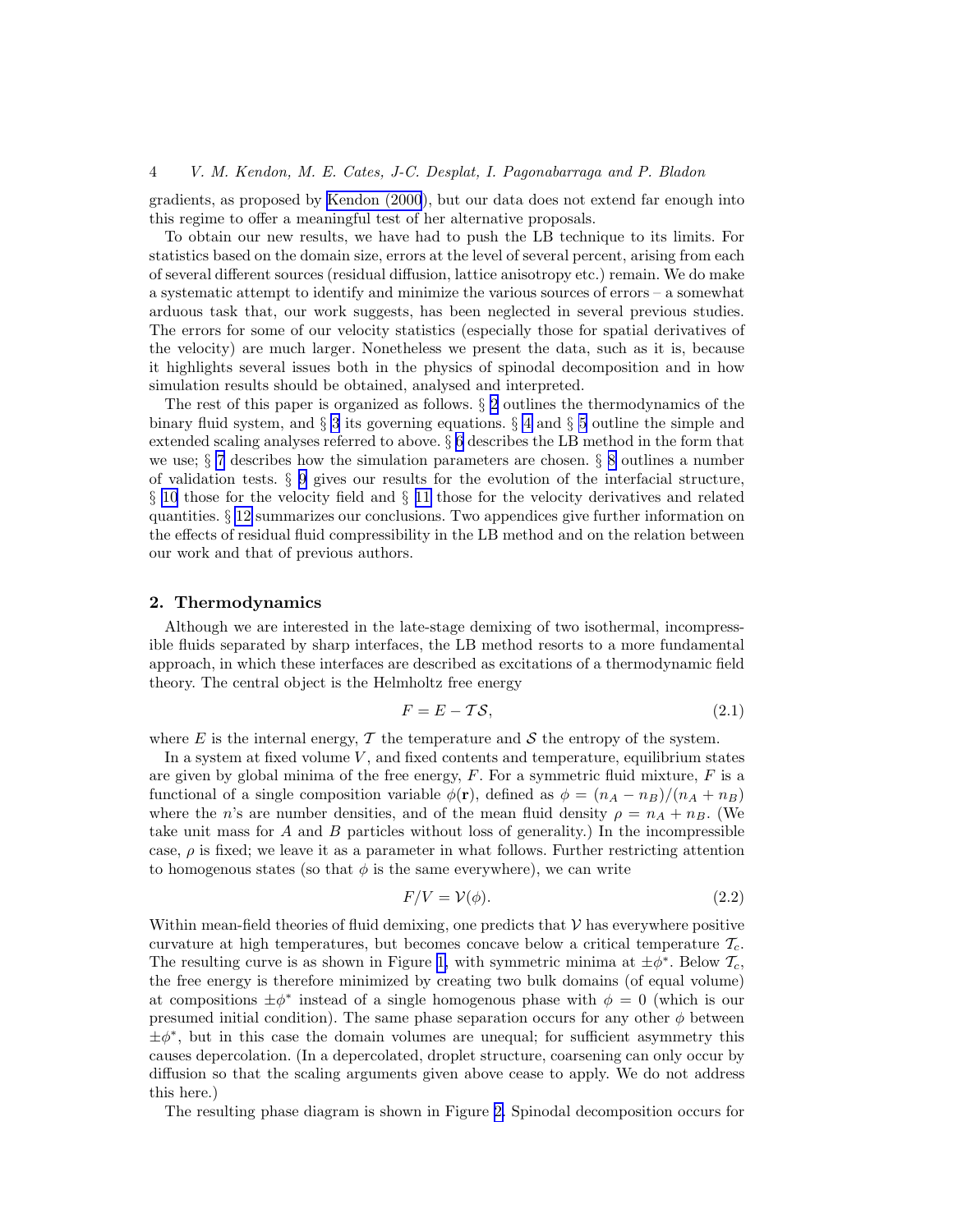<span id="page-4-0"></span>Inertial effects in spinodal decomposition 5



FIGURE 1. Model potential for phase separation, a symmetric double well,  $\mathcal{V}(\phi)$ . The equilibrium values of the order parameter are  $\pm \phi^*$ .



FIGURE 2. Phase diagram for spinodal decomposition. The order parameter is  $\phi = (n_A - n_B)/(n_A + n_B)$  with  $\rho = n_A + n_B$  the mean fluid density. The temperature axis shows the critical temperature,  $\mathcal{T}_c$ , below which the system starts to separate, and above which it remains completely mixed.

any quench that leaves the system beneath the spinodal line, on which  $d^2V/d\phi^2$  changes sign. Immediately after such a quench, the system is locally unstable: the free energy can be lowered, in any local neighbourhood, by creating two domains whose composition differs only infinitesimally from the initial one. (The resulting free energy density lies on a line connecting two points on  $V(\phi)$  at the new compositions; in the convex region, this causes a reduction in  $F$ .) Accordingly, infinitesimal fluctuations will grow by diffusion until there is local coexistence of domains at compositions approaching  $\pm\phi^*$ .

To describe quantitatively both the domains and the interfaces between them, one must specify not just  $V(\phi)$  but the free energy functional,  $F[\phi]$ . An acceptable choice is the square gradient model (see [Bray 1994](#page-46-0))

$$
F[\phi] = \int d\mathbf{r} \left\{ \mathcal{V}(\phi) + \frac{\kappa}{2} |\nabla \phi|^2 \right\},\tag{2.3}
$$

where  $V(\phi)$  is as shown in Figure [1,](#page-3-0) and the term in  $\kappa$  penalizes sharp gradients in composition. This ensures smooth local deviations from  $\pm \phi^*$  near the interface, and provides a nonzero interfacial tension  $\sigma$  which can be calculated as follows. We consider a flat interface between two domains, introducing a coordinate normal to it, g. Stationarity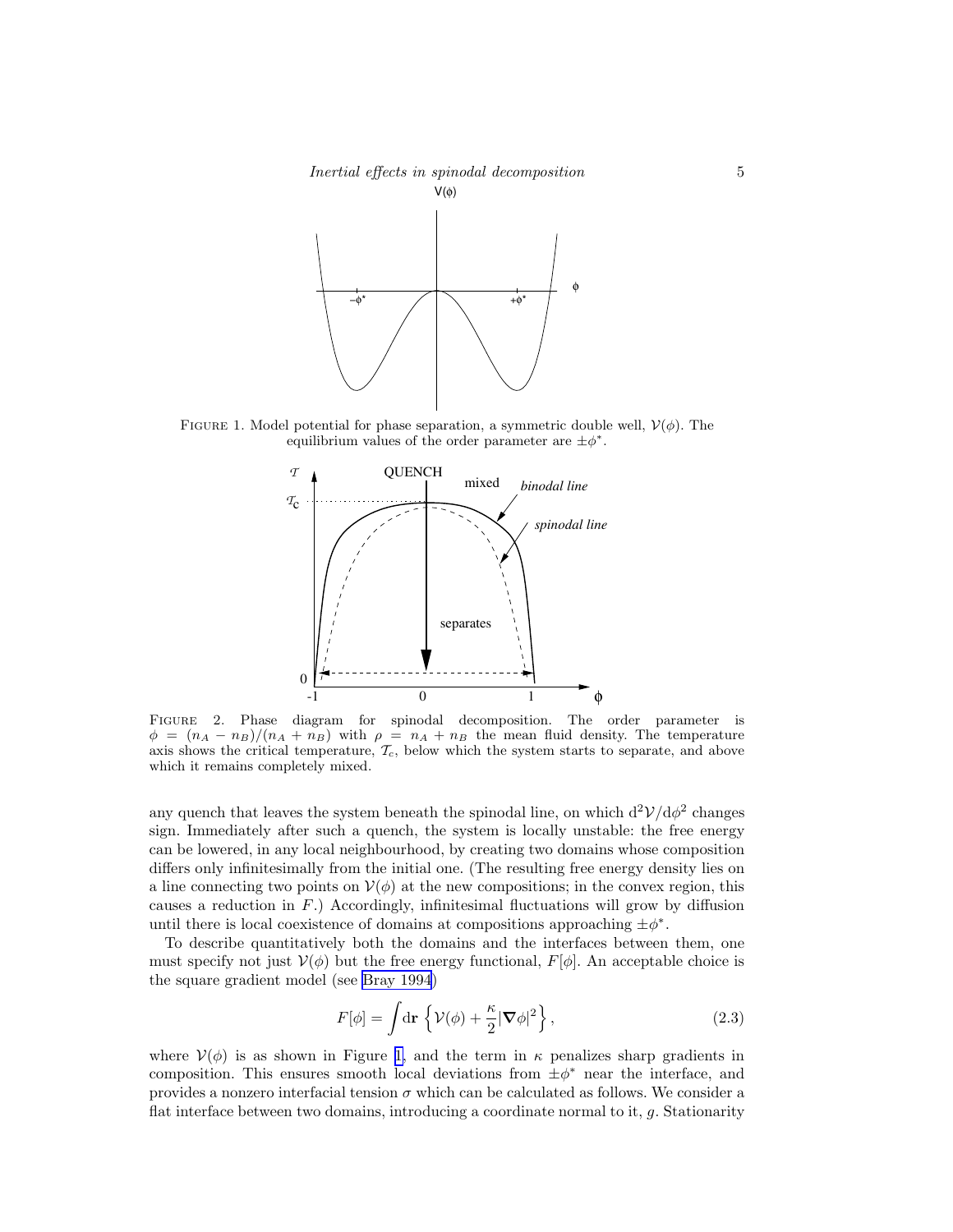<span id="page-5-0"></span>of  $F$  requires

$$
\kappa \nabla^2 \phi = \kappa \frac{\partial^2 \phi}{\partial g^2} = \frac{\mathrm{d} \mathcal{V}(\phi)}{\mathrm{d}\phi}.
$$
\n(2.4)

Integrating this once across the interface and setting  $q = 0$ ,  $\phi = 0$  at its centre gives

$$
\frac{\kappa}{2} \left( \frac{\partial \phi}{\partial g} \right)^2 = \mathcal{V}(\phi) - \mathcal{V}(\phi^*). \tag{2.5}
$$

The excess free energy per unit area of interface is then given by

$$
\sigma = \int dg \left[ \frac{\kappa}{2} \left( \frac{\partial \phi}{\partial g} \right)^2 + \mathcal{V}(\phi) - \mathcal{V}(\phi^*) \right]. \tag{2.6}
$$

By exploiting the fact that  $\nabla \phi \to 0$  in the bulk fluid, and using Equation [\(2.5\)](#page-4-0), we obtain

$$
\sigma = \int_{-\phi^*}^{+\phi^*} d\phi \ (2\kappa)^{1/2} \left[ \mathcal{V}(\phi) - \mathcal{V}(\phi^*) \right]^{1/2} . \tag{2.7}
$$

Given a form for the potential,  $V(\phi)$ , a value for the interfacial tension can thus be calculated. This is done for the model used in our simulations in  $\S$  [6](#page-9-0).

We now turn to the (exchange) chemical potential,  $\mu$ , which describes the change in F for a small local change in composition:

$$
\mu \equiv \frac{\delta F}{\delta \phi} = \frac{\mathrm{d}\mathcal{V}}{\mathrm{d}\phi} - \kappa \nabla^2 \phi. \tag{2.8}
$$

Within the LB approach, the coupling between interfacial and fluid motion arises as follows. In the presence of a nonuniform composition, there is a thermodynamic force density  $-\phi \nabla \mu$  acting at each point on the fluid. (The two species are pulled in opposite directions by the chemical potential gradient; the net force vanishes only if  $\phi = 0$ .) This force density can also be written as the divergence of a 'chemical' pressure tensor:

$$
\phi \nabla \mu = \nabla . \mathcal{P}^{chem} \tag{2.9}
$$

where it is a straightforward exercise to confirm that

$$
\mathcal{P}_{\alpha\beta}^{chem} = \delta_{\alpha\beta} \left[ \phi \frac{\mathrm{d}\mathcal{V}}{\mathrm{d}\phi} - \mathcal{V} - \kappa \{ \phi \nabla^2 \phi + \frac{1}{2} |\nabla \phi|^2 \} \right] + \kappa (\nabla_\alpha \phi)(\nabla_\beta \phi). \tag{2.10}
$$

Note that only the last term is anisotropic; the rest contributes, in effect, to the isotropic fluid pressure P. By integrating  $(2.9)$  $(2.9)$  across an interface, and using Eq.  $(2.10)$ , one finds that there is, in static equilibrium, a finite pressure difference across a curved interface, called the Laplace pressure:

$$
\Delta P = \sigma \mathcal{K} \tag{2.11}
$$

where  $K$  is the interfacial curvature.

Throughout the above, our description in terms of a smooth composition variable  $\phi(\mathbf{r})$ , usually known as the order parameter, assumes a coarse-graining so that the smallest length scale under consideration is larger than the average distance between molecules. In equilibrium, this coarse-graining is an almost trivial operation, but for the dynamical description desired below, certain conditions must be met. On scales smaller than the coarse-graining length, the system must remain in local equilibrium, while the variations of interest at larger scales must be slow on the scale of the time it takes for that local equilibrium to be reached.

This does not mean that the microscopic scales can be forgotten from here on. Although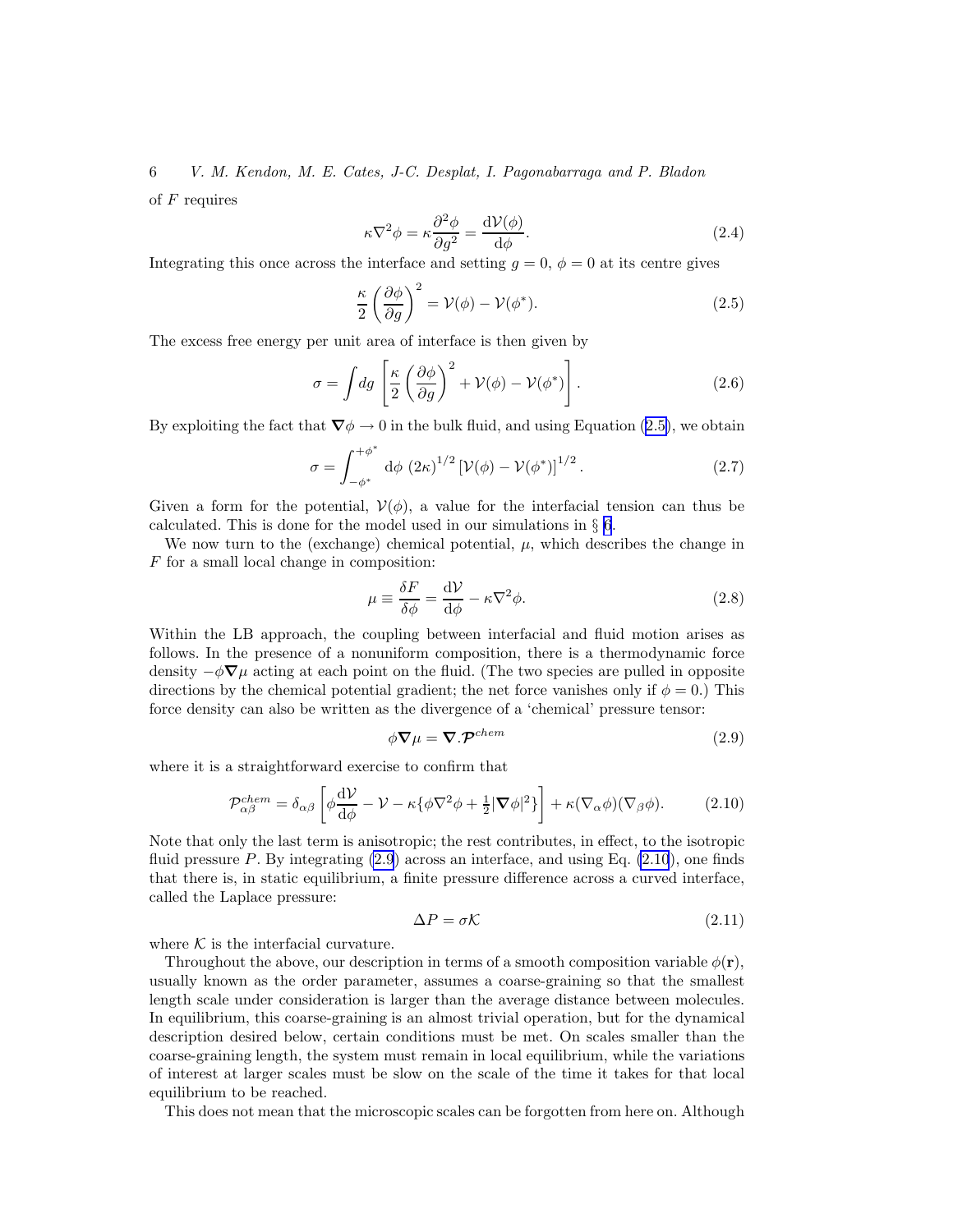<span id="page-6-0"></span>usually a macroscopic description is sufficient to fully understand the system, ultimately it is still the microscopic interactions that are driving the system and determining the dynamics. In particular, any interface between the two fluids will have a microscopic size and structure. It is always a possibility that the microscopic behaviour can intrude at the macroscopic level (for example, by interfering with pinchoff) and change the results predicted by any simple macroscopic considerations. In particular, when using numerical models, care must be taken that the microscopic behaviour in these models is admissible.

## 3. Governing Equations

The equation of motion for  $\phi$  is taken to be a convective diffusion equation of Cahn Hilliard type (see [Bray 1994](#page-46-0); [Swift](#page-47-0) et al. 1996)

$$
\dot{\phi} + \mathbf{v} \cdot \nabla \phi = M \nabla^2 \mu = -M \nabla^2 \left\{ \kappa \nabla^2 \phi - \frac{\partial \mathcal{V}(\phi)}{\partial \phi} \right\},\tag{3.1}
$$

where M is an order-parameter mobility (here assumed independent of  $\phi$ ) that controls the strength of the diffusion, and  $\mathbf{v}(\mathbf{r})$  is the fluid velocity. This equation states that the order parameter responds to composition gradients by diffusion (the  $M\nabla^2\mu$  term), and also changes with time because it is advected by the fluid flow (the  $\mathbf{v}.\nabla\phi$  term).

The fluid velocity in turn obeys the Navier–Stokes equation (NSE), which for an incompressible fluid reads

$$
\rho \left[ \dot{\mathbf{v}} + (\mathbf{v} \cdot \nabla) \mathbf{v} \right] = \eta \nabla^2 \mathbf{v} - \nabla \cdot \mathcal{P}^{th}.
$$
\n(3.2)

Here  $\mathcal{P}_{\alpha\beta}^{th}$  is the 'thermodynamic' (or conservative) part of the pressure tensor, and contains two pieces: an isotropic contribution  $P\delta_{\alpha\beta}$ , chosen to maintain constant  $\rho$ , and the 'chemical' pressure tensor,  $\mathcal{P}_{\alpha\beta}^{chem}$ , defined previously in ([2.10\)](#page-4-0). Recall that by ([2.9\)](#page-4-0), the chemical term  $-\nabla \cdot \mathcal{P}^{chem}$  can equally well be represented as a body force density  $-\phi \nabla \mu$ acting on the fluid, so that Eq. [\(3.2](#page-5-0)) also reads

$$
\rho \left[ \dot{\mathbf{v}} + (\mathbf{v} \cdot \nabla) \mathbf{v} \right] = \eta \nabla^2 \mathbf{v} - \phi \nabla \mu - \nabla P. \tag{3.3}
$$

Within the LB approach of Swift *et al.* [\(1996](#page-47-0)), the governing equations are solved by relaxing slightly the requirement of fluid incompressibility. We return to this in § [6.](#page-9-0)

#### 4. Simple Scaling Analyses

The pair of coupled nonlinear differential equations,  $(3.1)$  and  $(3.2)$  $(3.2)$ , are intractable, but various dimensional and scaling ideas may be used to find out how fast the domains grow once the diffusive period is over. All these analyses assume that the interface can be characterized by a single length scale — that is, it is basically smooth, with radii of curvature that scale as the domain size itself, which is much larger than the interfacial thickness.

Many domain-scale length measures are possible; we use  $L(T)$ , the inverse of the first moment of the spherically averaged structure factor,  $S(k, T)$ :

$$
L(T) = 2\pi \frac{\int S(k,T) \, \mathrm{d}k}{\int k S(k,T) \, \mathrm{d}k},\tag{4.1}
$$

where  $k = |\mathbf{k}|$  is the modulus of the wave vector in Fourier space, and

$$
S(k,T) \equiv \langle \phi(\mathbf{k},T)\phi(-\mathbf{k},T) \rangle \tag{4.2}
$$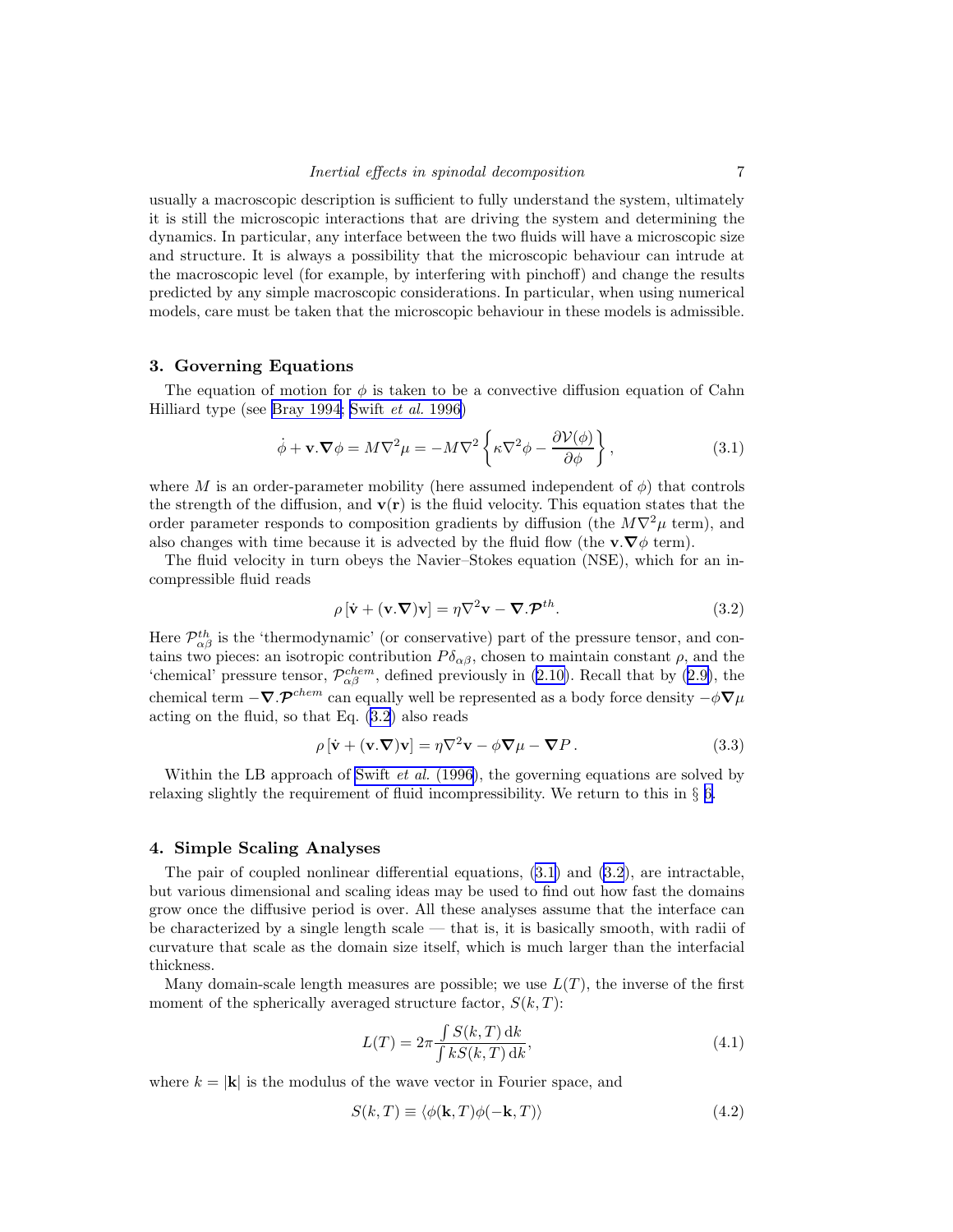<span id="page-7-0"></span>with  $\phi(\mathbf{k}, T)$  the spatial Fourier transform of the order parameter. The angle brackets denote an average over a shell in  $k$  space at fixed  $k$ .

The aim of scaling analyses is to find the form of the time dependence of  $L(T)$  by considering the NSE ([3.3\)](#page-5-0), and balancing the force from the interface, $-\phi \nabla \mu$ , against the viscous and inertial terms which tend to oppose its motion. The interfacial force density,  $-\phi \nabla \mu$ , can be approximated as follows. The curvature, K, is of order  $1/L$ , since  $L(T)$ is roughly the size of the domains. This sets the scale of  $\mathcal{P}^{chem}$  through ([2.11\)](#page-4-0), as  $\sigma/L$ . Likewise the gradient operator,  $\nabla$ , can be approximated by  $1/L(T)$  in Equation [\(2.10](#page-4-0)), which then reads

$$
-\phi \nabla \mu \simeq \frac{\sigma}{L^2}.\tag{4.3}
$$

Now we turn to the remaining terms in the NSE [\(3.3](#page-5-0)). We start by assuming that the length L also controls the magnitude of  $\nabla$  as far as velocity gradients are concerned. Approximating also the fluid velocity, **v**, by the velocity of the interface  $\hat{L}(T)$ , gives for the viscous and inertial terms respectively

$$
\eta \nabla^2 \mathbf{v} \simeq \eta \frac{\dot{L}}{L^2},\tag{4.4}
$$

$$
\rho \left[ \dot{\mathbf{v}} + (\mathbf{v}.\nabla)\mathbf{v} \right] \simeq \rho \ddot{L} + \rho \frac{\dot{L}^2}{L}.
$$
\n(4.5)

Under conditions in which the inertial terms are negligible, the force from the interface will be balanced by the viscous force, giving  $\dot{L}/L^2 \simeq \sigma/(\eta L^2)$ . Integrating this gives,

$$
L \simeq \frac{\sigma}{\eta} \left( T - T_{int} \right). \tag{4.6}
$$

Thus the domain size is predicted to grow linearly with time in the region where the fluid flow is viscous dominated. This is the result of [Siggia \(1979](#page-47-0)). Linear growth has been reported in experiments by, for example, [Kubota](#page-47-0) *et al.* (1992); Chen *et al.* [\(1993](#page-46-0)); [Hashimoto](#page-46-0) et al. (1994), and in simulations incorporating hydrodynamics by Koga  $\&$ [Kawasaki \(1991\)](#page-47-0); Puri & Dünweg (1992); [Alexander](#page-46-0) et al. (1993); [Laradji](#page-47-0) et al. (1996); [Bastea & Lebowitz \(1997](#page-46-0)) and Jury *et al.* [\(1999](#page-47-0)*b*).

To find the growth rate in the inertial region, [Furukawa \(1985\)](#page-46-0) balanced instead the inertial and interfacial terms; assuming again only one relevant length, he obtained

$$
\ddot{L} \simeq \frac{\dot{L}^2}{L} \simeq \frac{\sigma}{\rho} \frac{1}{L^2}.\tag{4.7}
$$

Integrating this twice gives, for large enough T,  $L^3 \simeq \sigma T^2/\rho$ , so that the domain size grows as  $L \sim T^{2/3}$ . This result has not yet been observed experimentally (for reasons we discuss later,  $\S$  [12\)](#page-39-0). There are a few previous claims to see this in simulation (Ma *[et al.](#page-47-0)*) [1992](#page-47-0); [Appert](#page-46-0) et al. 1995; [Lookman](#page-47-0) et al. 1996), but none reliably establish dominance of inertial over viscous forces as we do below in § [10.](#page-26-0)

Comparing the results of  $(4.6)$  $(4.6)$  and  $(4.7)$  $(4.7)$  $(4.7)$  allows us to estimate a characteristic domain size,  $L = L^*$ , and characteristic time,  $T = T^* + T_{int}$  at which the crossover from viscous to inertial scaling occurs. (To be precise, we can define  $L^*, T^*$  by the interception of asymptotes on a log-log plot.) This leads to  $L^* \simeq L_0$ ,  $T^* \simeq T_0$ , with  $L_0$ ,  $T_0$  defined in [1.1.](#page-0-0) Converting to reduced physical units  $l = L/L_0$ ,  $t = (T - T_{int})/T_0$  as defined previously, and invoking the dynamical scaling hypothesis, we have respectively

$$
l = b_1 t \t t \ll t^* \t \text{viscous regime}
$$
  
\n
$$
l = b_{2/3} t^{2/3} \t t \gg t^* \t \text{inertial regime}, \t (4.8)
$$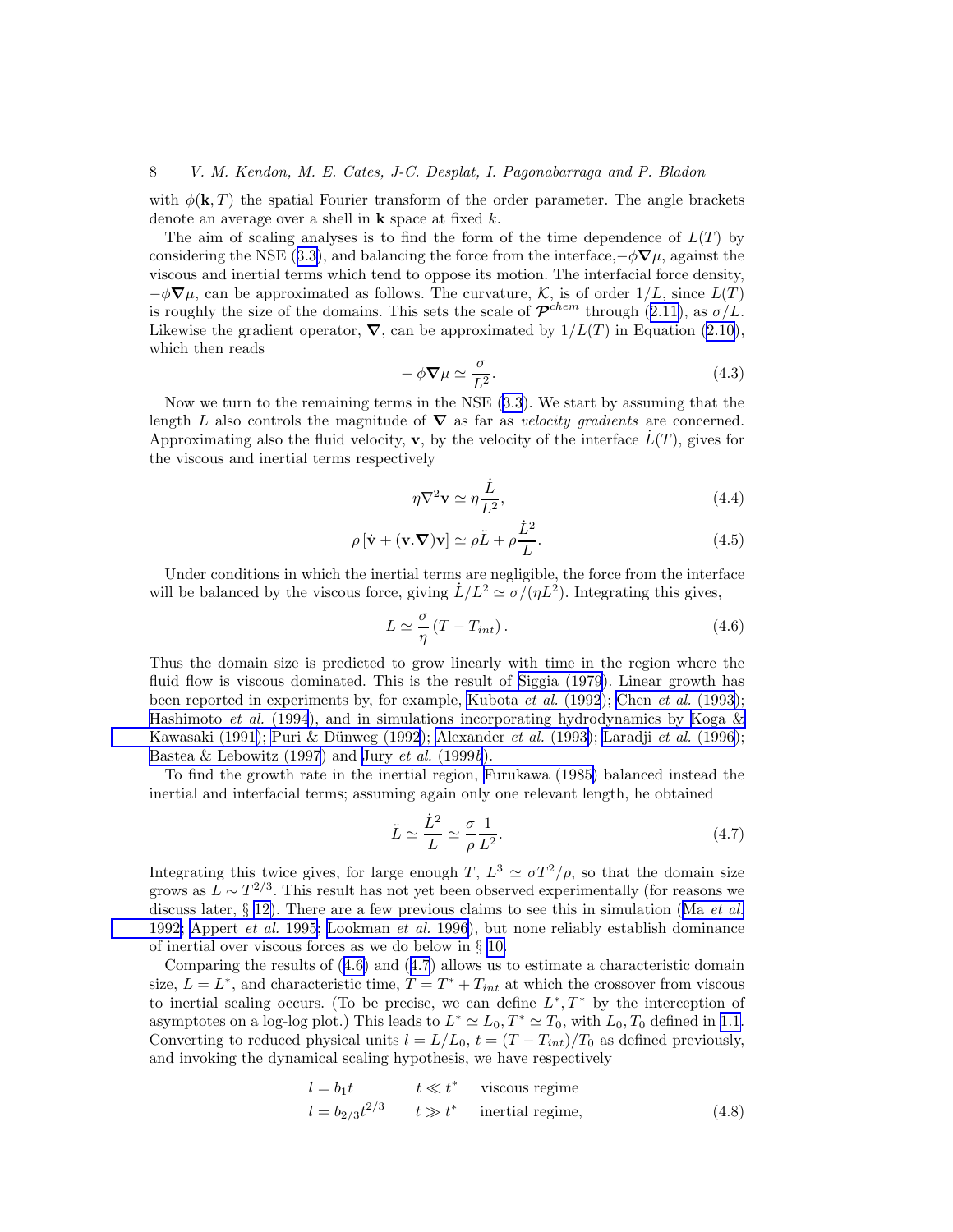<span id="page-8-0"></span>where  $b_1, b_{2/3}$  and  $t^*$  are dimensionless numbers that should be universal to all incompressible, fully symmetric, deep quenched fluid mixtures. What scaling theories cannot predict, of course, are values of the universal constants  $b_1, b_{2/3}, t^*$ , other than to state that these are 'of order unity'.

In fact our simulations show that  $t^* \equiv T^*/T_0$  is between  $10^4$  and  $10^5$ , which is 'of order unity' only in a rather unhelpful sense; the implications of this are discussed in  $\S$ [12](#page-39-0) below. We will also find that the crossover region, between the asymptotes described by ([4.8](#page-6-0)), is several decades wide. Although there is no explicit scaling prediction for the behaviour within this crossover region, its width means that each individual simulation dataset, either within or outside the crossover, can be well-described by a single scaling exponent,  $\alpha$ , such that

$$
l \simeq b_{\alpha} t^{\alpha},\tag{4.9}
$$

where  $b_1 \leq b_\alpha \leq b_{2/3}$ , and  $1 \leq \alpha \leq 2/3$ . We use this form below, when analysing our numerical data.

#### 5. Extended Scaling Analysis

In what follows we will find it useful to compare directly the relative magnitude of the various terms in the NSE. Two ratios have therefore been defined, the RMS ratio  $R_1$ between the acceleration term and the viscous term,

$$
R_1^2 \equiv \frac{\langle |\rho \dot{\mathbf{v}}|^2 \rangle}{\langle |\eta \nabla^2 \mathbf{v}|^2 \rangle},\tag{5.1}
$$

and the RMS ratio  $R_2$  between the nonlinear term and the viscous term,

$$
R_2^2 \equiv \frac{\langle |\rho(\mathbf{v}.\nabla)\mathbf{v}|^2 \rangle}{\langle |\eta \nabla^2 \mathbf{v}|^2 \rangle}.
$$
 (5.2)

Here  $\langle \rangle$  denote spatial averages (though an ensemble average might be preferable under some conditions). These ratios obey  $R_1, R_2 \gg 1$  where the inertial terms dominate and  $R_1, R_2 \ll 1$  where the viscous term dominates. The ratio  $R_2$  we identify as the 'true' Reynolds number, that is, a dimensionless measure of the relative importance of nonlinearity in the NSE.

When  $R_2$ , ([5.2\)](#page-7-0), is simplified using the normal scaling assumption ( $\nabla \sim 1/L$ ), the result is the following estimate:

$$
R_2 \simeq \frac{\rho v^2 / L}{\eta v / L^2} \simeq \frac{vL}{\eta / \rho}.\tag{5.3}
$$

Assuming that the characteristic velocity scale is  $v \simeq \dot{L}$ , one finds (following [Furukawa](#page-46-0) [1985](#page-46-0); [Grant & Elder 1999](#page-46-0)) the Reynolds number estimate  $Re_{\phi}$ ,

$$
R_2 \simeq Re_{\phi} \equiv \frac{\rho}{\eta} L(T)\dot{L} = l\dot{l} = \alpha b_{\alpha}^2 t^{2\alpha - 1}.
$$
 (5.4)

This 'order-parameter Reynolds number' has the advantage, in simulations, that it is computable from  $L(T)$  without direct access to any fluid velocity statistics. However,  $Re_{\phi}$  is only a good estimate of the true Reynolds number  $R_2$ , if the simple scaling for velocity gradients of  $\nabla \rightarrow 1/L$  does indeed hold. This assumption leads to the following paradox, as noted by [Grant & Elder \(1999\)](#page-46-0). According to [\(5.4](#page-7-0)), if in the inertial region  $\alpha = 2/3$ , then  $Re_{\phi} \sim t^{2\alpha - 1}$  which becomes indefinitely large as time proceeds. Grant and Elder argued that this could not be physical, on the grounds that an infinite Reynolds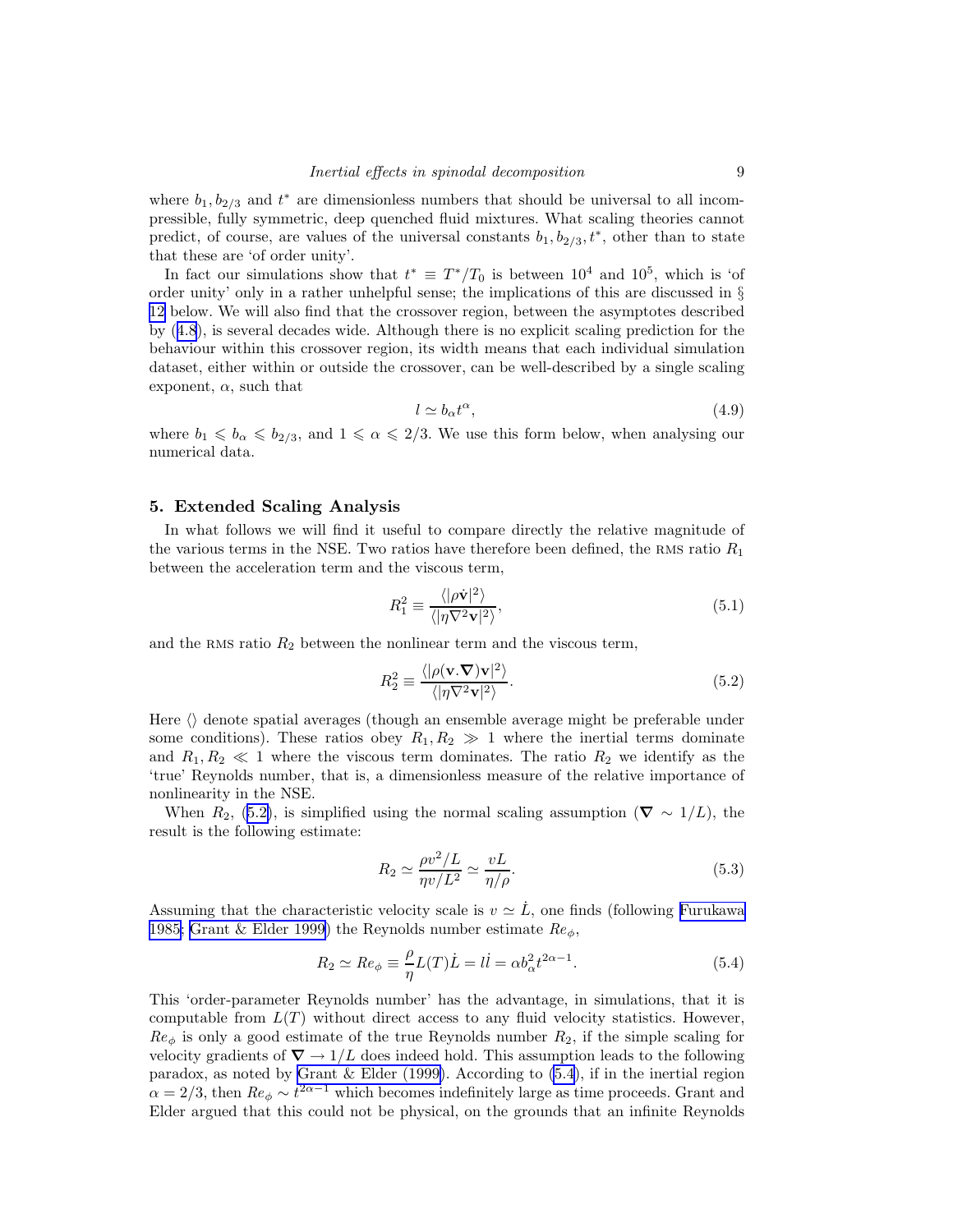<span id="page-9-0"></span>number would imply turbulent remixing of domains: this would limit the domain growth to such a speed that  $Re_{\phi}$  remained bounded at late times. ([5.4\)](#page-7-0) then demands a lower asymptotic growth exponent,  $\alpha \leq \frac{1}{2}$ , as  $t \to \infty$ .

However, a closer look at the scaling of all the terms in the NSE admits an alternative resolution. [Kendon \(2000\)](#page-47-0) pointed out that a minimally acceptable scaling theory should allow, not only force balance in NSE, but a balance of terms in the global energy equation, which for an isothermal, incompressible fluid reads

$$
\frac{\mathrm{d}\langle \rho v^2 \rangle}{\mathrm{d}t} = -\varepsilon + \varepsilon_{in} \tag{5.5}
$$

where  $\varepsilon = \eta \langle (\nabla_\alpha v_\beta)(\nabla_\alpha v_\beta) \rangle$  is the dissipation rate, and  $\varepsilon_{in}$  is the rate of energy transfer from the interface to the fluid. Retaining the assumption that the interface (as opposed to the velocity field) has just one characteristic length,  $\varepsilon_{in}$  is readily estimated from ([4.3\)](#page-6-0) as  $\sigma \dot{L}/L^2$ .

Applying the simple scaling for velocity gradients ( $\nabla \sim 1/L$ ) to each term in ([5.5\)](#page-8-0) gives the following energy 'balance' in the inertial regime where  $L \sim T^{2/3}$ :

$$
-\rho T^{-5/3} \sim -\eta T^{-2} + \sigma T^{-5/3},\tag{5.6}
$$

where factors of  $\rho, \eta, \sigma$  are retained to aid identification of the terms. At first sight this suggests a balance of interfacial and inertial terms, with the viscous contribution negligible, at late times: this is Furukawa's assumption. However, the signs show this to be inconsistent: the kinetic energy and the energy stored in the interface are both decreasing with time, so these cannot properly be balanced against each other.

This exposes a central defect of the simple scaling analysis in the inertial regime. It is well known, of course, that even the simplest theories of fluid turbulence entail several length scales (whereas more modern 'multiscaling' theories have, in effect, infinitely many, [Frisch 1995\)](#page-46-0). In the simplest, Kolmogorov-type approach (see [Frisch 1995;](#page-46-0) [Kolmogorov](#page-47-0) [1941](#page-47-0)), the important lengths are the Taylor microscale[†](#page-8-0)

$$
\lambda \equiv (5\eta \langle v^2 \rangle / \varepsilon)^{1/2},\tag{5.7}
$$

characteristic of velocity gradients, and the Kolmogorov (dissipation) microscale,

$$
\lambda_d \equiv 2\pi (\eta^3 / \rho^3 \varepsilon)^{1/4},\tag{5.8}
$$

the length scale below which nothing interesting occurs. (Energy is dissipated at or above the scale  $\lambda_d$ .)

[Kendon \(2000](#page-47-0)) argued that in a binary fluid system where the fluid motion has become turbulent, the velocity follows the interface and scales as  $\dot{L}$ , but the first and second gradients of velocity have scalings set by  $\lambda$  and  $\lambda_d$  respectively, rather than by L. Within this simplified (Kolmogorov-level) description, the only scalings for these three lengths found physically admissible by Kendon for the inertial regime were  $\lambda \sim T^{1/2}$ ,  $\lambda_d \sim$  $T^{5/12}, L \sim T^{2/3}$ . In the NSE, this gives for the acceleration, convection, viscous and driving terms the following scalings:

$$
\rho T^{-4/3} + \rho T^{-7/6} \sim \eta T^{-7/6} + \sigma T^{-4/3}.\tag{5.9}
$$

The predicted outcome is thus a balance between the nonlinear and dissipative forces that is decoupled from the interfacial motion, while interfacial stresses balance fluid acceleration. The existence of a nonlinear/viscous balance implies an asymptotically *finite* 

† The prefactors in the definitions of the Taylor and Kolmogorov microscales differ between sources.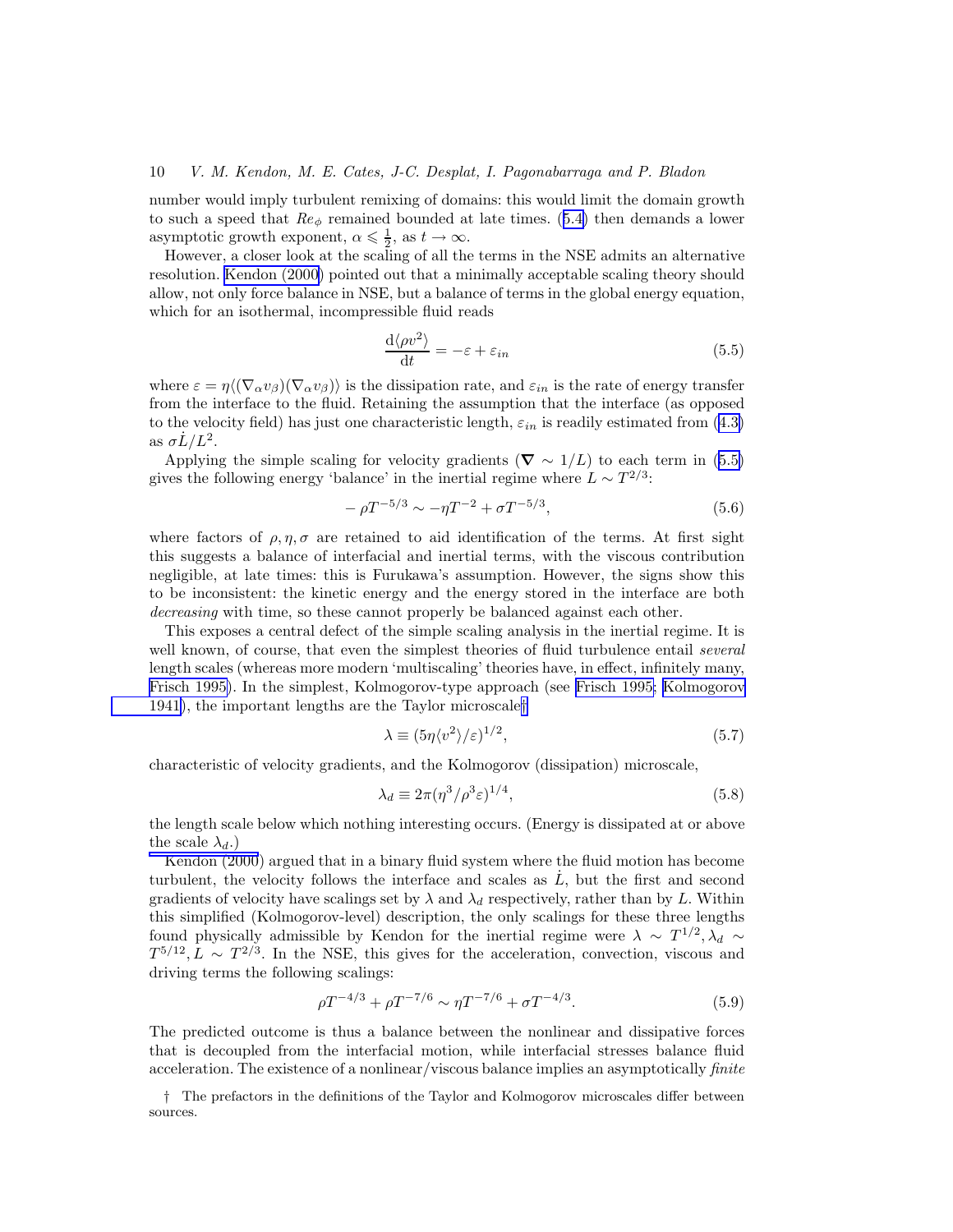<span id="page-10-0"></span>

| Quantity                                                    | viscous   | inertial region   |                |  |
|-------------------------------------------------------------|-----------|-------------------|----------------|--|
|                                                             | region    | simple<br>scaling | new<br>scaling |  |
| L(T)                                                        | 1         | 2/3               | 2/3            |  |
| $\lambda = (5\eta \langle v^2 \rangle / \varepsilon)^{1/2}$ | 1         | 2/3               | 1/2            |  |
| $\lambda_d = 2\pi (\eta^3/\rho^3 \varepsilon)^{1/4}$        | 1/2       | 1/2               | 5/12           |  |
| v                                                           | $\theta$  | $-1/3$            | $-1/3$         |  |
| $\rho\dot{\mathbf{v}}$                                      | $= 0$     | $-4/3$            | $-4/3$         |  |
| $\rho$ v. $\nabla$ v                                        | $= 0, -1$ | $-4/3$            | $-7/6$         |  |
| $\eta \nabla^2 \mathbf{v}$                                  | $-2$      | $-5/3$            | $-7/6$         |  |
| $\phi \nabla \mu$                                           | $-2$      | $-4/3$            | $-4/3$         |  |
| $Re_{\phi} = l\dot{l}$                                      | 1         | 1/3               | 1/3            |  |
| $R_1$                                                       | $= 0$     | 1/3               | $-1/6$         |  |
| $R_{2}$                                                     | $= 0$     | 1/3               | 0              |  |
| $\varepsilon = \eta (\nabla \mathbf{v})^2$                  | $-2$      | $-2$              | $-5/3$         |  |

Table 1. Summary of predicted scaling exponents for the viscous and inertial regions. The 'new' scaling theory ([Kendon 2000\)](#page-47-0) gives the same predictions as simple scaling for the viscous region, except for the NSE term  $\rho v \cdot \nabla v$ . Entries are powers of T, an entry of 0 indicates the quantity is constant, while an entry of  $= 0$  indicates the quantity is assumed to be zero in the viscous approximation. Bold entries indicate scaling predictions that differ from the simple theory. From [Kendon \(2000](#page-47-0)).

value for the ratio of the corresponding terms in NSE, that is, a finite asymptote for the true Reynolds number  $R_2$ . On the other hand, since the result for the domain scale,  $L \sim$  $T^{2/3}$ , survives unaltered from the simple scaling theory, the Reynolds number estimated from the order parameter,  $Re_{\phi}$ , continues to grow indefinitely. This suggestion, although speculative, appears to resolve the issue raised by Grant and Elder, without requiring a change in the domain scale growth law (nor any breakdown of universality of ([1.3](#page-0-0))).

To summarise, [Kendon \(2000](#page-47-0)) predicts a balance in which energy is first transferred from the interface  $(-\phi \nabla \mu)$  to large scale fluid motion  $(\rho \dot{\bf{v}})$ . The nonlinear term  $(\rho {\bf{v}}.\nabla {\bf{v}})$ then transfers the energy from the large scales down to smaller scales where dissipative forces  $(\eta \nabla^2 \mathbf{v})$  finally remove it from the system. The resulting energy cascade thereby decouples the energy input scales from the dissipation scales — a familiar enough idea in turbulence theory [\(Kolmogorov 1941](#page-47-0)). In contrast, in the viscous hydrodynamic regime, the simple (one-length) scaling theory is already consistent with energy conservation, and all its results are recovered. Kendon's predictions for scaling are summarised for ease of reference in table [1](#page-9-0).

## 6. Numerical method

The model system described by ([3.1\)](#page-5-0) and [\(3.2](#page-5-0)) was simulated numerically using a modular LB code called Ludwig, described in detail in [Desplat, Pagonabarraga & Bladon](#page-46-0)  $(2000a)$  $(2000a)$ . It has both serial and parallel versions; the parallel code uses domain decomposition and the MPI (message passing interface) platform. Any cubic lattice can be used with the Ludwig code; the lattice parameter is taken as unity, as is the timestep  $\Delta T$ , thereby defining 'simulation units' of length and time.

Here we chose the D3Q15 lattice, a simple cubic arrangement in which each site communicates with its six nearest and eight third-nearest neighbours. The fluid dynamics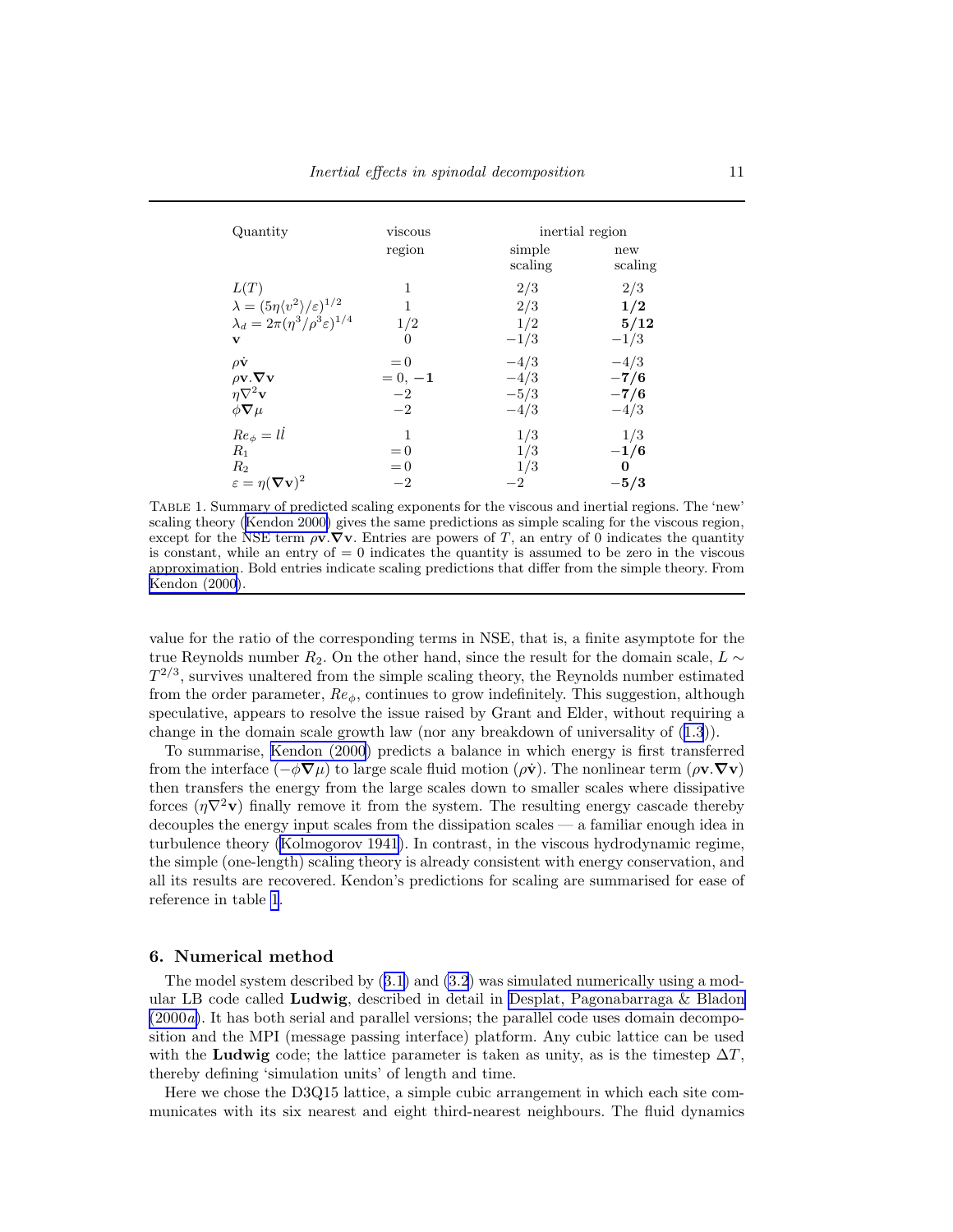<span id="page-11-0"></span>is, as usual (see [Higuera](#page-47-0) et al. 1989; [Ladd 1994\)](#page-47-0) encoded at each site by a distribution function  $f_i$ , where the subscript obeys  $0 \leq i \leq 14$ . This ascribes weights to each of 15 velocities  $c_i$ : one null, six of magnitude 1, eight of magnitude  $\sqrt{3}$ , with directions such that each velocity vector points toward a linked site. In order to model the binary fluid, a second set of distribution functions,  $g_i$ , is also used, following Swift *et al.* [\(1996](#page-47-0)). The f's are defined such that

$$
\sum_{i} f_i = \rho \tag{6.1}
$$

where the sum is over all directions, i, at a single lattice point, while for  $g_i$  the same sum gives the order parameter,

$$
\sum_{i} g_i = \phi. \tag{6.2}
$$

(At this point, our algorithm departs from that of Swift et al. [\(1996\)](#page-47-0), who would have  $\phi \rho$  on the right. The two methods differ only by terms that vanish in the incompressible limit of interest, where  $\rho \rightarrow 1$  everywhere.)

The momentum,  $\rho v_{\alpha}$  (with  $\alpha$  a cartesian index) is then given by

$$
\rho v_{\alpha} = \sum_{i} f_i c_{i\alpha},\tag{6.3}
$$

where  $c_{i\alpha} \equiv (\mathbf{c}_i)_{\alpha}$ . The full pressure tensor,  $\mathcal{P}_{\alpha\beta}$ , is given by

$$
\mathcal{P}_{\alpha\beta} = \sum_{i} f_i c_{i\alpha} c_{i\beta}.
$$
\n(6.4)

This expression includes not only the conservative stress  $\mathcal{P}_{\alpha\beta}^{th}$  but also dissipative (viscous) contributions, and a trivial 'kinetic pressure'  $\rho v_{\alpha} v_{\beta}$  which arises in any fluid moving at constant velocity v.

The distribution functions  $f_i, g_i$  obey discrete evolution equations involving simple first-order relaxation kinetics toward a pair of equilibrium distributions:

$$
f_i(\mathbf{r} + \mathbf{c}_i, t + 1) - f_i(\mathbf{r}, t) = -(f_i - f_i^{(eq)})/\tau_1
$$
\n(6.5)

$$
g_i(\mathbf{r} + \mathbf{c}_i, t + 1) - g_i(\mathbf{r}, t) = -(g_i - g_i^{(eq)})/\tau_2
$$
\n(6.6)

thus defining two relaxation parameters  $\tau_1, \tau_2$ . In our use of the code we select  $\tau_2 = 1$ which causes  $g_i$  to be reset to  $g_i^{(eq)}$  $e^{i\epsilon q}$  each time step. The viscosity is determined by  $\tau_1$ , with  $\eta = (2\tau_1 - 1)/6$  in lattice units. The equilibrium distributions,  $f_i^{(eq)}$  $g_i^{(eq)}$  and  $g_i^{(eq)}$  $i^{(eq)}$ , can be derived from  $(6.1) - (6.3)$  $(6.1) - (6.3)$  $(6.1) - (6.3)$ , along with the condition that the order parameter is advected by the fluid,

$$
\sum_{i} g_i^{(eq)} c_{i\alpha} = \phi v_{\alpha},\tag{6.7}
$$

and that the pressure tensor and chemical potential at equilibrium obey

$$
\sum_{i} f_i^{(eq)} c_{i\alpha} c_{i\beta} = \mathcal{P}_{\alpha\beta}^{th} + \rho v_{\alpha} v_{\beta}
$$
\n(6.8)

$$
\sum_{i} g_i^{(eq)} c_{i\alpha} c_{i\beta} = \tilde{M} \mu \, \delta_{\alpha\beta} + \phi v_\alpha v_\beta. \tag{6.9}
$$

The parameter  $\tilde{M}$  controls the order parameter mobility M via  $\tilde{M}\Delta t(\tau_2-1/2)=M$ , so that  $M = 2M$  in our case. (Note that in [Kendon](#page-47-0) *et al.* (1999) and [Cates](#page-46-0) *et al.* (1999), the quoted values of  $M$  are in fact  $M$  values and should therefore be halved to give the true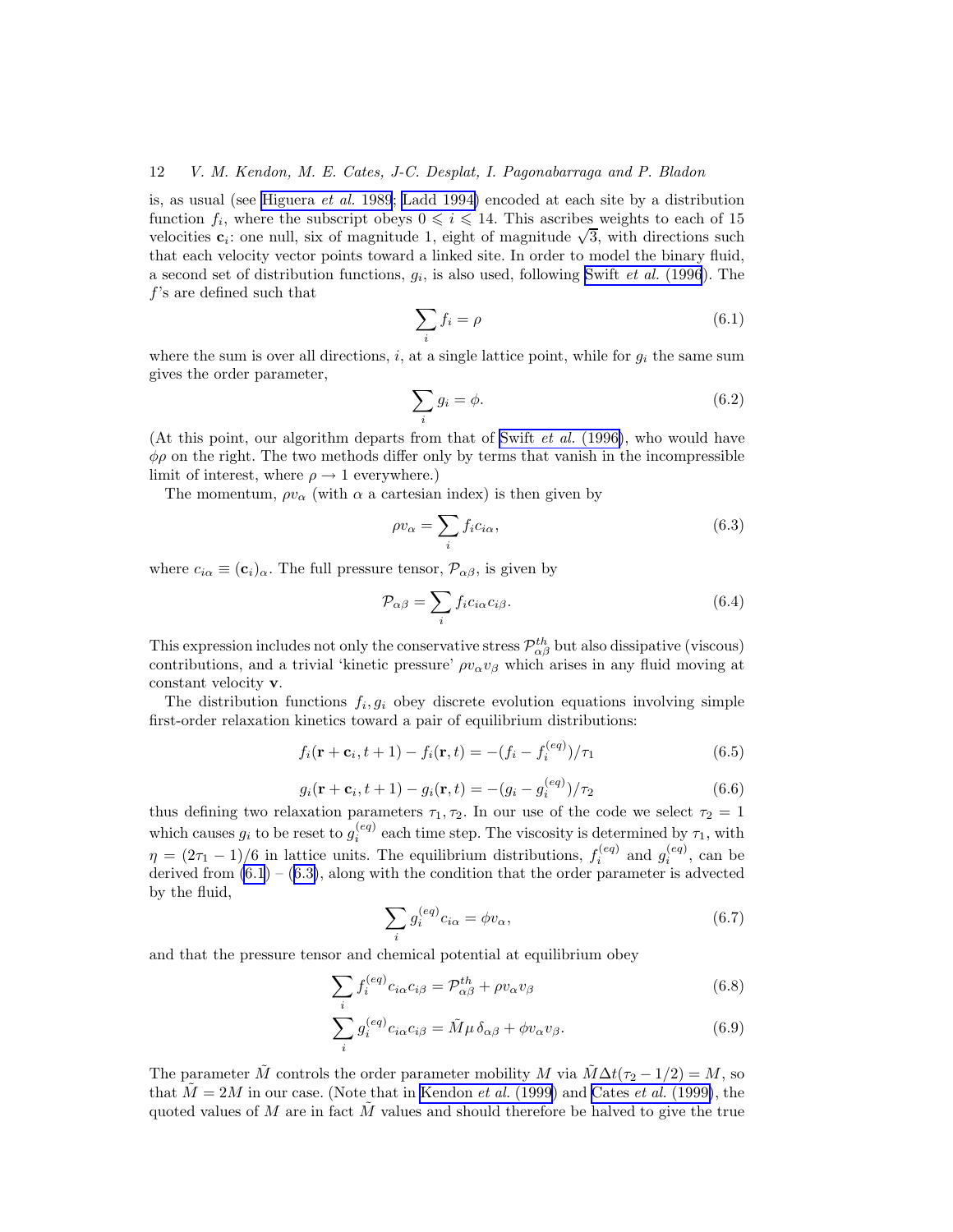<span id="page-12-0"></span>order parameter mobility.) The second term on the right in ([6.8](#page-10-0)) is the trivial 'kinetic pressure', with an analagous term in Eq.[\(6.9\)](#page-10-0).

By expanding  $f_i^{(eq)}$ ,  $g_i^{(eq)}$  to second order in velocities and solving for the coefficients one obtains

$$
f_i^{(eq)} = \rho \omega_\nu \left\{ A_\nu + 3v_\alpha c_{i\alpha} + \frac{9}{2} v_\alpha v_\beta c_{i\alpha} c_{i\beta} - \frac{3}{2} v^2 + G_{\alpha\beta} c_{i\alpha} c_{i\beta} \right\}.
$$
 (6.10)

Here,  $\nu$  is an index that denotes the speed, 0, 1, or  $\sqrt{3}$ , and  $\omega_{\nu}$ ,  $A_{\nu}$  and  $G_{\alpha\beta}$  are constants given by

$$
\omega_0 = 2/9; \quad \omega_1 = 1/9; \quad \omega_3 = 1/72, \tag{6.11}
$$

$$
A_0 = \frac{9}{2} - \frac{7}{2} \text{Tr} \mathcal{P}^{th}; \quad A_1 = A_3 = \frac{1}{\rho} \text{Tr} \mathcal{P}^{th}, \tag{6.12}
$$

$$
G_{\alpha\beta} = \frac{9}{2\rho} \mathcal{P}_{\alpha\beta}^{th} - \frac{3\delta_{\alpha\beta}}{2\rho} \text{Tr} \boldsymbol{\mathcal{P}}^{th}.
$$
\n(6.13)

The equilibrium distribution for the order parameter,  $g_i^{(eq)}$ , is the same as for  $f_i^{(eq)}$ , with  $\mathcal{P}^{th}$  replaced by  $\tilde{M}\mu$  1 in the above equations. The above results follow [Swift](#page-47-0) *et al.* [\(1996\)](#page-47-0), generalised to three dimensions.

To complete the model specification, one must introduce expressions for the pressure tensor and chemical potential derived from the free energy functional. In this study we chose in ([2.3\)](#page-3-0) a simple ' $\phi^4$ ' model for  $V(\phi)$ :

$$
F[\phi, \rho] = \int d\mathbf{r} \left\{ \frac{A}{2} \phi^2 + \frac{B}{4} \phi^4 + \frac{\kappa}{2} (\nabla \phi)^2 + \frac{1}{3} \rho \ln \rho \right\}
$$
(6.14)

where  $A < 0$ . (The term in  $\rho$  is discussed below.) With this choice one finds  $\phi^* =$  $\pm(-A/B)^{1/2}$ , and using ([2.7](#page-4-0)), [\(2.8](#page-4-0)),

$$
\sigma = (-8\kappa A^3/9B^2)^{1/2} \tag{6.15}
$$

$$
\mu = A\phi + B\phi^3 - \kappa \nabla^2 \phi. \tag{6.16}
$$

The equilibrium interfacial profile in given by  $\phi/\phi^* = \tanh(g/\xi_0)$ , where g is the normal coordinate introduced previously, and

$$
\xi_0 = (-\kappa/2A)^{1/2} \tag{6.17}
$$

is a measure of the interfacial width.

An important addition to ([6.14\)](#page-11-0) is the term dependent on density  $\rho$ , here chosen as an 'ideal gas' type contribution (up to the factor  $1/3$ ). This gives a diagonal term in the thermodynamic pressure tensor, which becomes

$$
\mathcal{P}_{\alpha\beta}^{th} = \left\{ \frac{\rho}{3} + \frac{A}{2}\phi^2 + \frac{3B}{4}\phi^4 - \kappa\phi\nabla^2\phi - \frac{\kappa}{2}(\nabla\phi)^2 \right\} \delta_{\alpha\beta} + \kappa(\partial_\alpha\phi)(\partial_\beta\phi),\tag{6.18}
$$

so that the thermodynamic stress obeys  $\mathcal{P}_{\alpha\beta}^{th} = (\rho/3)\delta_{\alpha\beta} + \mathcal{P}_{\alpha\beta}^{chem}$ . Thus in practice  $\rho/3 = P$ , which is the isotropic pressure contribution normally viewed as a Lagrange multiplier for incompressibility. But in fact, our LB algorithm does not know that the fluids are meant to be incompressible; instead the ideal-gas term is relied upon to enforce incompressibility to within acceptable numerical tolerances. (This avoids a separate calculation, at each time step, of the fluid pressure  $P$  and renders the algorithm local.) Compressibility errors can be minimized by increasing the coefficient of  $\rho \ln \rho$  in ([6.14\)](#page-11-0), which would require a shortened time step, or for fixed time step, by reducing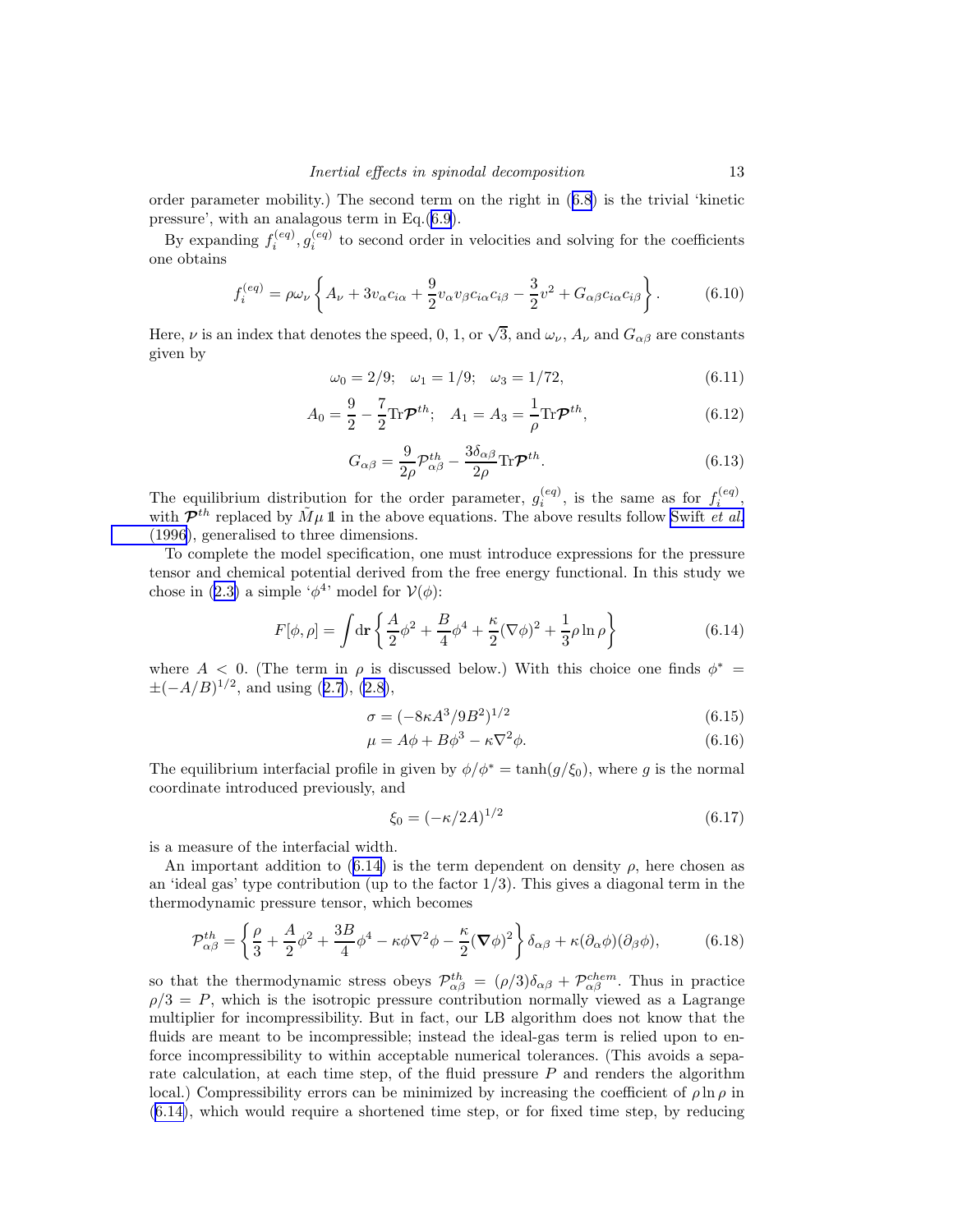<span id="page-13-0"></span>the magnitudes of A, B, and  $\kappa$  together so that an acceptable level of incompressibility is maintained. The second route is followed here.

The chosen functional, ([6.14\)](#page-11-0), has a number of points in its favour for numerical simulation. The main terms in  $\mathcal{P}_{\alpha\beta}^{th}$  and  $\mu$  are simple powers of  $\phi$ , so are easy and quick to evaluate. (Models involving logarithms or trigonometric functions [\(Swift](#page-47-0) *et al.* 1996) pay a heavy price in computational efficiency.) Further, the shape of the " $\phi^{4}$ " potential is fairly smooth, avoiding very steep gradients that might lead to inaccuracy and instability when approximated numerically on a lattice. We nonetheless need to evaluate spatial gradients of  $\phi$ ; this is done using all 26 (first, second and third) nearest neighbours on the D3Q15 lattice, so that numerically

$$
\partial_{\alpha}\phi(\mathbf{x}) = \frac{\sum_{i} c_{i\alpha}\phi(\mathbf{r} + \mathbf{c}_{i})}{\sum_{i} c_{i\alpha}c_{i\alpha}}
$$
(6.19)

$$
\nabla^2 \phi(\mathbf{r}) = \frac{1}{9} \left[ \left( \sum_{i=1}^{26} \phi(\mathbf{r} + \mathbf{c}_i) \right) - 26\phi(\mathbf{r}) \right]. \tag{6.20}
$$

Note that these are not the only possible choices and that others will only coincide when all gradients are small on the scale of the lattice. There may be considerable scope for improvement by optimising the choices made, but we leave this for future work.

As usual in LB, we have chosen a lattice with enough symmetry to ensure that the rotational invariance of the fluid mechanics is faithfully represented [\(Higuera](#page-47-0) *et al.* 1989). However, this does not guarantee that the same holds for the thermodyamic properties. With our choice of free energy functional, [\(6.14](#page-11-0)) and the above gradient discretisation, rotational invariance in the thermodynamic sector is recovered only when all order parameter gradients are weak, which in principle requires  $\xi_0 \gg 1$ . In practice, a compromise is necessary; we return to this in  $\S 8.2$  $\S 8.2$  below.

Finally, the hydrodynamic behaviour of the LB technique requires detailed comment. The hydrodynamic equations that correspond to LB can be obtained by making a Chapman-Enskog expansion of the Boltzmann equations ([6.5,6.6](#page-10-0)). If we consider the expansion for the distribution function  $f$  (which relates to the fluid momentum) we arrive at

$$
\partial_T(\rho v_\alpha) + \partial_\alpha(\rho v_\alpha v_\beta) = -\partial_\beta \mathcal{P}_{\alpha\beta}^{th} - \partial_\beta \left[ \eta \left( \partial_\beta v_\alpha + \partial_\alpha v_\beta - \frac{2}{3} \delta_{\alpha\beta} \partial_\gamma v_\gamma \right) + \xi \partial_\gamma v_\gamma \delta_{\alpha\beta} \right] + \frac{3\eta}{\rho} \partial_\beta \left[ v_\alpha \partial_\gamma \mathcal{P}_{\beta\gamma}^{chem} + v_\beta \partial_\gamma \mathcal{P}_{\alpha\gamma}^{chem} + v_\gamma \partial_\gamma \mathcal{P}_{\alpha\beta}^{chem} \right] - \frac{3\eta}{\rho} \partial_\beta \partial_\gamma (\rho v_\alpha v_\beta v_\gamma)(6.21)
$$

where  $\eta$  and  $\xi$  are the shear and second viscosities, respectively. For our single-relaxation LB scheme  $\xi = 2\eta/3$ .

The first line of Equation [6.21](#page-12-0) corresponds to the standard Navier Stokes equation, and shows that, through these terms, the model recovers both the compressible and incompressible features of isothermal hydrodynamics. [†](#page-12-0)

The second line in Equation [6.21](#page-12-0) contains spurious terms, which arise partly because the enthalpic interactions that lead to the non-ideal behaviour of the LB fluid (or fluid mixture) are introduced through equilibrium information only. (In a Hamiltonian system, the same interactions that perturb the equilibrium state away from an ideal gas would also be responsible for the dynamics.) Of the two terms, the second one is not Galilean

<sup>&</sup>lt;sup>†</sup> Note that when modeling a macroscopic length, L, the ratio  $\eta/(c_s \rho L)$  will be larger than in typical real fluids; due to the presence of the lattice, LB does not have a sharp separation between the compressible and incompressible time scales. In this respect, it resembles a high viscosity fluid, [Hagen](#page-46-0) et al. (1997).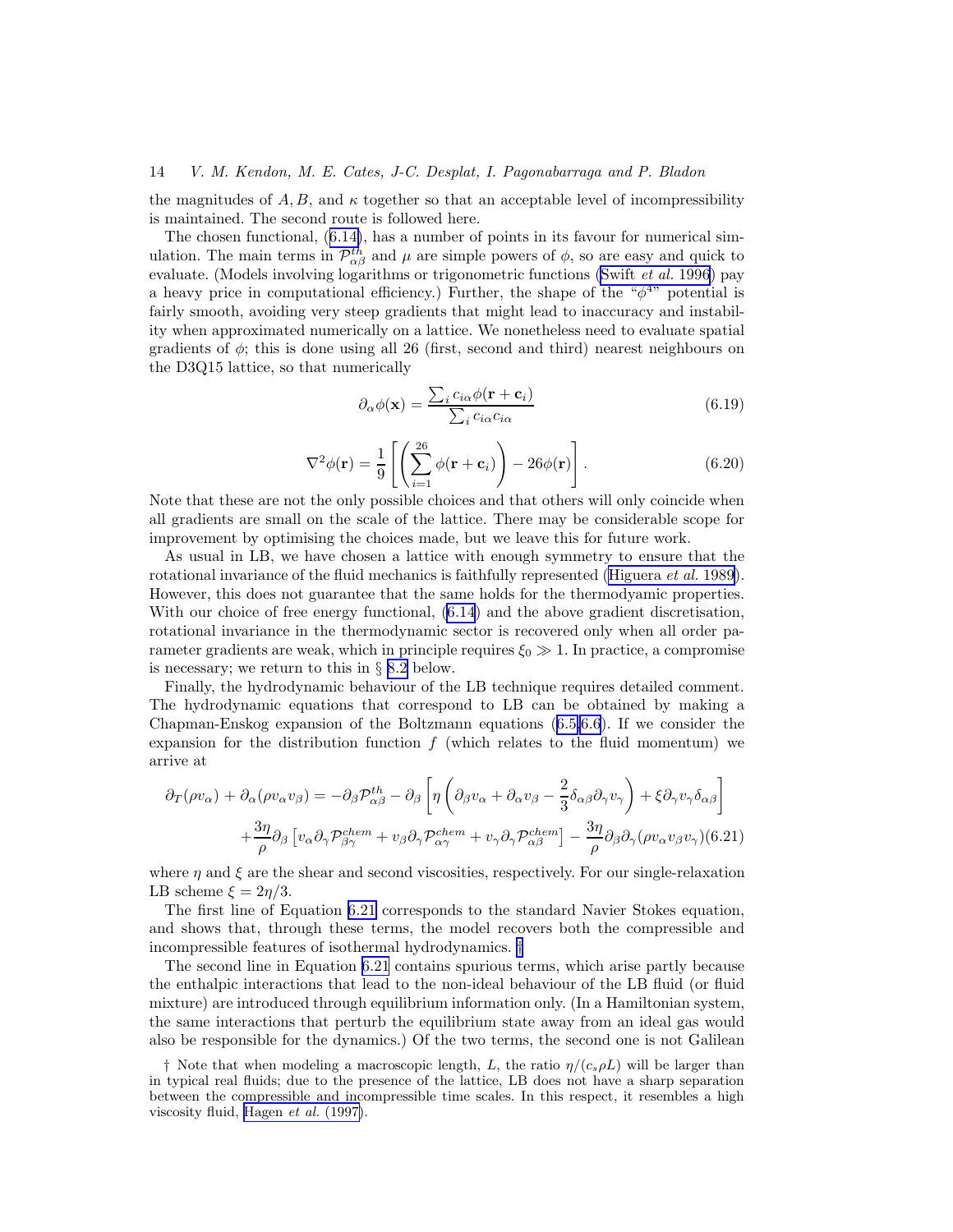<span id="page-14-0"></span>invariant but is cubic in the velocity. It will be negligible for small velocities (recall that the LB algorithm anyway requires fluid velocities that are small in lattice units). The first term can be decomposed into a Galilean-invariant part, which is a product of gradients of the pressure and velocity, and a non-Galilean invariant contribution. The product term is small compared to the Navier-Stokes terms, which are linear in such gradients, whenever these are weak; the non-Galilean invariant term is small under the same conditions. There have been recent proposals to enforce Galilean invariance within compressible multiphase lattice-Boltzmann schemes, [Holdych](#page-47-0) *et al.* (1998), and this is a desirable feature of future algorithms. Nonetheless, under circumstances where all hydrodynamic fields vary smoothly on the lattice scale, the spurious terms appearing in the second line of ([6.21](#page-12-0)) will typically be smaller than the retained ones of the NSE equation in the first line.

The evolution equation for the order parameter can be obtained analogously, by performing a gradient expansion of the linearized Boltzmann equation [\(6.6\)](#page-10-0). This leads to

$$
\dot{\phi} + \partial_{\alpha}(\phi v_{\alpha}) = \left(\tau_2 - \frac{1}{2}\right) \left[\nabla^2 \tilde{M} \mu - \partial_{\alpha} \left(\frac{\phi}{\rho} \partial_{\beta} \mathcal{P}_{\beta \alpha}^{th}\right)\right]
$$
(6.22)

Equation ([6.22\)](#page-13-0) has the usual form of a convection-diffusion equation, so long as one chooses  $M$  as a constant, except for the last term. As with  $(6.21)$  $(6.21)$ , this Galilean-invariant term arises as a result of the way in which the non-ideality of the fluid mixture is introduced; like the first spurious term in [\(6.21](#page-12-0)) it contains one higher derivative than the term  $\partial_{\alpha} \mathcal{P}_{\alpha\beta}^{th}$  that enters the Navier Stokes equation, and is expected to be small for similar reasons. In Appendix [A](#page-41-0) we confirm explicitly that, in the incompressible limit only, this spurious term does not modify the hydrodynamic modes of a binary mixture, at the level of a linearised expansion about a uniform quiescent fluid.

In summary, for a nominally incompressible fluid the correct fluid behaviour is recovered in the only regime where it can justifiably be expected, namely, when all the hydrodynamic fields vary slowly on the lattice length scale. Within the current LB algorithm, one also depends on having only slight fluid compressibility: this eliminates a spurious coupling between order parameter and momentum fluxes (Appendix [A](#page-41-0), and [Swift](#page-47-0) *et al.* 1996; [Holdych](#page-47-0) *et al.* 1998). Because of this it is important, with the current algorithm, to monitor closely the actual fluid flow.

#### 7. Parameter Steering

Since it is possible in a single simulation to sample only a small piece of the  $l(t)$ curve, it is necessary to work one's way along this curve via a series of different runs. This means varying  $L_0$  relative to the lattice constant so that an appropriate window of *reduced* length scales  $l$  lies within the range of the simulation. Put differently, one must set, in lattice units,  $1 \ll L_0 l(t) \ll \Lambda$ .

In the simulations, however, we need to choose not one parameter value  $(L_0)$  but seven  $(A, B, \kappa, \rho, M, \text{ and also } \tau_1, \tau_2)$ . Few of these parameters can, in practice, be set independently: an unguided choice would typically produce a simulation that either did nothing over sensible timescales or became unstable very rapidly. To avoid these outcomes, careful parameter steering is required. This was done by semi-empirical testing using small (workstation) simulation runs until satisfactory choices emerged. Runs on  $96<sup>3</sup>$  and  $128<sup>3</sup>$ lattices were used to confirm these before committing the resources for  $256<sup>3</sup>$  runs. The resulting parameters are summarized in tables [2](#page-15-0) and [3](#page-15-0). The guiding principles that emerged from this process, as well as the actual parameter values, are of some interest to those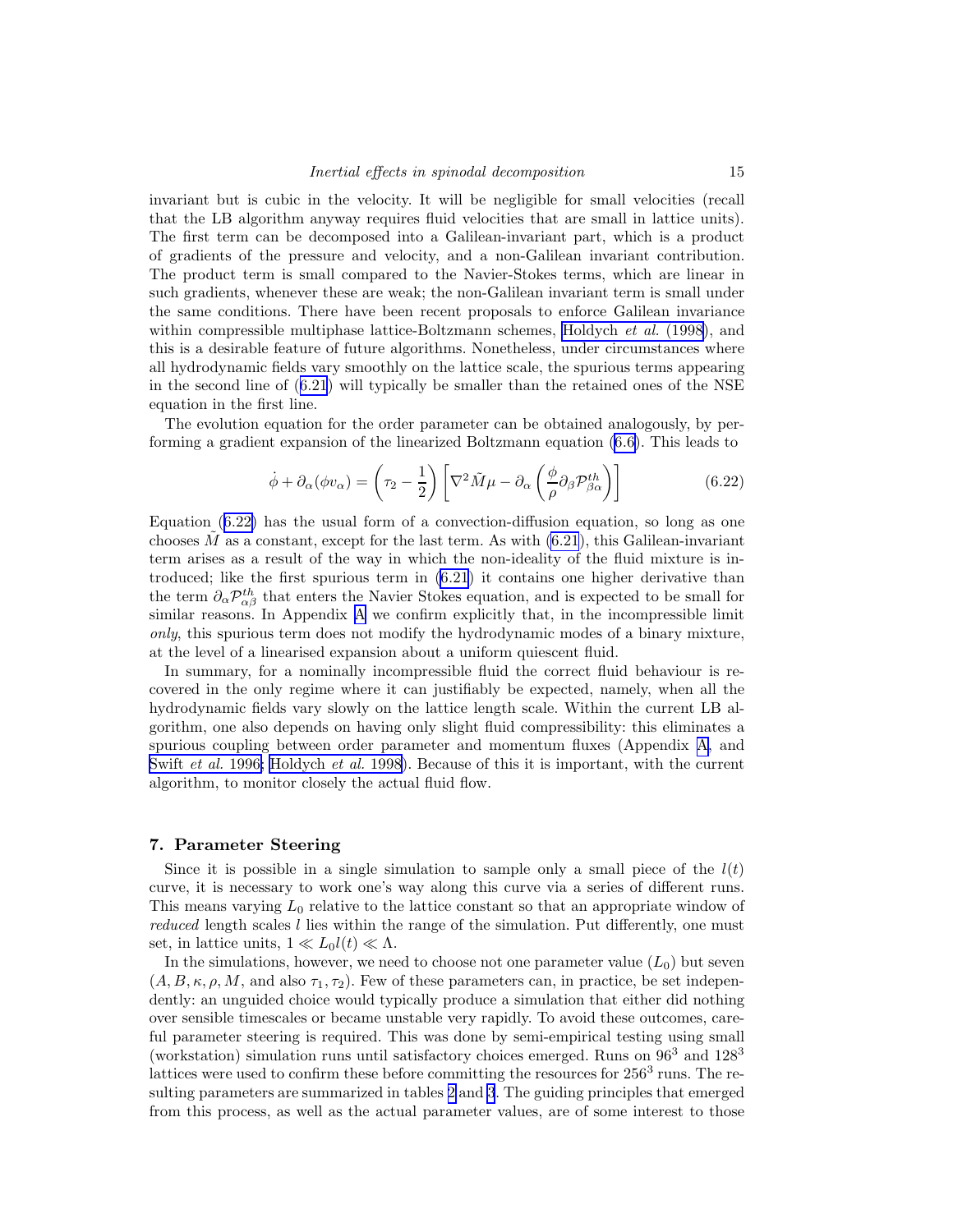<span id="page-15-0"></span>planning future work with LB. They are now summarised briefly, followed by a discussion (§ 8) of several validation exercises that were then undertaken.

In essence, our navigation of the  $l(t)$  curve involves steering three parameters  $(\eta, \sigma, M)$ at fixed values of the remaining four  $(B/A, \kappa/A, \rho, \tau_2)$ . Firstly, the (mean) density  $\rho$  can be set to unity without loss of generality; we do this. Second, we set  $\phi^* = 1$  by choosing  $B =$  $-A$ ; in terms of the original definition of the order parameter  $(\phi = (n_A - n_B)/(n_A + n_B))$ this amounts to a simple rescaling of  $\phi \to \phi/\phi^*$ . Varying  $\kappa$  in proportion to A then gives control over the interfacial tension  $\sigma$  [\(6.15](#page-11-0)) while retaining a fixed interfacial width  $\xi_0$  in lattice units (Eq.  $(6.17)$  $(6.17)$ ); this keeps thermodynamic lattice anisotropies under control  $(\S$ [8.2\)](#page-16-0).

To achieve an efficient simulation, one requires the interfacial velocity  $L$  to be of order 0.01 in lattice units during the main part of each run. (Any slower will exhaust resources; any faster will give compressible and inaccurate fluid motion, and, in all likelihood, numerical instability.) At each point on the  $l(t)$  curve, this gives, a posteriori a relation between  $\eta$  and  $\sigma$ . Thus to access large l one clearly requires small  $L_0 = \eta^2/(\rho \sigma)$ ; but to avoid compressibility problems (§ [8.4](#page-18-0)) this must be done by reducing viscosity rather than increasing interfacial tension. Maintenance of numerical stability (§ 8.1) requires in fact that we *decrease*  $\sigma$  with decreasing  $\eta$ ; however, these factors do not cancel in  $L_0$  and a wide range of values (about six decades) can stably be achieved. Thus we were able to explore the viscous, crossover, and inertial regimes; these various regimes are delineated quantitatively in § [9.2](#page-21-0) below.

Setting the correct mobility  $M$  is crucial throughout. Across the whole  $l(t)$  curve, one has to ensure that  $M$  is large enough that interfaces relax to local equilibrium on a time scale fast compared to their translational motion. But if  $M$  is made too large, residual diffusion becomes a significant contributor to the coarsening rate, contaminating the data. This tradeoff can be eased in principle by going to larger system sizes than those currently available. It could also be improved by making M a function of  $\phi$ , setting (for example)  $M = M_0(1 - \phi^2)$ . This would have the effect of giving strong diffusion only where it is needed, in the interfacial region. However, implementation of this within LB is not trivial (Swift *[et al.](#page-47-0)* 1996); specifically it is not enough to make M in  $(6.9)$  $(6.9)$ φ-dependent[†](#page-14-0).

It is not surprising that mobility is a limiting factor at large  $L_0$  (viscous regime, small l): diffusion will always enter if the fluid flow is slow enough (high enough  $\eta$ ). But mobility factors also come into play at the inertial end (small  $L_0$ , large l): in physical units, the interface in this regime is unnaturally wide and to maintain it in diffusive equilibrium (and keep the algorithm stable) again requires relatively large  $M$ . These cause residual diffusion which, for our system sizes, limits from above the range of l accessible.

Finally, we found that accuracy in the viscous regime (small  $l$ , large  $L_0$ ) is compromised when the viscosity becomes too large (of order unity, in lattice units). The signature of this is an apparent breakdown of energy conservation (see  $\S 11.5$  $\S 11.5$ ). We are not sure of its origins, but note that too large a viscosity causes the dynamics of momentum diffusion and that of sound propagation (density equilibration) to mix locally. In an almost steady flows this should not matter, but in the small  $l$  regime the viscous and interfacial terms in NSE are both numerically large. In principle these balance to give negligible fluid acceleration but their numerical cancellation may be imperfect. Although any such local accelerations are numerical in origin, the response to them may need to be accurate, if

† Since in [\(6.22](#page-13-0))  $\tilde{M}$  enters in the form  $\nabla^2(M\mu)$  rather than as  $\nabla.(M\nabla\mu)$  as would be required if M were not constant.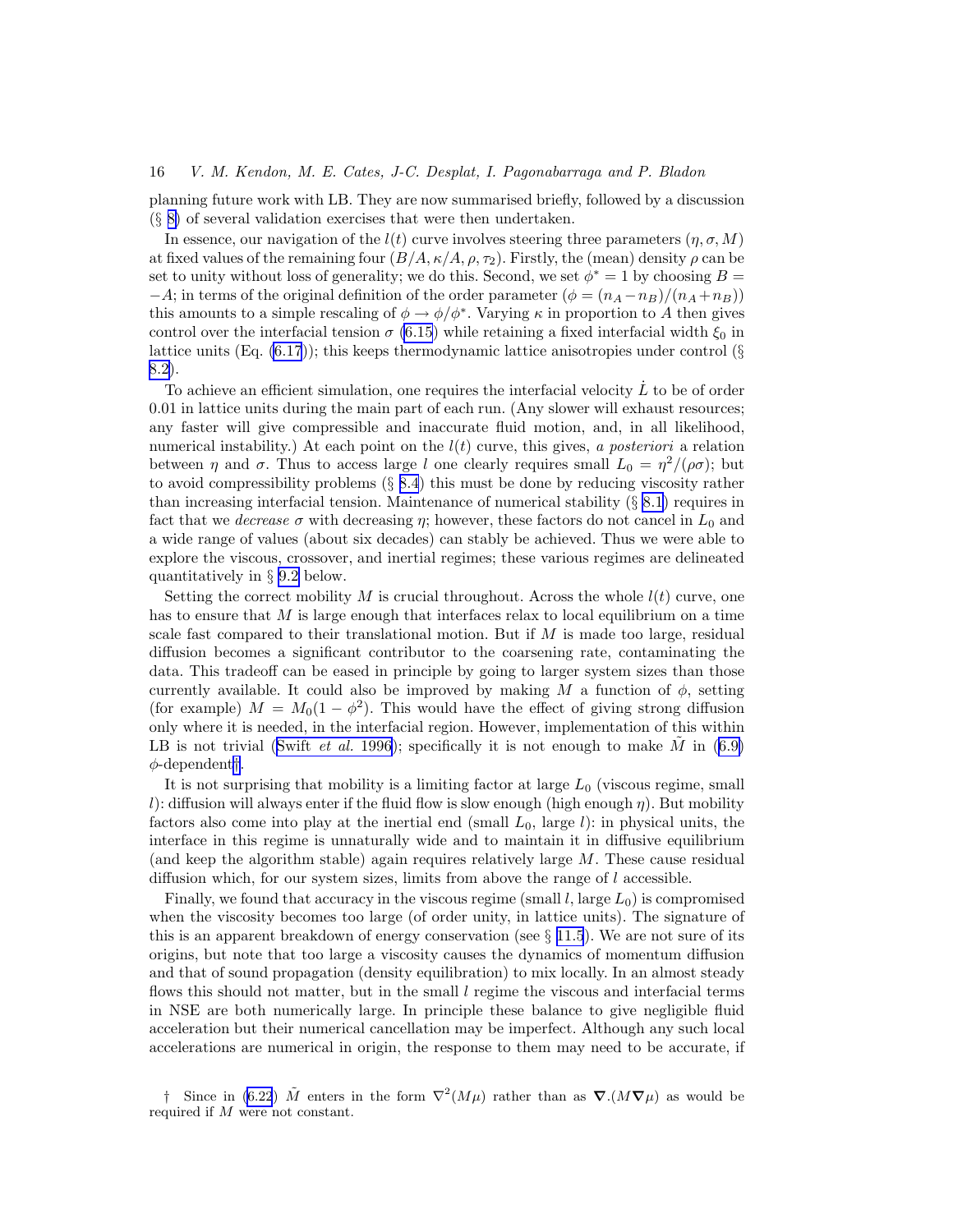<span id="page-16-0"></span>

| Run    | $L_0$   | $T_0$   | $-A, B$        | $\kappa$ | $\eta$ | $\overline{M}$ | $\sigma$          |
|--------|---------|---------|----------------|----------|--------|----------------|-------------------|
| Run028 | 36      | 935     | 0.083          | 0.053    | 1.41   |                | $0.1 \quad 0.055$ |
| Run022 | 5.95    | 71      | 0.0625         | 0.04     | 0.5    |                | $0.5 \quad 0.042$ |
| Run033 | 5.95    | 71      | 0.0625         | 0.04     | 0.5    |                | $0.2 \quad 0.042$ |
| Run029 | 0.952   | 4.54    | 0.0625         | 0.04     | 0.2    |                | 0.3 0.042         |
| Run020 | 0.15    | 0.885   | 0.00625 0.004  |          | 0.025  |                | 4.0 0.0042        |
| Run030 | 0.01    | 0.016   | 0.00625 0.004  |          | 0.0065 |                | 2.5 0.0042        |
| Run019 | 0.00095 | 0.00064 | 0.00313        | 0.002    | 0.0014 | 8.0            | 0.0021            |
| Run032 | 0.0003  | 0.00019 | 0.00125 0.0008 |          | 0.0005 |                | 10.0 0.00083      |

TABLE 2. Parameters used in 256<sup>3</sup> lattice-Boltzmann runs.

| Run    | $L_0$   | $T_0$   | $-A, B$        | $\kappa$ | $\eta$ | $\boldsymbol{M}$ | $\sigma$       |
|--------|---------|---------|----------------|----------|--------|------------------|----------------|
| Run010 | -381    | 25656   | 0.125          | 0.08     | 5.71   | 0.5              | 0.084          |
| Run026 | 36      | 935     | 0.083          | 0.053    | 1.41   |                  | $0.25$ $0.055$ |
| Run027 | 36      | 935     | 0.083          | 0.053    | 1.41   | 0.1              | 0.055          |
| Run014 | 5.95    | 71      | 0.0625         | 0.04     | 0.5    | $0.5^{\circ}$    | 0.042          |
| Run008 | 0.952   | 4.54    | 0.0625         | 0.04     | 0.2    | 0.5              | 0.042          |
| Run018 | 0.15    | 0.885   | 0.00625 0.004  |          | 0.025  | 4.0              | 0.0042         |
| Run015 | 0.00095 | 0.00064 | 0.00313 0.002  |          | 0.0014 | 8.0              | 0.0021         |
| Run031 | 0.0003  | 0.00019 | 0.00125 0.0008 |          | 0.0005 | 10.0             | 0.00083        |

the global physics is to be handled correctly. We speculate that this is a limiting factor in our exploration of the  $l(t)$  curve at the lower end.

In this study, the largest system size was  $\Lambda^3 = 256^3$ , although due to disk storage limitations, the results from this system size were analysed only after coarse-graining down to 128<sup>3</sup>. The coarse-graining was done by averaging over blocks of eight neighbouring lattice sites to create one coarse-grained value. Runs at  $128^3$  and  $96^3$  were also done, and results for all calculated quantities were compared between  $256<sup>3</sup>$  and  $128<sup>3</sup>$  runs with the same parameters, to identify any effects of coarse-graining. The main  $96^3$  and  $128^3, 256^3$ simulations were run respectively on the EPCC Hitachi SR-2201 machine (4 processors) and the EPCC Cray T3D (64 and 256 processors). Follow-up studies used in some of the velocity analysis work, and for additional visualisation, were made on the CSAR Cray T3E at Manchester.

Typical runs required, in the  $256^3$  case, around 3000 T3D processor hours CPU, and  $10^4$ time steps to reach the point where finite size effects set in (see  $\S 8.5$  $\S 8.5$ ). All simulation were run with periodic boundary conditions; the initial configuration was always a completely mixed state, with small random fluctuations. For each run, the order parameter,  $\phi$ , and the fluid velocity vector at each lattice site were saved periodically for later analysis. The sampling frequency was limited by the available disk space. Typically, data was saved every 300 time steps giving, over a run of  $10^4$  time steps, around 4Gb of data.

## 8. Validation and Error Estimates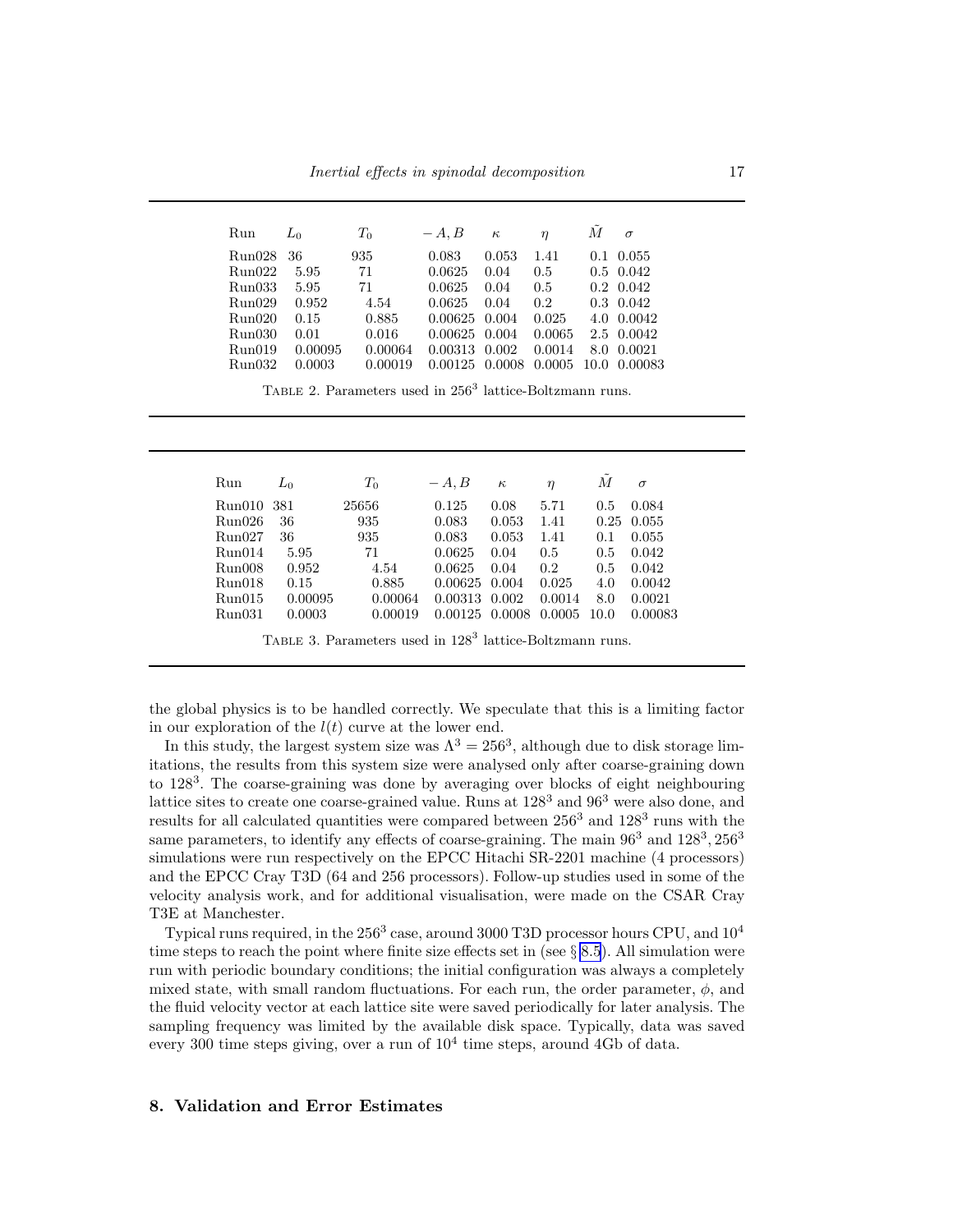

<span id="page-17-0"></span>18 V. M. Kendon, M. E. Cates, J-C. Desplat, I. Pagonabarraga and P. Bladon

FIGURE 3. Interface profiles ( $\phi$ ) and gradient profile ( $\nabla \phi$ ), for spherical droplet equilibrated in the opposite fluid. Data has been collected in bins of width 0.1 lattice spacings, and the error bars are one standard deviation. The sphere radius is 32. Left: interface width set by  $\xi_0 = 0.57$ . The theoretical profile is  $tanh(g/\xi_0)$ , for a flat interface, where g is a coordinate normal to the interface. Right: interface width set by  $\xi_0 = 0.88$ .

#### 8.1. Numerical stability

The LB method is not generally stable. In fact, our experience suggests that, whatever parameters are chosen, any run would eventually become unstable if continued for long enough; this is not dissimilar to some molecular dynamics algorithms, [Allen & Tildesley](#page-46-0) [\(1987\)](#page-46-0). During testing, a reliable picture was acquired of the characteristic way in which this happens. When the inaccuracies have built up to the point of failure, the velocities become very large over a small number of time steps until numerical overflow causes the code to stop running. There seems to be no danger of taking data from a period when the system might be far from accurate but still apparently running successfully, since the onset is so rapid. Thus there are several runs among the set used for final data analysis where the run ended prematurely due to instabilities, but the data prior to the instability has been considered sufficiently reliable to be used.

#### 8.2. Anisotropy and interfacial tension

The elimination of lattice anisotropy in the thermodynamic sector of the model requires  $\xi_0 \gg 1$  in lattice units, to ensure that the interfacial tension  $\sigma$  is independent of interface orientation. In practice this goal must be balanced against other demands. To test the extent of the problem, a spherical droplet (radius 32 lattice units) of fluid B surrounded by fluid A was allowed to equilibrate. The interface profile was then measured by evaluating the mean and standard deviation of the order parameter  $\phi(r)$  at various radii r (binned on the scale of 0.1 lattice units) from the droplet centre. The result is presented in figure [3](#page-16-0) for  $\xi_0 = 0.57$  and for  $\xi_0 = 0.88$ . Note that the 'width' of the interface, as judged by eye, is actually about  $5\xi_0$ .

A closer look at the droplet shape (not shown) in each case reveals that the sphere has deformed slightly by squeezing along the Cartesian lattice directions and expanding along the diagonals. This deformation is about 3.5% for the narrower profile and about 1.5% for the wider profile. A similar test, done with a sphere of radius 31.5, confirmed that this deformation was not due to any tendency of the interface to lock onto specific lattice sites but purely from anisotropy of the tension.

If all else were equal, the wider interface would be chosen. However, the computational penalty for wider interfaces is severe. To maintain these in local equilibrium, the mobility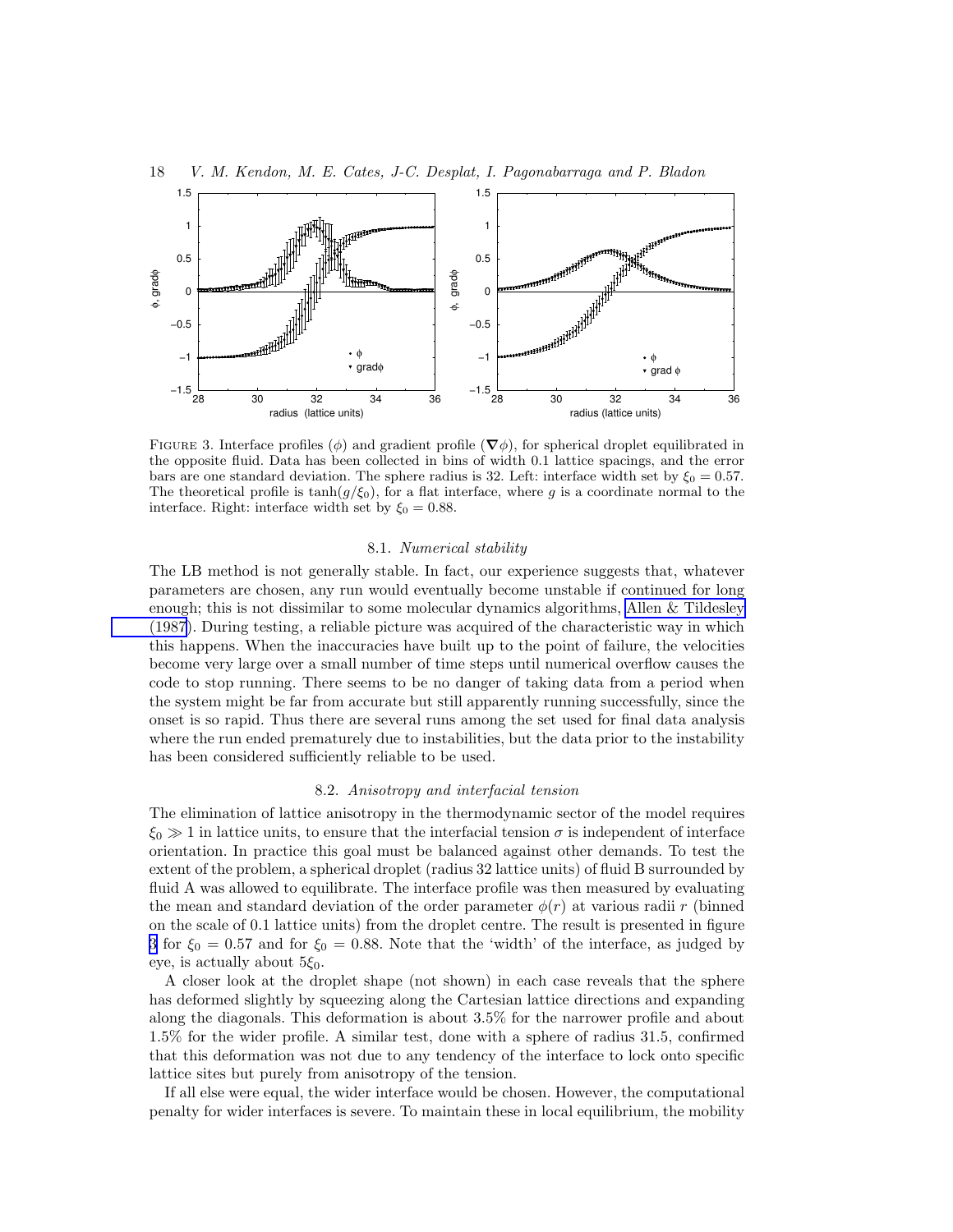<span id="page-18-0"></span>

|                                                                | $-A, B \kappa$ |       | $\eta$                        |     |                                   | M $\sigma$ theory $\sigma$ measured |  |
|----------------------------------------------------------------|----------------|-------|-------------------------------|-----|-----------------------------------|-------------------------------------|--|
|                                                                | 0.083          | 0.053 | 1.41                          | 0.1 | 0.063                             | 0.055                               |  |
|                                                                | 0.063          | 0.04  |                               |     | $0.5$ $0.5$ $0.047$ $0.042$       |                                     |  |
|                                                                |                |       | $0.0063$ $0.004$ $0.025$ 4.0  |     | 0.0047                            | 0.0042                              |  |
|                                                                |                |       | $0.0031$ $0.002$ $0.0014$ 8.0 |     | 0.0024                            | 0.0021                              |  |
|                                                                |                |       |                               |     | 0.0013 0.0008 0.0005 10.0 0.00094 | 0.00083                             |  |
| TABLE 4. Interfacial tension, theoretical and measured values. |                |       |                               |     |                                   |                                     |  |

M must be high enough to allow diffusion across several  $\xi_0$  on a timescale faster than fluid motion. For the wider interface ( $\xi_0 = 0.88$ ) the resulting residual diffusion then contaminates much of the remaining  $L$  range. It was thus found necessary to sacrifice some isotropy for efficiency, and the narrower profile with  $\xi_0 = 0.57$  was used for the main runs in this work. The resulting anisotropies are marginally detectable by eye in visualisations of the interface for the spinodal system (e.g. figure [10](#page-27-0) below). We estimate that they contribute systematic errors of a few percent to the growth rate  $\hat{L}(T)$ , which is comparable to other sources of error.

The mean interfacial tension was measured for each parameter set by allowing an interface to come to equilibrium and numerically performing the integration in [\(2.7](#page-4-0)). Both terms were evaluated, and an average taken over various configurations. This gives values for the interfacial tension, shown in table [4,](#page-17-0) that are systematically about  $10-15\%$ smaller than the theoretical values. (The statistical error is a few percent.) The difference is due to the narrow interface leading to inaccuracies in the gradient calculations. But as far as the simulation is concerned, this systematic effect is removed by our using the *measured* value of the interfacial tension in subsequent calculations of  $L_0$  and  $T_0$ .

#### 8.3. Local equilibrium and residual diffusion

Errors in the intereface-driven dynamics can arise if the interface is not maintained in local equilibrium. This was tested as follows. Since the bulk fluid is fully separated  $(\phi = \pm 1)$ , one expects  $1 - \langle |\phi| \rangle \propto A/V \propto 1/L$  where  $A/V$  is the area per unit volume and angle brackets are a real-space (site) average. Within a given run, any departure from constancy of the product  $L(1-\langle |\phi| \rangle)$  is thus an indicator that the interfaces are failing to keep up with the evolution of the surrounding fluid. (This product could have different asymptotic values in the viscous and inertial regimes, so the product need not be the same in different runs.) At the lowest values used for the mobility  $M$  (deep in the viscous regime) there was measurable deviation from constancy, from which the nonequilibrium deviations in  $\sigma$  were estimated to be of order 5%. Any deviations in the inertial regime were, however, smaller than this.

Careful checks were made to exclude residual diffusive contributions to the coarsening process. This was done using comparator runs in which the viscosity was set to an extremely large value so that coarsening was purely diffusive. (Such runs are depicted in figure [7](#page-23-0) below.) From this, the diffusive coarsening rate was found as a function of domain size. Then for the full run (with fluid motion reinstated) all data was excluded for which this diffusive coarsening rate exceeded 2% of the full rate. This whole procedure was repeated with a limit of 1% instead of 2% on the residual diffusion. The values of the fitted exponent  $\alpha$  as per [\(4.9](#page-7-0)) (given in the last column in table [5](#page-22-0)), did not change beyond the estimated errors so the limit of 2% diffusion was taken to provide sufficient accuracy.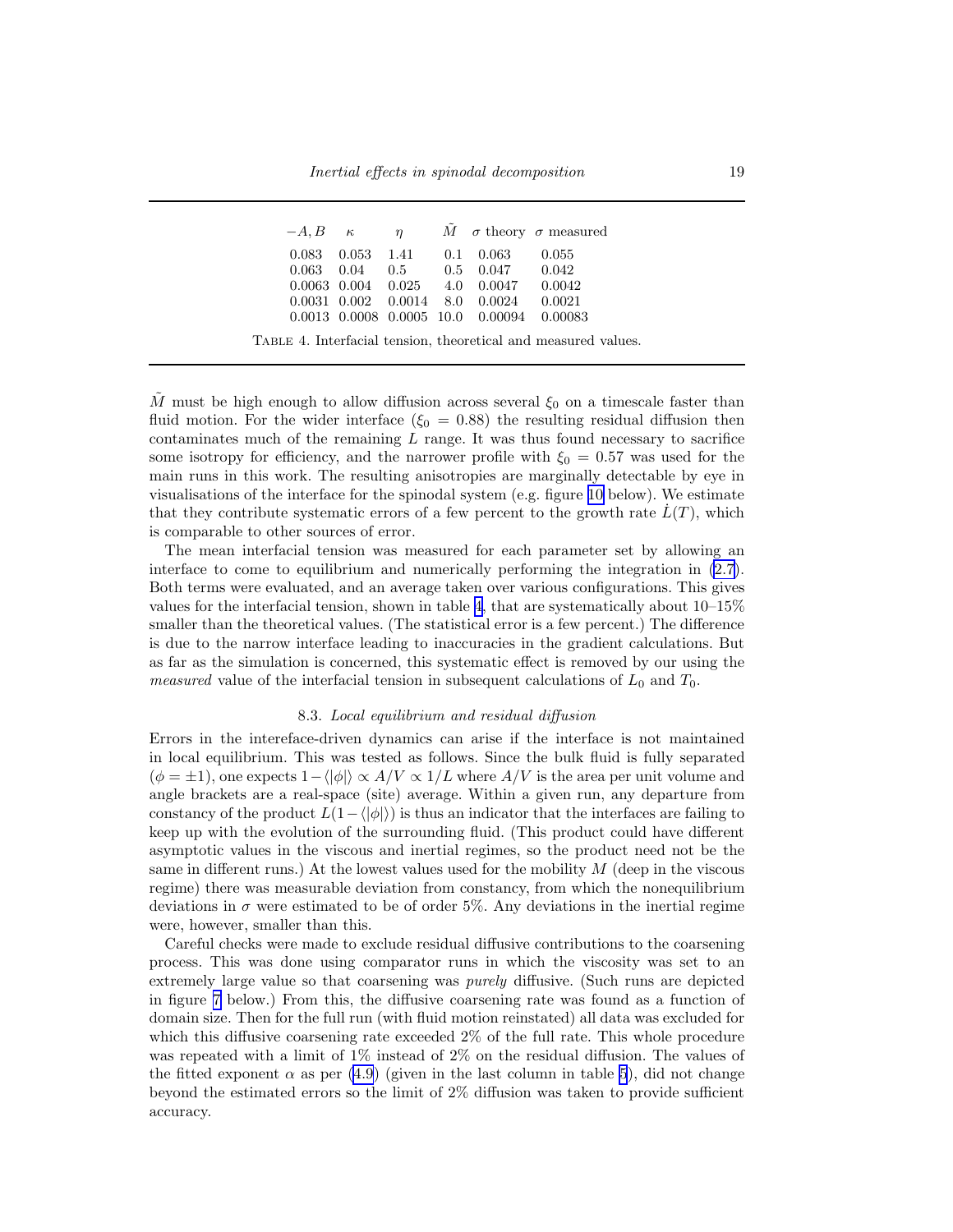<span id="page-19-0"></span>

Figure 4. Left: ratio of the radial to transverse velocity components in Fourier space for various runs. Right: velocity structure factor showing relative magnitude of the Fourier space velocity at different wave vectors. Wavevector axis is labelled by wavelength in lattice units.

The result of this choice was exclusion of data with  $L < L_{min} \simeq 15 - 25$  (varying somewhat between runs). Had a wider interface been used (see  $\S$  [8.2\)](#page-16-0) then by the same criterion  $L_{min}$  would be much larger giving very little usable data.

## 8.4. Compressibility and small scale structure

The Ludwig code will only work correctly at low Mach number. This requires  $\dot{L} \ll c$ where the sound speed is  $c = 3^{-1/2}$  in lattice units. Since in our simulations  $\dot{L}$  is of order 0.01, we expect our the binary fluid mixture to remain incompressible ( $\nabla \cdot \mathbf{v} = 0$ ), at least at length scales larger than a few lattice sites; in Fourier space, we expect  $\mathbf{k} \cdot \mathbf{v}(\mathbf{k}) = 0$ at all but high  $k$ . figure [4](#page-18-0) shows the RMS ratio of the radial to the transverse velocity components in Fourier space as a function of wavenumber, and also the spherically averaged velocity structure factor,  $S_v(k) = \langle |\mathbf{v}(\mathbf{k})|^2 \rangle$ , for various runs. Also shown for comparison is single fluid turbulence[†](#page-18-0), generated using pseudo-spectral direct numerical simulation (DNS) code by [Young \(1999](#page-47-0)), and a LB run with a single fluid (no interface) but otherwise the same parameters as Run031 (inertial region).

At low wavenumbers the sytem is incompressible. At higher wavenumbers, there is some compressibility, whose effect varies in the different growth regimes. In the viscous regime, the longitudinal/transverse ratio rises with  $k$ , but the velocity structure factor shows that that all velocity components become small at high  $k$  and contribute little to the overall dynamics. This is still true in the crossover region, where the compressibility ratio is highest; a peak in  $S_n(k)$  is found at a wavelengths around 3 lattice spacings. In the inertial region, this peak shrinks, and splits into two (at around 3.5 and 2.5 lattice spacings). The transverse velocity component is now larger although still an order of magnitude smaller than the velocity at the peak of  $S_v(k)$ .

Comparison with the single fluid turbulence, as simulated by both DNS and LB, shows that these peaks in  $S_n(k)$  are mainly due to the presence of the interface. Their presence only in the crossover and inertial runs suggests that perhaps capillary waves are forming on the interface giving structure the velocity field on scales of the order of the interface width. Subsequent visualisation work showed that underdamped wavelike motion of interface is undoubtedly present at large  $l$ , [Desplat](#page-46-0) *et al.* (2000*b*), but predominantly at

† The single fluid turbulence simulation method sets the radial component identically to zero thus guaranteeing perfect incompressibility.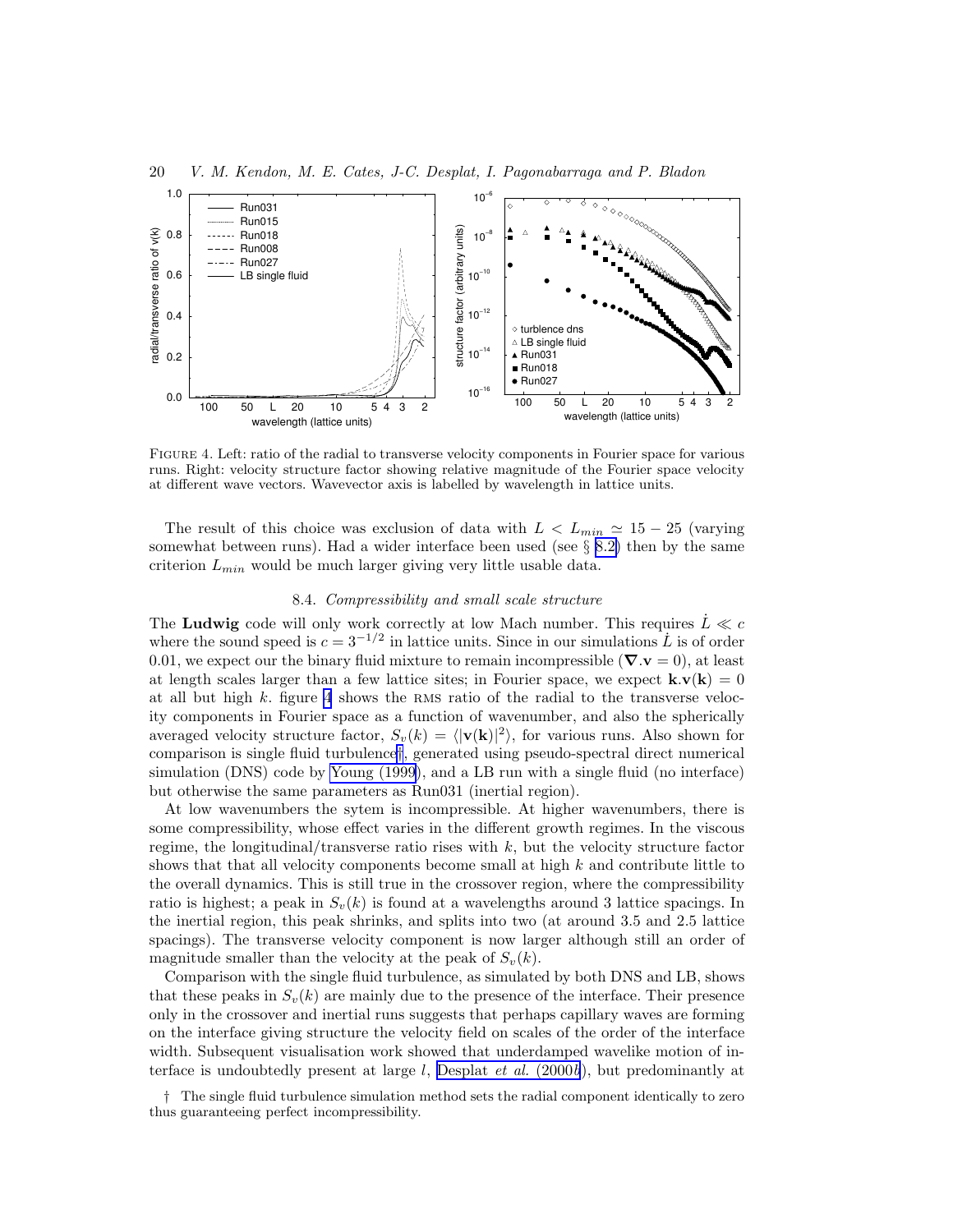<span id="page-20-0"></span>wavelengths much larger than the interfacial width. Another argument against the capillary wave explanation is that no similar bumps are seen in the order parameter structure factor  $S(k)$  (figure 5).

The nature of the velocity fields close to the interface certainly deserves further investigation (see, for example, [Theissen, Gompper & Kroll 1998,](#page-47-0) for related work on a different system). Meanwhile, to have some compressibility on the length scale of the interface itself appears unavoidable within current LB. Specifically, in the immediate vicinity of the interface the various diagonal terms in the chemical contribution to the pressure tensor, ([2.10\)](#page-4-0), are individually large, although these should nearly cancel for a slowly moving, weakly curved interface. Any numerical error here will lead to local deviations in the fluid density  $\rho$ , even if the bulk fluid motion is effectively incompressible everywhere else. On molecular physics grounds also, some coupling between density and order parameter can be expected at the interface between otherwise incompressible fluids. Such coupling is present in real physical systems, but care is needed with the current LB code where compressibility effects also bring violations of Galilean invariance  $(\S 6)$  $(\S 6)$ .

## 8.5. Finite size effects

Various estimates were made of when our (periodic) boundary conditions started to significantly influence the behaviour of  $L(T)$ . This included several comparisons of different sized runs with the same values for other simulation parameters. On this basis, the data for the 96<sup>3</sup> and 128<sup>3</sup> was pruned at  $L = L_{max} = \Lambda/4$  before analysis, and the 256<sup>3</sup> runs terminated at this point. This criterion is much more conservative than in some previous work (e.g. Jury *[et al.](#page-47-0)* 1999b), and, given  $L_{min}$ , limits the range of L accessible in a single large run to about half a decade. To balance this, averaging over different runs with the same parameter values should not then be necessary, since one has in effect  $(\Lambda/L_{max})^3 = 64$  different (albeit correlated) samples being simulated within each run. Indeed, in the crossover and the inertial regime, we saw no sign of statistical fluctuations in the  $L(T)$  plots.

Interestingly, the same was not true for the extremely viscous runs, which showed somewhat erratic statistics (see  $\S$  [9\)](#page-19-0). One possible reason for this is the presence of correlations, in the velocity field, over much larger length scales than  $L(T)$ , causing the local coarsening rates in different parts of the simulation to fluctuate coherently. Long range velocity correlations are, in fact, clearly visible in the structure factor  $S_v(k)$  shown in figure [4.](#page-18-0) Specifically, for the most viscous run analysed (Run 027,  $L_0 = 36$ ),  $S_v(k)$ shows no sign of saturating at low  $k$ ; instead the data suggests a power law divergence, and is consistent with  $S_v(k) \sim k^{-2}$ . (A theoretical argument leading to this result for the viscous regime is given in  $\S$  [10.1.](#page-26-0)) In real space this translates into a long range,  $1/r$  velocity correlation extending to either the system size (which is the likely case in any simulation) or some large physical length scale beyond which the purely viscous approximation (Stokes flow) breaks down.

If this is correct, it could be practically impossible to avoid finite size effects when simulating the viscous regime. The most benign outcome is if the main effect is to correlate (rather than alter) local coarsening rates; this could be countered by averaging over a number of different runs (Jury *[et al.](#page-47-0)* 1999*b*; [Laradji](#page-47-0) *et al.* 1996). However, this would have to be done for several system sizes before concluding that no other finite size effects were present.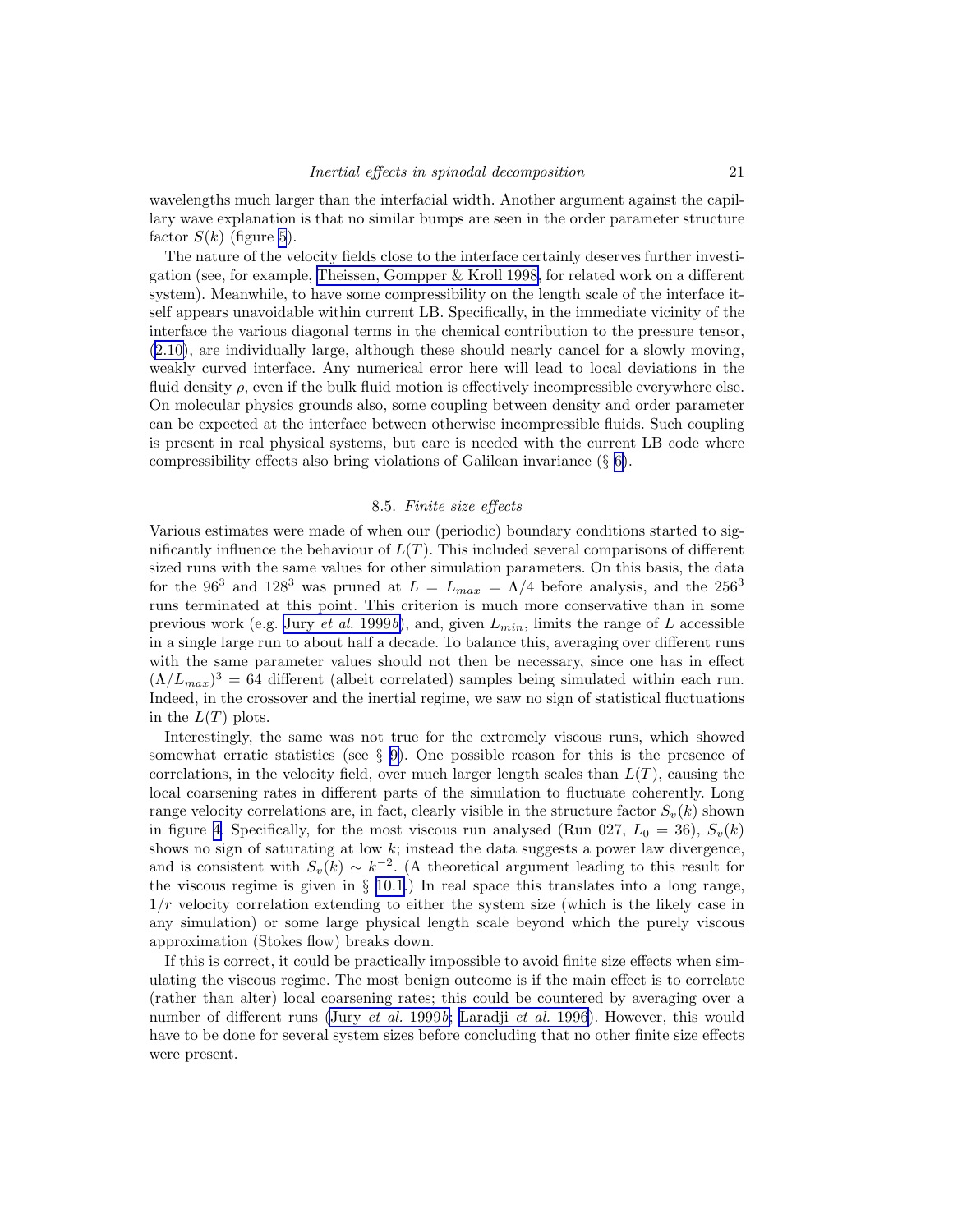<span id="page-21-0"></span>

FIGURE 5. Left: structure factor,  $S(k)$ , for Run028 (viscous regime) for timesteps 14000 – 19000,  $L(T) = 38 - 52$ . Right:  $S(k)$  for Run032 (inertial regime) for timesteps 11000 – 17000,  $L(T) = 45$  $-64.$  Different open symbols denote different times  $T$ ; filled circles show the same data corrected at low k for discretisation effects (see text).

#### 9. Order parameter results

We now present our results for the time evolution of the interfacial structure. These results can be extracted directly from knowledge of the order parameter using wellestablished procedures (see Jury *[et al.](#page-47-0)* 1999*b*; [Appert](#page-46-0) *et al.* 1995; [Laradji](#page-47-0) *et al.* 1996; [Bastea & Lebowitz 1997\)](#page-46-0). We defer to  $\S$  [10](#page-26-0) our explicit analysis of the fluid velocity field.

#### 9.1. Structure factor scaling

The first step in the analysis of the order parameter data was calculation of the structure factor. The  $\phi$  field saved from the simulation runs was processed through numerical Fourier transform routines, and the structure factor calculated as:

$$
S(k) = \frac{1}{n_k} \sum_{k - \pi/\Lambda < |\mathbf{k}| < k + \pi/\Lambda} \phi(\mathbf{k}) \phi(-\mathbf{k}),\tag{9.1}
$$

where  $\phi(\mathbf{k})$  is the Fourier transform of the order parameter, and  $n_k$  is the (actual) number of lattice sites in a shell of radius k and thickness  $2\pi/\Lambda$  in Fourier space (compare [\(4.2](#page-5-0))).

Dynamical scaling requires that, in reduced physical units, not only the characteristic length  $l(t)$  but also the statistical distribution of different interfacial structures should be the same for each  $l$ . In either the viscous or the inertial regime, therefore, the structure factor  $S(k)$  should asymptotically collapse onto a single plot when appropriately scaled, so that in simulation units

$$
L^{-3}S(k) = f(kL),
$$
\n(9.2)

with a different function  $f(kL)$  in each of the two limits. (More generally, dynamical scaling allows  $L^{-3}S(k) = f(kL, l)$ , so that the viscous and inertial asymptotes are  $f(kL, 0)$ and  $f(kL,\infty)$  respectively.) figure [5](#page-20-0) shows plots of  $S(k)$  scaled in this way for Run028 and Run032, representative of the viscous and inertial regimes respectively.

The collapse of the structure factor data within each run is good (figure [5\)](#page-20-0) for length scales larger than about twice the interface width. (The latter is marked as  $2\xi$  on the graphs, with  $\xi = 5\xi_0$ .) With our definition of L, the peak occurs at kL just less than one. To the right of the peak there is a shoulder, followed by a reasonable approximation to a  $k^{-4}$  Porod tail. (The Porod tail represents scattering from a weakly curved interface and should be found in the region  $\xi \lesssim k^{-1} \lesssim L(T)$ , see [Bray \(1994\)](#page-46-0); but between  $\xi \simeq 3$  and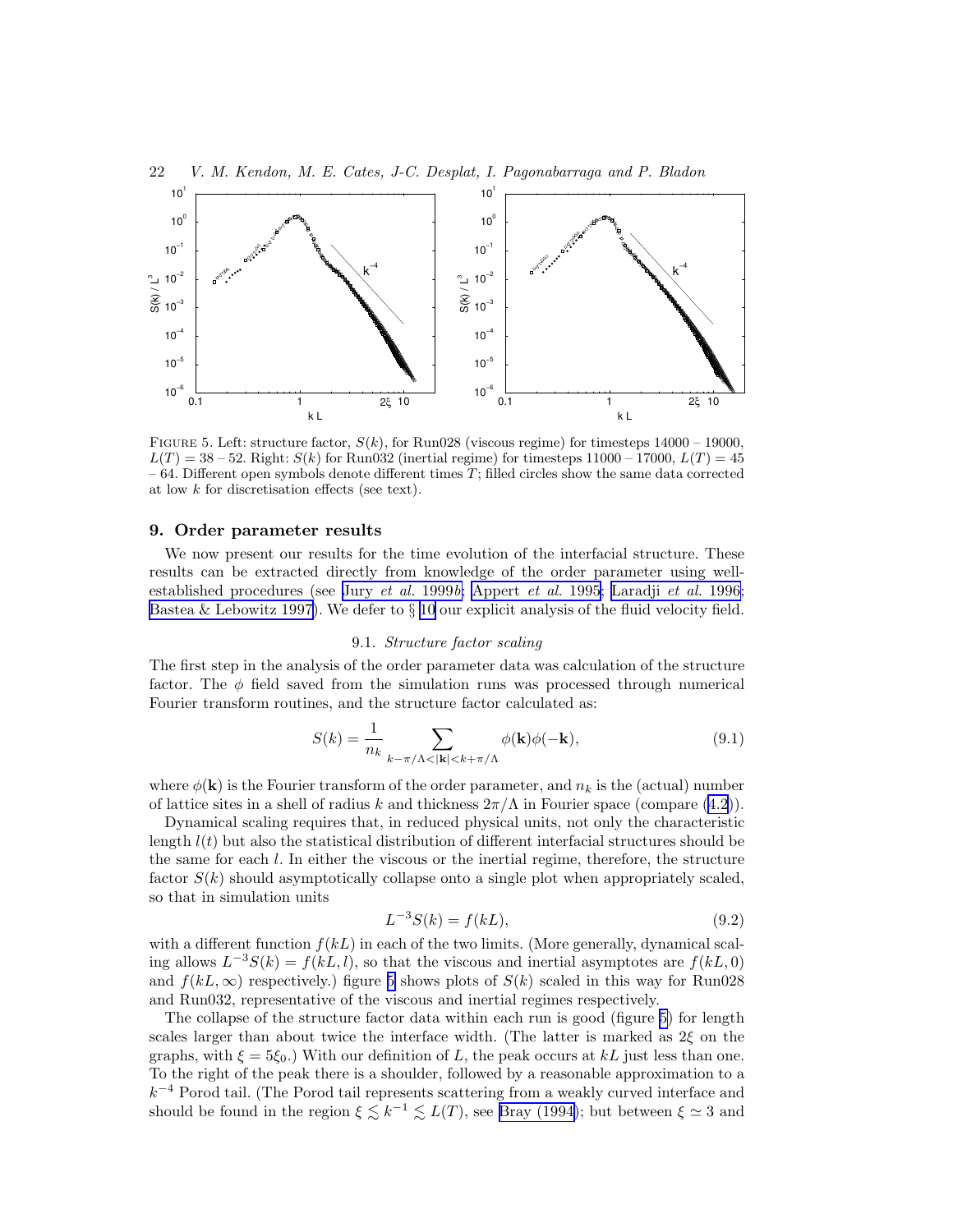<span id="page-22-0"></span> $L_{max} = 64$  there is barely room to observe it cleanly.) The ragged sections of  $S(k)$  in the low kL region corresponds to the first two k-shells which have few **k** points and so poor statistics. The filled symbols are the same data corrected to allow for the fact that the average value of |k| in such a shell differs from the nominal shell radius; the corrected result suggests no deviation from scaling even at low  $k$ , although the data there is less reliable than in the high wavenumber region.

The collapse between different runs (not shown) is also good, so long as one compares runs chosen within either the viscous or the inertial regime. However, as is visible from figure [5](#page-20-0), the shape of  $S(k)$  does evolve significantly between one regime and the other. In particular, the shoulder to the right of the peak is lower in the viscous regime than the inertial regime. This implies that the domains are a subtly different shape in real space, perhaps more evenly rounded in the linear regime since the peak is effectively a little sharper. This may be linked to an increased number of relatively narrow necks in the inertial runs (large  $l$ ), as first suggested by [Jury \(1999\)](#page-47-0) and recently confirmed by direct visualisation of LB data, [Desplat](#page-46-0) et al. (2000b). Our structure factor results, taken piecewise, are compatible with those of Jury *et al.* [\(1999](#page-47-0)*a*), [Appert](#page-46-0) *et al.* (1995), and several other authors (see Appendix [B](#page-42-0)). However, our study is the first to cover a wide enough parameter range to show a clear distinction, in the shape of  $S(k)$ , between the viscous and inertial regime.

Runs in the crossover region also show reasonable data collapse within each run, with a shape intermediate between the two shown in figure [5,](#page-20-0) and very similar to that found by Jury *et al.* [\(1999](#page-47-0)*a*) in the same region of the  $l(t)$  curve. Note that a good collapse, within or between runs, cannot be expected a priori in the crossover region. It arises because the l-dependent scaling function  $f(kL, l)$  in fact evolves so slowly with l that any data spanning less than a decade or two in  $l$  is insensitive to the  $l$  dependence. This is a consequence of the extreme breadth of the crossover region (quantified below).

#### 9.2. Evolution of the characteristic length scale

The characteristic length scale  $L(T)$ , defined via ([4.1\)](#page-5-0), has been calculated for the eight 256<sup>3</sup> runs in table [2.](#page-15-0) The order parameter data was coarse-grained to 128<sup>3</sup> before analysis, but comparison with smaller runs confirmed that there was no effect of this on  $L(T)$ within the 'good data' range. The latter is defined as  $L_{min} < L < L_{max}$ , with  $L_{min}$  fixed by our criterion on residual diffusion (§ [8.3](#page-17-0)) and  $L_{max} = 64$  as required to exclude finite size effects  $(\S 8.5)$  $(\S 8.5)$  $(\S 8.5)$ . Figure 6 illustrates how the fitting was done.

To parameterize the time dependence of  $L(T)$ , the 'good data' was fitted, for each run separately, to the following form

$$
L = v(T - T_{int})^{\alpha},\tag{9.3}
$$

(equivalent to [\(4.9](#page-7-0))) where v,  $T_{int}$  and  $\alpha$  are fitting parameters. A nonlinear curvefitting utility was used to create the fits, which all fell within a specified tolerance of 1%. However, some trade-off is possible between the three fit parameters and a realistic uncertainty estimate for the exponent,  $\alpha$ , is around 10% for the first three runs in table [2,](#page-15-0) and 5% for the rest. The fits are shown in figures [7](#page-23-0) and [8](#page-24-0), which also shows the diffusion-only data used to determine  $L_{min}$  as described in § [8.3](#page-17-0). The fitted results are summarised in table 5.

The data show  $\alpha$  values ranging from 1.12 to 0.66 with a decreasing trend as  $L_0$  is decreased. Certainly, an increasingly negative curvature of the  $L(T)$  plots with decreasing  $L_0$  is apparent from figures [7](#page-23-0), [8](#page-24-0). However, the resulting fit parameters were relatively erratic for the three runs of largest  $L_0$  (expected to lie in the viscous regime). Indeed, we found  $\alpha = 0.86, v = 0.023$  and  $\alpha = 1.16, v = 0.0012$  for two runs with the same nominal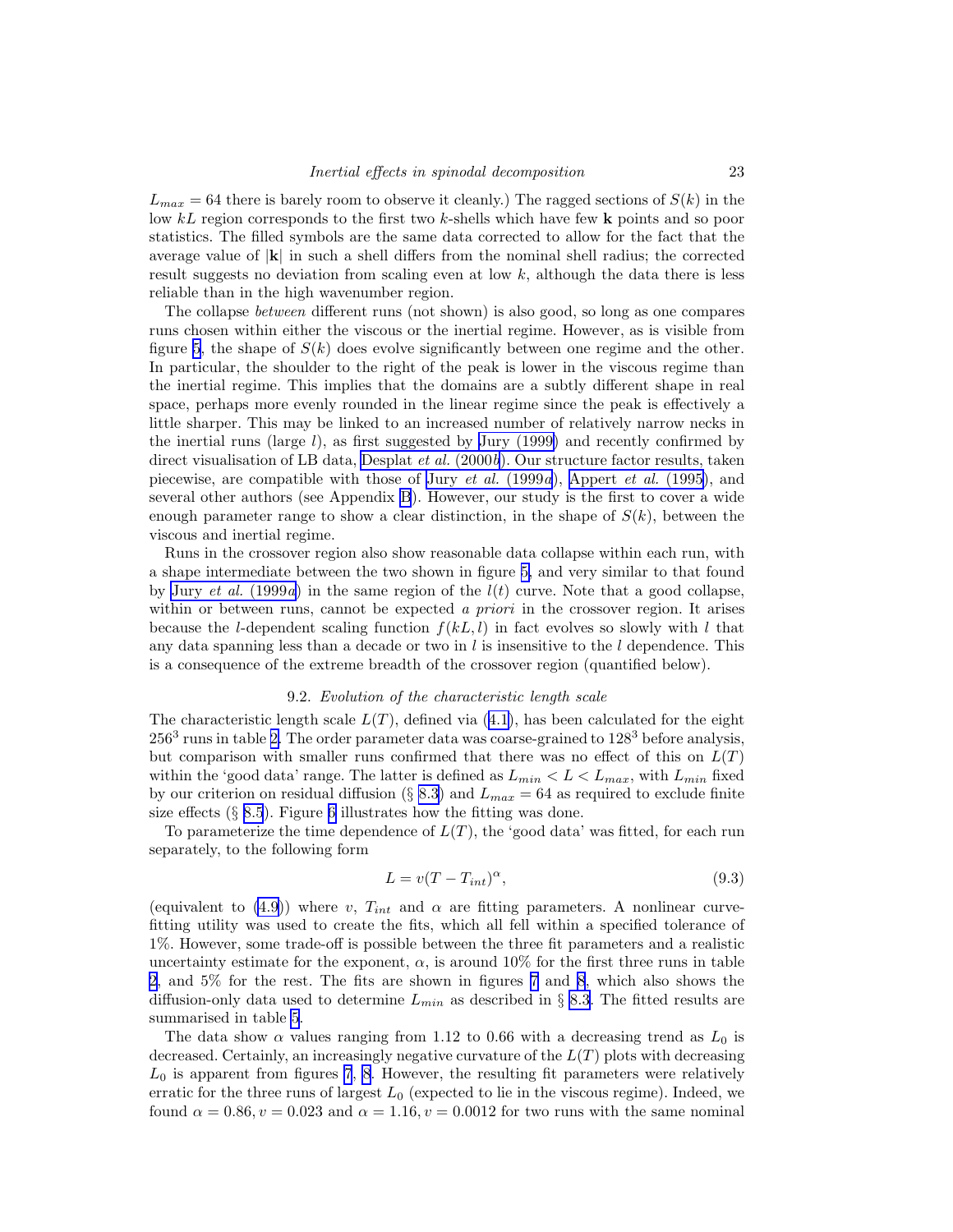<span id="page-23-0"></span>



FIGURE 6. L vs T graph (unscaled) for Run030, illustrating the fitting procedures.

|            |         |          | fits at 2% diffusion |           | fit   |       | $L_{min}$ at diffusion | fit $1\%$ |
|------------|---------|----------|----------------------|-----------|-------|-------|------------------------|-----------|
| Run        | $L_0$   | $\alpha$ | $\eta$               | $T_{int}$ | $v_D$ | $2\%$ | $1\%$                  | $\alpha$  |
| Run028     | 36      | 0.88     | 0.0096               | 1948      | 0.41  | 20.0  | 28.5                   | 0.81      |
| linear fit |         | 1.0      | 0.00028              | 516       |       |       |                        |           |
| Run022     | 5.9     | 0.86     | 0.023                | 304       | 0.64  | 26.0  | 38.0                   | 0.88      |
| linear fit |         | 1.0      | 0.00605              | $-524$    |       |       |                        |           |
| Run033     | 5.9     | 1.16     | 0.0012               | 442       | 0.48  | 17.5  | 24.9                   | 1.12      |
| linear fit |         | 1.0      | 0.0060               | 1445      |       |       |                        |           |
| Run029     | 0.95    | 0.95     | 0.0175               | 1020      | 0.54  | 15.3  | 21.7                   | 0.92      |
| Run020     | 0.15    | 0.80     | 0.0418               | 603       | 0.60  | 23.4  | 34.9                   | 0.80      |
| Run030     | 0.01    | 0.75     | 0.0747               | 1362      | 0.51  | 14.8  | 22.4                   | 0.76      |
| Run019     | 0.00095 | 0.67     | 0.134                | 1008      | 0.60  | 21.5  | 33.8                   | 0.66      |
| Run032     | 0.0003  | 0.69     | 0.0833               | 1855      | 0.48  | 19.0  | 29.8                   | 0.69      |

TABLE 5. Fits and lower cut-off,  $L_{min}$ , for 256<sup>3</sup> runs. The parameter  $v_D$  is the fit parameter corresponding to v in the presence of diffusive growth only (see  $\S 8.3$ ).

 $L_0$ . This was partly due to a relatively ill-conditioned fit as can be appreciated from figure 7. (A second possible cause of the erratic fits is the presence of long-range velocity fluctuations; see  $\S$  [8.5.](#page-19-0))

Therefore it was decided to refit the data for the three most viscous runs, imposing  $\alpha = 1$ , the anticipated value. This yielded much better consistency among the fitted values of v, which with viscous scaling should obey  $(T_0/L_0)v = b_1$ , where  $b_1$  is universal; with the forced linear fits this was indeed the case with  $b_1$  extracted as  $0.073, 0.072, 0.072 \pm 0.02$ for the three runs under discussion. Subject to this, we obtain a range of values of  $\alpha$  from 1.0 (Run028, Run022 and Run033) to 0.67 (Run019), with intermediate exponents 0.95 (Run029), 0.80 (Run020) and 0.75 (Run030) at intermediate  $L_0$ . This suggests that the simulations have indeed covered the viscous, crossover and inertial regions. However, the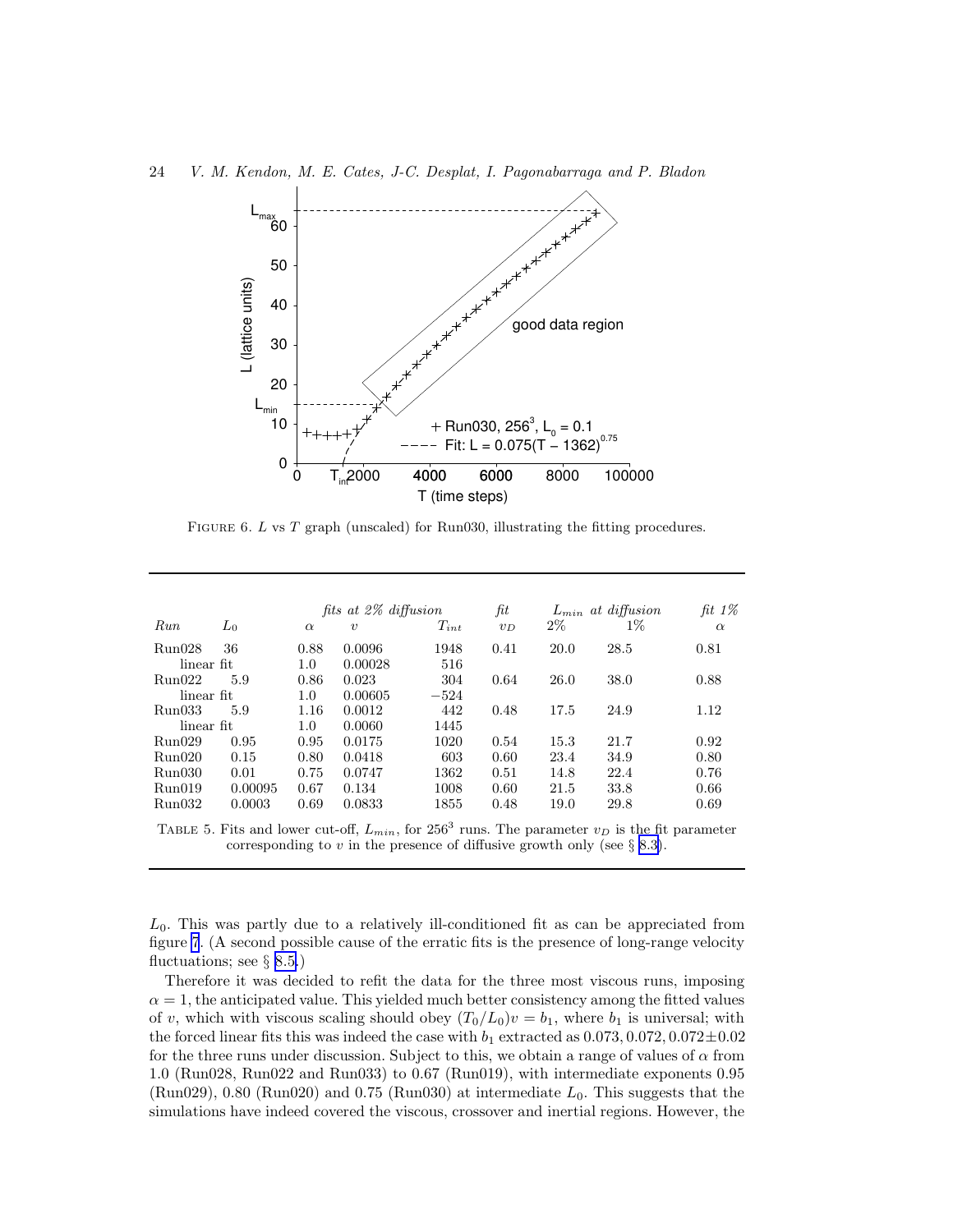<span id="page-24-0"></span>

FIGURE 7. Fitting  $L(T)$  and  $L_D(T)$ . Upper left: Run028,  $L_0 = 36$ . Upper right: Run022,  $L_0 = 5.9$ . Lower left: Run033,  $L_0 = 5.9$ . Lower right: Run029,  $L_0 = 0.95$ . Solid lines indicate full set of recorded  $L(T)$  data, + indicates data points used for fits with  $L_{min}$  set by 2% diffusion,  $\bigcap$  indicates data points used for fits with  $L_{min}$  set by 1% diffusion,  $\bigtriangleup$  indicates data points used for fits to diffusion-only data. table [5](#page-22-0) summarises the main fit results.

ultimate test of this is to convert to reduced physical units and construct the  $l(t)$  curve explicitly.

## 9.3. Universal scaling plot for  $l(t)$

Our method for combining the data from different simulation runs to give the  $l(t)$  curve follows Jury *et al.* [\(1999](#page-47-0)b). As apparent from definitions  $(1.1)$  $(1.1)$ , the only fit parameter that is actually needed when converting  $L(T)$  data to reduced physical units  $(l(t))$  is the intercept,  $T_{int}$ . Then one uses the known density and viscosity, and the measured interfacial tension, to complete the conversion.

Figure [9](#page-25-0) shows the  $l(t)$  data from all the runs in table [2](#page-15-0) combined on a single log-log plot. Note that for the two runs of  $L_0 = 5.9$  the resulting data collapse is much improved by the forced linear fit (giving two very different values of the nonuniversal offset  $T_{int}$ instead of two disparate values of  $\alpha$ ). With the former, the two datasets overlie on the  $l(t)$  plot but with the latter they do not; this helps to vindicate our choice of fit. Apart from a similar reservation about force fitting  $\alpha$  for the most viscous run  $(L_0 = 36)$ , the  $l(t)$  curve is free of adjustable parameters. Although we did not have resources to cover the entire curve with data, there is no evidence for any breakdown of universality: the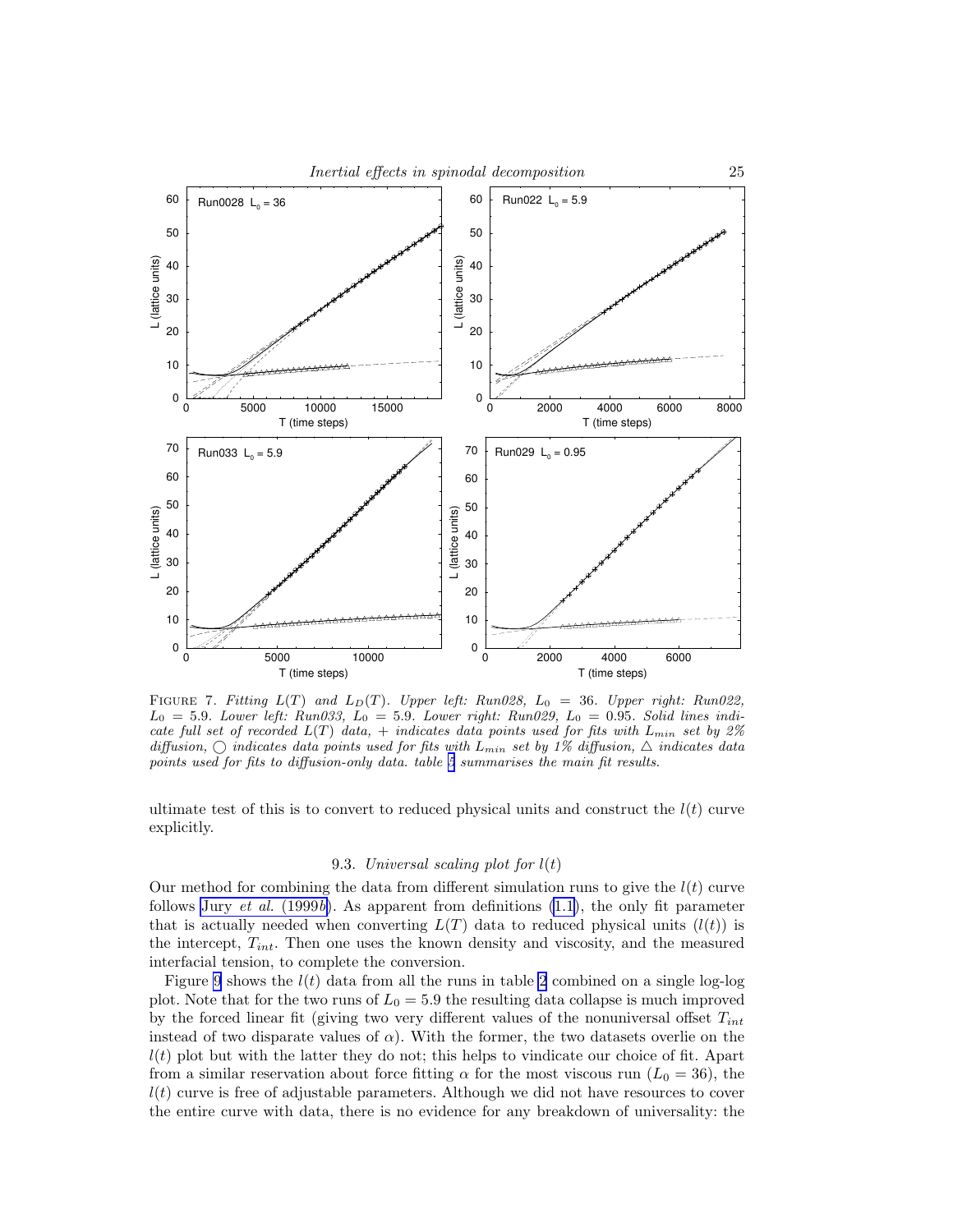<span id="page-25-0"></span>

FIGURE 8. Fitting  $L(T)$  and  $L_D(T)$ . Upper left:Run020,  $L_0 = 0.15$ . Upper right: Run030,  $L_0 = 0.01$ . Lower left:Run019,  $L_0 = 0.00095$ . Lower right: Run032,  $L_0 = 0.0003$ . Solid lines indicate full set of recorded  $L(T)$  data, + indicates data points used for fits with  $L_{min}$  set by 2% diffusion,  $\bigcap$  indicates data points used for fits with  $L_{min}$  set by 1% diffusion,  $\bigtriangleup$  indicates data points used for fits to diffusion-only data. table [5](#page-22-0) summarises the main fit results.

various runs do appear to lie on a smooth underlying curve. (In particular, the two most inertial runs virtually join up.)

The apparently universal  $l(t)$  curve shows scaling that is first linear  $(l = b_1 t$ , with  $b_1 =$  $(0.072 \pm 0.02)$ , then passes through a broad crossover region before reaching  $l = b_{2/3}t^{2/3}$ (with  $b_{2/3} = 1.0 \pm 0.05$ ) at large l, t. The positions of the crossover and inertial runs on the graph are in keeping with the trend for the scaling exponent,  $\alpha$ , fitted directly from each run. This confirms that the exponents determined from our fitting procedure do accurately reflect what is going on in these simulations. The extreme breadth of the crossover regime,  $10^2 \lesssim t \lesssim 10^6$ , justifies the use of a single exponent to fit each run [\(4.9](#page-7-0)), ([9.3\)](#page-21-0) even in the crossover: no single run is long enough to see a change in exponent from beginning to end beyond the estimated errors. There is no hint that the exponent is reducing still further to  $\alpha \leq 1/2$ , as predicted by [Grant & Elder \(1999\)](#page-46-0), although a further crossover beyond the range of  $l, t$  reached in these simulations cannot be ruled out.

Recall that intersection of asymptotes on the  $l(t)$  plot defines  $t^*$ , the characteristic crossover time from viscous to inertial behaviour. As mentioned previously  $(\S 4)$  $(\S 4)$  $(\S 4)$ , scaling theory says only that  $t^*$  is 'of order unity'. The measured value is close to  $10^4$ , a value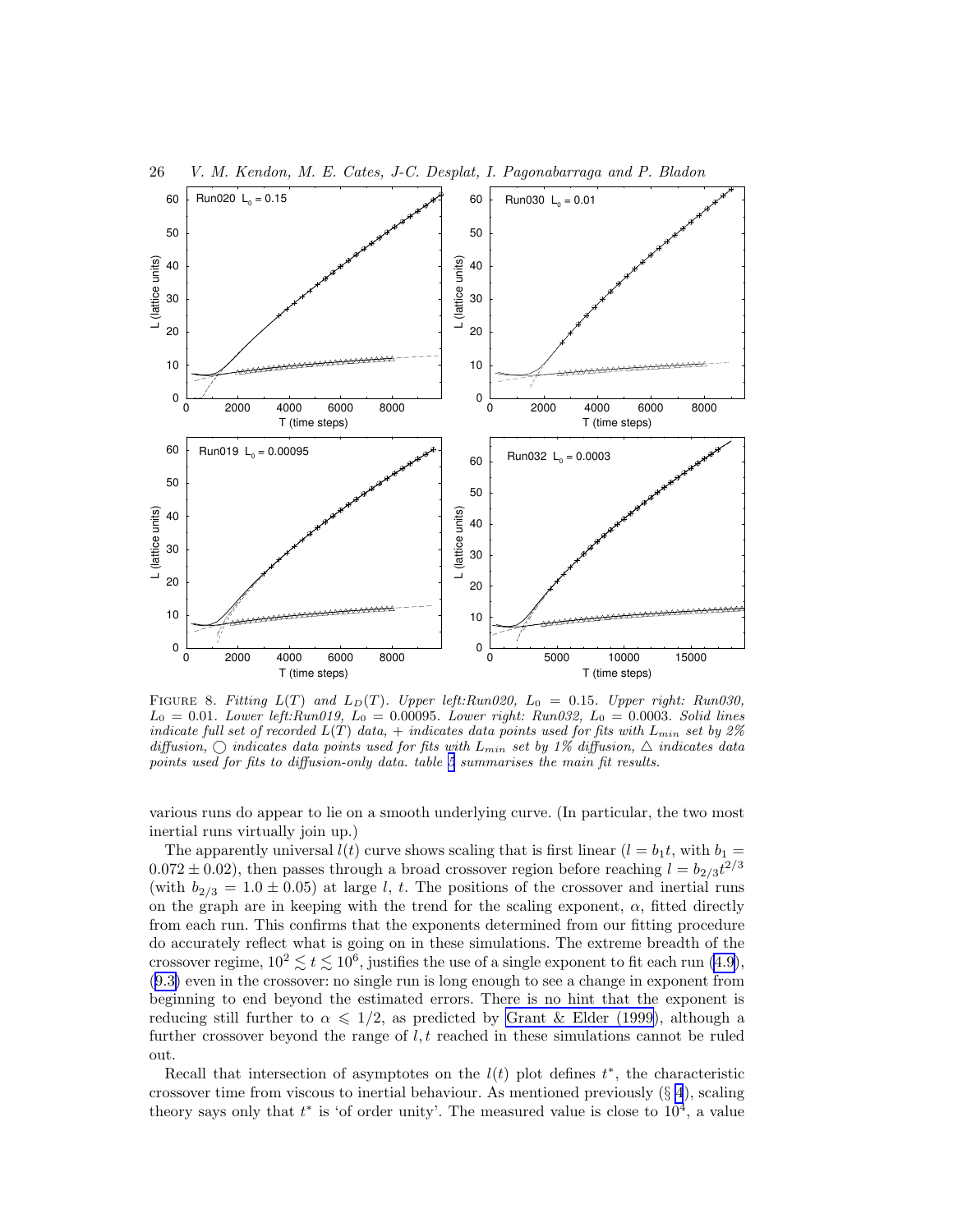<span id="page-26-0"></span>

FIGURE 9. Scaling plot in reduced variables  $(L/L_0, T/T_0)$  for 256<sup>3</sup> LB data. Dots (left to right) are the runs in table [2](#page-15-0) (top to bottom). Dashed lines show free exponent fits for the first three data sets in table [2](#page-15-0) for comparison with linear fits (dots).

that should raise no eyebrows in the turbulence community but may do so among workers in phase separation kinetics. Since  $b_{2/3}$  is very close to 1, the largeness of  $t^*$  can be traced to the smallness of  $b_1$  and to the relatively minor change in exponent on crossing from viscous to inertial scaling: for by its definition,  $t^* = (b_i/b_v)^{1/(\alpha_v - \alpha_i)}$  where subscripts i, v signify viscous and inertial values.

Note too, the huge range of scales covered by the combination of eight simulation runs: five decades of length and seven decades of time. This achievement is only possible by fully exploiting the expected scaling. This means that, although our work is capable of falsifying the scaling hypothesis (our  $l(t)$  plot might not have joined up, and might yet not do so when more data is added), its non-falsification in our work may not represent persuasive proof that the scaling is true.

For, as mentioned previously  $(\S 7)$  $(\S 7)$  $(\S 7)$ , to navigate the  $l(t)$  curve we are forced to correlate the simulation parameters in a systematic way. Hence if the coarsening rate was in fact dependent on  $M$ , say (for example by being pinchoff-limited, Jury *et al.* [\(1999](#page-47-0)b)), this would not *necessarily* show up as bad data collapse in figure [9](#page-25-0), since  $M$  is strongly correlated with  $L_0$  and/or  $T_0$ . In principle, however, our parameter steering has no effect on data within a run, so that any 'steering-induced' data collapse could in principle be detected because curves would not quite line up with their neighbours on the plot, although their midpoints would lie on a smooth curve (Jury  $et \ al.$  1999b). Although we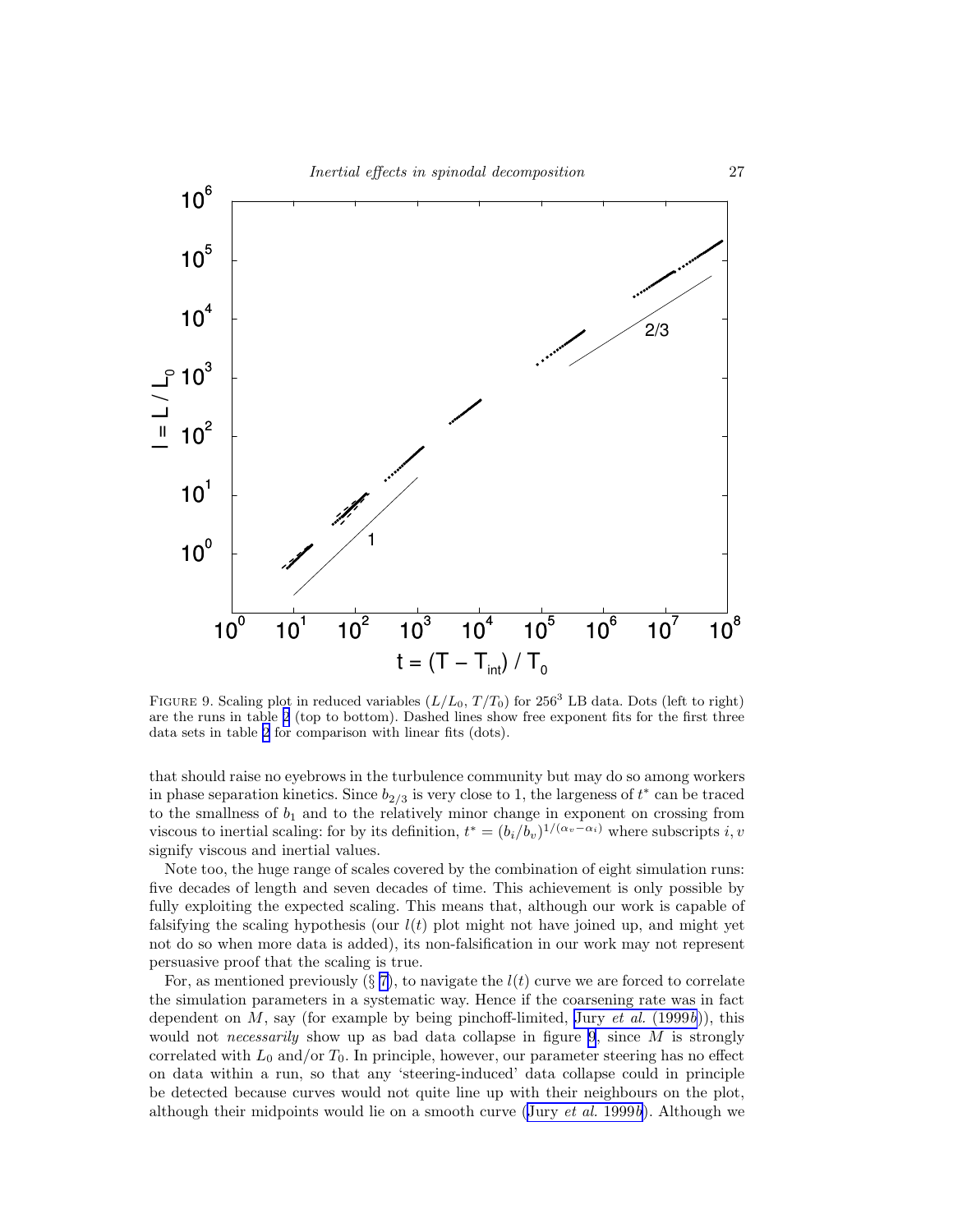<span id="page-27-0"></span>believe this is not happening for our  $l(t)$  data, we do not have enough results to entirely rule it out, especially as something similar does occur in our own velocity derivative data  $(\S 11).$  $(\S 11).$  $(\S 11).$ 

Our results for the evolution of the interfacial structure are compared with those of previous authors in Appendix [B](#page-42-0).

#### 10. Results for the fluid velocity

Due to data storage limitations for the largest  $(256^3)$  runs, our velocity analysis also made extensive use the  $128<sup>3</sup>$  runs listed in table [3.](#page-15-0) The velocity field was analysed as a single, continuous field, filling the whole simulation; there is no explicit information about the location of the interface between the two fluid phases. However, visualisation of the velocity field was done using the AVS package and examples (one viscous, one inertial) are shown in figure 10, where the flow patterns can be compared with the domain structure defined by the interface.

There are almost no prior data on fluid mixtures with which to compare these results. A simulation using a pseudospectral method written by [Young](#page-47-0) (1999) was therefore used to generate a velocity field for single fluid, freely decaying turbulence with a similar Reynolds number to those of the spinodal system in the inertial regime. A velocity map for this single fluid turbulence is also pictured in figure 10.

A trend from locally laminar flow to more chaotic motion is apparent in passing from the viscous to the inertial regime. The vorticity map in the latter case is comparable to the one for the turbulent single fluid (not shown). However, the comparison is hindered by the fact that the interfacial motion at length scale  $L$  introduces a 'whorly' velocity pattern even in the purely viscous flow regime. A better discriminator between the two regimes, pursued elsewhere, comes from watching the time evolution of the interfacial structure itself, which is clearly underdamped in the inertial case, [Desplat](#page-46-0)  $et al. (2000b)$ .

## 10.1. Velocity structure factor

The velocity structure factor was introduced in  $\S$  [8.4.](#page-18-0) For numerical purposes we define it (following  $(9.1)$  $(9.1)$  $(9.1)$ ) as

$$
S_v(k) = \frac{1}{n_k} \sum_{k - \frac{\pi}{\Lambda} < |\mathbf{k}| < k + \frac{\pi}{\Lambda}} \mathbf{v}(\mathbf{k}).\mathbf{v}(-\mathbf{k}).\tag{10.1}
$$

The results were shown already in figure [4,](#page-18-0) where  $S_n(k)$  is depicted for three of the runs in table [3,](#page-15-0) alongside two calculations (LB and spectral) for single fluid turbulence. These structure factors are in unscaled units but in each case correspond to a point during the run where the domain size is around 30 lattice units.

The bumps on the  $S_v(k)$  curves at high k were discussed in § [8.4.](#page-18-0) But even apart from these, the velocity structure factors have very different shapes in the viscous (Run027), crossover (Run018), and inertial (Run031) regimes; these differences are much larger than for the order parameter structure factor (figure [5](#page-20-0)). In other words, the geometry of the fluid flow is changing much more significantly, as one moves along the  $l(t)$  curve, than the geometry of the interface.

We return to this in  $\S$  [10.2,](#page-28-0) but first address an issue raised in  $\S$  [8.5](#page-19-0), which is the apparent  $k^{-2}$  divergence in  $S_v(k)$  at low k in the viscous regime. This can be qualitatively explained as follows. In a purely viscous approximation (Stokes flow) the NSE ([3.2\)](#page-5-0) becomes in Fourier space

$$
\eta k^2 \mathbf{v}(\mathbf{k}) = -i\mathbf{k} \cdot \mathcal{P}^{th}(\mathbf{k}).\tag{10.2}
$$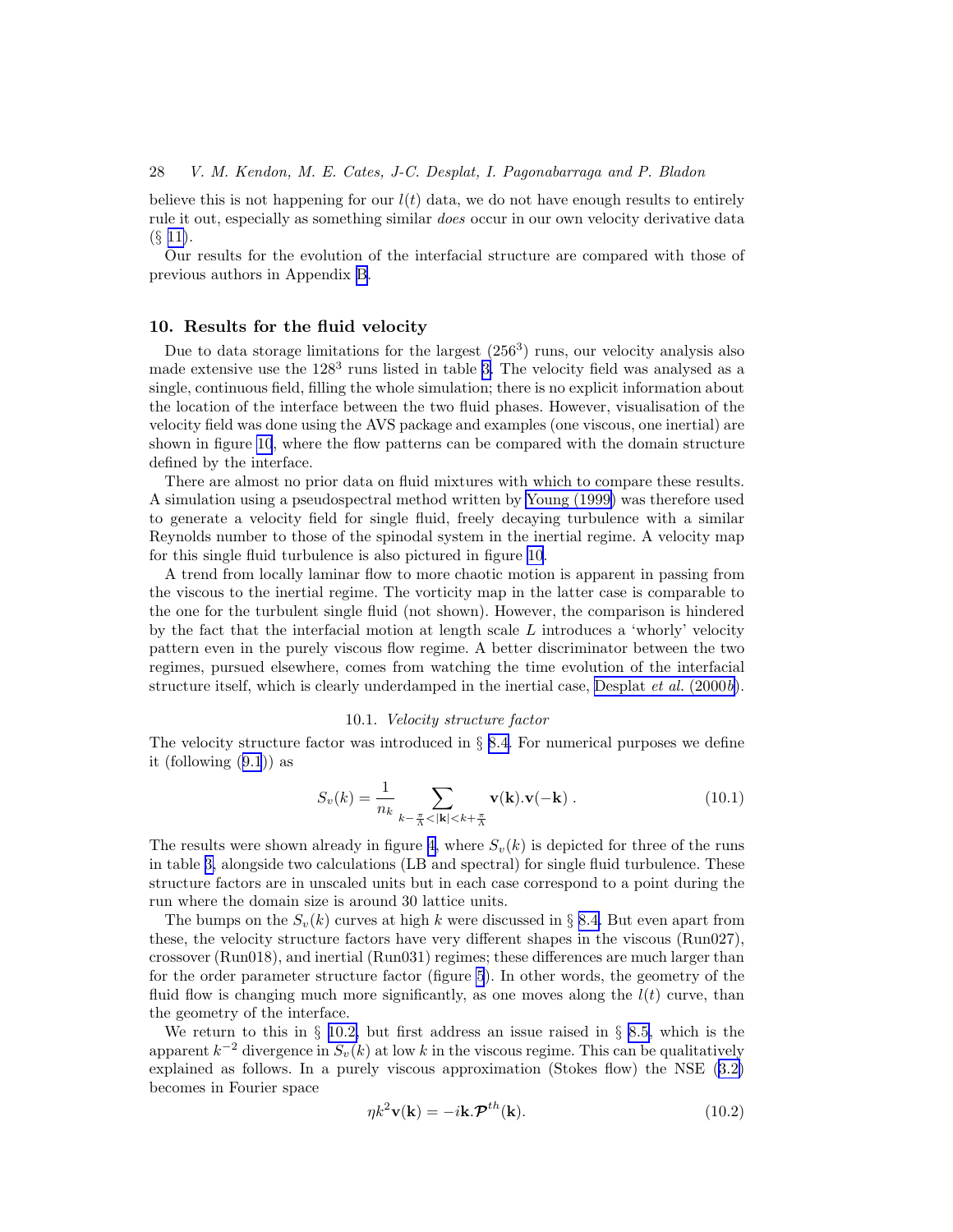<span id="page-28-0"></span>

Figure 10. Pictures of interface and velocity maps in viscous and inertial regimes. Top row: interface (left) and velocity field (right) for Run027 in the viscous region at time step 8500, when the domain size is about 21 lattice units. Middle row: interface (left) and velocity field (right) for Run031 in the inertial region, for time step 5000 when the domain size is about 22 lattice units. Only a  $32<sup>3</sup>$  section of the simulation is shown (the same section for both interface and velocity). The velocity is shown for the front two lattice planes only for clarity. Arrow colours indicate speed (redder is faster). Bottom row: (left) interface (blue) for Run031 with the red interface at a contour of 50% of the maximum vorticity and thus enclosing regions of high vorticity. Velocity from single fluid turbulence (right). Turbulence has  $\text{Re}\lambda \simeq 10$ , matching that of the most inertial run, Run031. The vorticity for single fluid turbulence (not shown) is qualitatively similar to that shown for Run031 (left).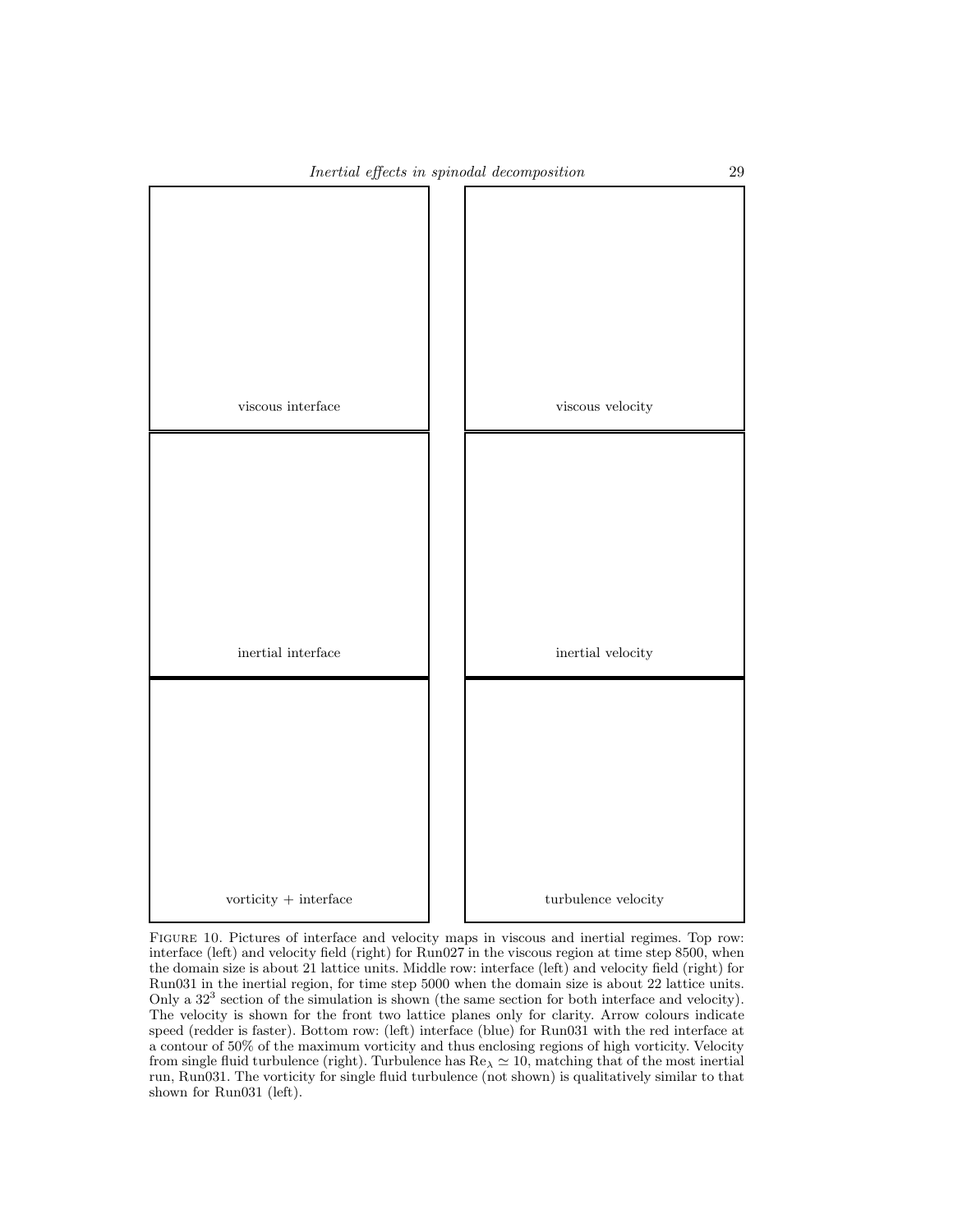<span id="page-29-0"></span>

FIGURE 11. Left:  $L_v(T)$  (dashed) compared with  $L(T)$  (bold) for runs in table [2.](#page-15-0) Right: For runs in table [2,](#page-15-0) reduced interface velocity,  $\dot{l}(t)$  (bold) compared with the RMS fluid velocity measured in reduced physical units (dotted).

Here  $\mathcal{P}^{th}$  contains the chemical term  $\mathcal{P}^{chem}$  which is mainly localised on the interface between the two fluids. We now argue that this term is strongly correlated at length scales up to the domain size  $L$  but not larger ones: this means that, for the purposes of low wavenumbers  $(k \ll \pi/L)$  it is a random variable with short range correlation. Ignoring for simplicity all tensor indices, one thus has  $\langle |\mathcal{P}^{th}(\mathbf{k})|^2 \rangle \to \chi$ , a constant, as  $k \rightarrow 0$ . From [\(10.2\)](#page-26-0) we find immediately

$$
S_v(k) \sim \frac{\chi}{\eta^2 k^2}.\tag{10.3}
$$

Thus the long range, Stokesian hydrodynamic propagation converts short range fluctuations in  $\mathcal{P}^{th}$  into long range fluctuations in the fluid velocity. As mentioned in § [8.5,](#page-19-0) the resulting divergence could lead to erratic coarsening rates and/or problems with finite size effects, throughout the viscous regime. This appears not to have been noticed by previous authors.

There is a somewhat related anomaly that arises in colloidal suspensions under gravity, although in that case the short range fluctuations are in the density, which is effectively a random body force, rather than in a random stress: Segrè, Herbolzheimer  $&$  Chaikin [\(1997\)](#page-47-0).

## 10.2. Length scales from the velocity field

The velocity structure factor,  $S_n(k)$ , can be used to calculate a velocity length scale,  $L_v(T)$  analagous to  $L(T)$  (compare ([4.1](#page-5-0))):

$$
L_v(T) = 2\pi \frac{\int S_v(k, T) \mathrm{d}k}{\int k S_v(k, T) \mathrm{d}k}.
$$
\n(10.4)

This length measure was found to be insensitive to coarse-graining in nearly all cases. Data collected for  $L_v(T)$  from the 256<sup>3</sup> runs was converted to reduced physical units, using the values of  $T_{int}$  already obtained from the  $L(T)$  fits and given in table [5.](#page-22-0) (Hence no further fitting was involved.) The resulting scaling plot is shown, alongside the  $l(t)$ data presented earlier, in figure [11](#page-28-0) (left). The results in the inertial regime show a strong convergence between  $l_v \equiv L_v/L_0$  and  $l \equiv L/L_0$ : the velocity length  $l_v$  shows the same  $t^{2/3}$  scaling as l, with a similar prefactor. This is not obvious a priori, since, as mentioned above, the shapes of  $S_v(k)$  and  $S(k)$  are very different.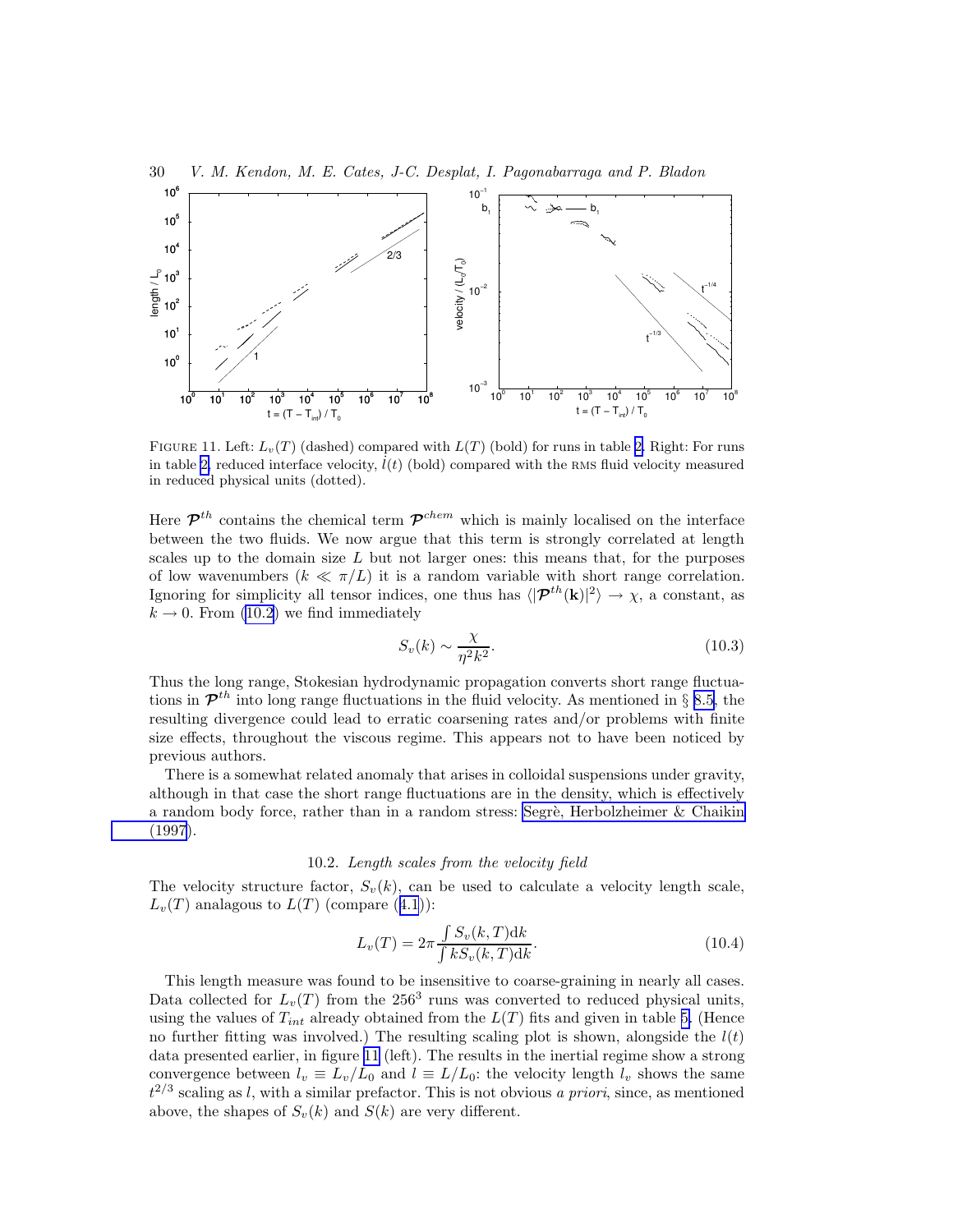<span id="page-30-0"></span>More surprisingly, we find that to a fairly good numerical approximation,  $l_v(t)$  shows a  $t^{2/3}$  growth throughout the crossover region, and that this even extends far into the viscous regime, within which  $l_v$  exceeds the domain scale l by a significant factor. However, as the viscosity is increased to access the bottom left corner of the plot, the data are increasingly affected by finite size effects, since  $L<sub>v</sub>$  then is comparable to the system size Λ. These are especially pronounced for the most viscous run (with  $L_v$  almost constant during that run). Allowing for these effects, the data is consistent with  $l_v \sim t^{2/3}$  at all times; however we have no reason to expect this result in the viscous regime, where both the simple and the extended scaling analyses (§ [4](#page-5-0), [5\)](#page-7-0) predict instead  $l_v \sim l \sim t$ . Note, though, that the velocity length measure chosen  $(10.4)$  is sensitive to the low k divergence found above in  $S_v(k)$ , which would give a contribution of order  $\Lambda/\ln\Lambda$  from the lower limits of integration. It is possible that for the parameters and system sizes used here, this size-limited contribution combines with those from higher wavevector to give an apparent 2/3 power in the viscous regime.

Alternative length measures may be had by taking the ratio of two other successive moments of  $S_v(k)$ , to replace ([10.4\)](#page-28-0). Adding one extra power of k to the top and bottom integrand gives a length measure that lies between  $l_v$  and l throughout the viscous regime, reducing the exponent discrepancy there, but without attaining the linear scaling of l itself. For more than two extra powers of  $k$  the scaling gets worse, not better, as the integral in the denominator becomes dominated by high  $k$  contributions.

#### 10.3. Average velocities

The rms fluid velocities (spatially averaged) were calculated for all the runs in table [2](#page-15-0) and are plotted in reduced physical units in figure [11](#page-28-0) (right), alongside the reduced interface velocity  $\dot{l}(t)$  derived from the order parameter.

In the most viscous run, Run028, the RMS fluid velocity is larger than the interface velocity. Both velocities are fluctuating quite far from the expected constant behaviour in the linear region, and the fluctuations are more or less in step. This may in part be a facet of the erratic, finite-size limited behaviour seen in the far viscous regime (§ [8.5\)](#page-19-0).

Otherwise we observe that the rms fluid velocity matches the interface velocity in the viscous and early crossover region, but grows larger than it in the inertial region, by about  $40\%$  at the largest l, t. The two most inertial runs (Run019 and Run032) appear to have the rms velocity scaling with a slightly different exponent than the interface velocity (approximately as  $t^{-1/4}$  rather than  $t^{-1/3}$ ), though this may not be significant. Such a deviation is foreseen by neither the simple nor the extended scaling theory, both of which have velocities scaling as  $v \sim i$  at all times. It would imply a buildup of kinetic energy in the fluid beyond that predicted by either scaling analysis. The excess may be caused by our approaching the limits of numerical accuracy in resolving velocity gradients with a consequent breakdown in energy conservation (see  $\S 11.5, 11.8$  $\S 11.5, 11.8$  $\S 11.5, 11.8$  below). A similar breakdown, caused instead by having too high a viscosity in lattice units (as indicated in § [7](#page-13-0)), may likewise contribute to the excess rms velocity seen in the most viscous run.

#### 10.4. Velocity distributions

The PDF of the velocity components in a homogeneous, isotropic turbulent fluid is known to be almost Gaussian, and uncorrelated over large distances in both space and time. Non-Gaussian behaviour is found only in velocity increments and derivatives, (e.g. [Monin](#page-47-0) [& Yaglom 1975](#page-47-0)).

The spinodal system is crucially different: it has a structural length scale  $L(T)$ , and correlations and inhomogeneity can be expected at this scale. Hence the velocity components themselves can show non-Gaussian PDFs. The departures are expected to show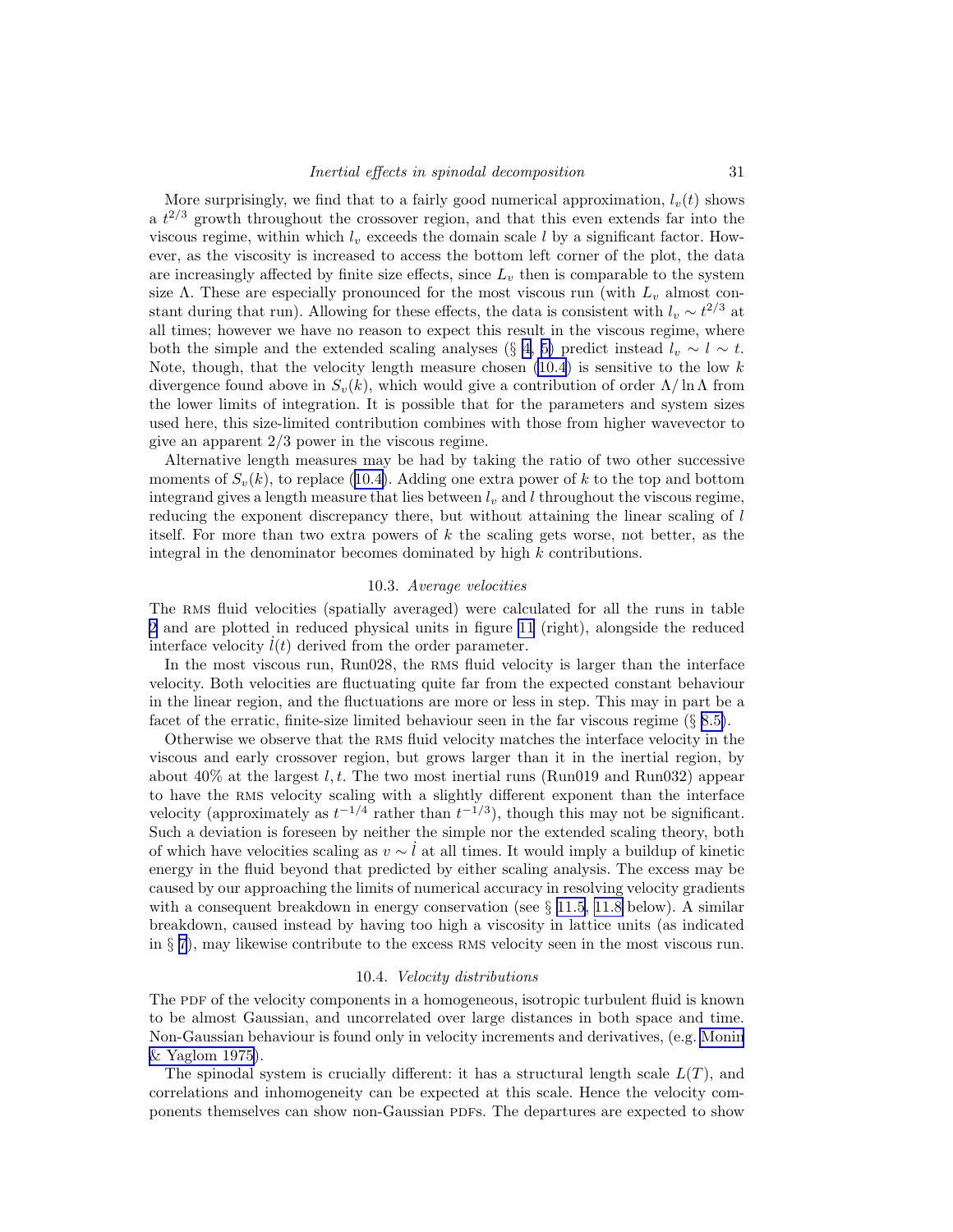<span id="page-31-0"></span>



FIGURE 12. Left: flatness of velocity components for runs in table [2;](#page-15-0) runs with  $L_0 > 0.5$  (crosses) and with  $L_0 < 0.5$  (squares). Single fluid turbulence (filled triangles) are shown for comparison. Right: PDFs of velocity components for Run032 at time step 12000, with Gaussian PDF (solid) and transverse velocity derivative (dashed) shown for comparison.

up through the fourth moment, since there is no preferred direction in space that would allow one to create a scalar from a third moment of velocity. (The third moment was checked and found to be close to zero.) The fourth moment is characterised by the flatness,  $\langle v_\alpha^4 \rangle / \langle v_\alpha^2 \rangle^2 - 3$ , with  $\alpha$  a Cartesian index; this vanishes for a Gaussian distribution.

Figure [12](#page-30-0) (left) shows the flatness for runs in table [3](#page-15-0) as a function of time; a distinction is drawn between viscous runs (those with  $L_0 < 0.5$ ) and crossover/inertial runs (with  $L_0 > 0.5$ ). It can be seen that the flatness is quite variable, but as a general trend it grows slightly with time through each run, and also grows with decreasing  $L_0$  (increasing inertia). The velocity PDFs show correspondingly wider tails and narrower peaks than for a Gaussian; an example for Run032 is shown in figure [12](#page-30-0) (right). The shape is close to that found in the transverse velocity derivatives in the same system (shown dashed for comparison). These non-Gaussian effects are much more pronounced in the inertial than in the viscous regime.

#### 11. Velocity derivatives

We now turn to the analysis of spatial derivatives of the velocity field. Velocity derivatives come in two types, longitudinal, e.g.,  $dv_x/dx$ , and transverse, e.g.,  $dv_x/dy$  or  $dv_x/dz$ . Representative velocity derivatives (in fact,  $dv_x/dx$ ,  $dv_y/dy$ , and  $dv_y/dx$ ) were calculated. The differentiation was done by calculating  $ik_xv_y(\mathbf{k})$  etc., and Fourier transforming back to real space. The derivatives are unambigous so long as the gradients of velocity are small on the scale of the lattice spacing, but otherwise the resulting gradient is not the same as taking a lattice derivative (which we define via  $(6.19)$  with v replacing  $\phi$ ). In practice we have found signigicant ( $\sim 40\%$ ) discrepancies the two methods; these were investigated in the context of energy conservation and are discussed further in § [11.5.](#page-34-0) For many purposes there is no particular reason to prefer the lattice to the Fourier definition and we retain the latter for simplicity.

## 11.1. Skewness of velocity distribution

In fully-developed turbulence the skewness of the longitudinal velocity derivatives approaches  $-0.5$ , (e.g., [Monin & Yaglom 1975\)](#page-47-0). (The skewness of a variable y is  $\langle y^3 \rangle / \langle y^2 \rangle^{3/2}$ .) The transverse derivatives have zero skewness, by symmetry, but positive flatness.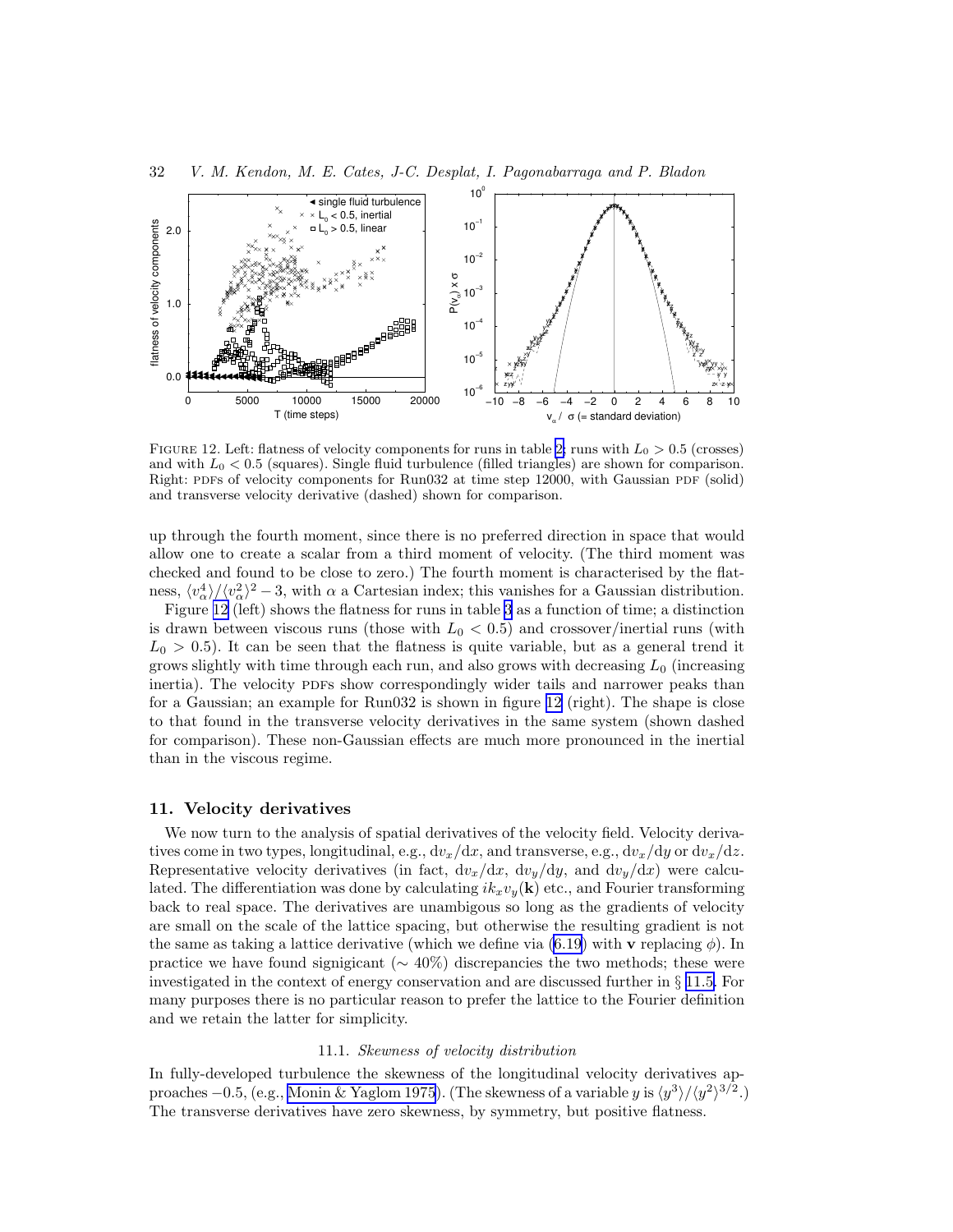<span id="page-32-0"></span>

Figure 13. Left: Skewness of the longitudinal velocity derivatives for Run031 (solid), Run015 (dashed), Run018 (dot dashed) and single fluid decaying turbulence (long dashed). Right: Skewness of a longitudinal velocity derivative for Run031 (solid), a 96<sup>3</sup> run with the same parameters in which the interface was removed at time step 5000 (filled circles), and single fluid turbulence (dashed). The time scale for the turbulence data has been multiplied by 5 (left) or 10 (right) to facilitate comparison with the LB data. (The time dependence is not of relevance here once the initial stages are passed in both simulation methods.)

Figure [13](#page-31-0) (left) shows the skewness of the longitudinal velocity derivatives against time for the three most inertial runs in table [3.](#page-15-0) Also shown for comparison is the skewness from the freely decaying turbulence simulation. In the two most inertial LB simulation runs, the skewness of the longitudinal velocity derivative reaches around −0.35. A plausible interpretation of this result is that patches of turbulence arise, but do not fill the whole system; if the patches have skewness  $-0.5$ , the overall value is less. From visualizations (see figure [10](#page-27-0)) we know that the interface remains smooth so that any turbulent regions should be in the middle of the fluid domains.

To test this idea further, a  $96<sup>3</sup>$  run with the same parameters was done, and at timestep 5000 (when the domain size was about 21, after residual diffusion had decayed to an acceptable level) the interface was suddenly removed by setting the order parameter to 1 throughout the system. This converted it into a single fluid with the same velocity field, which was then allowed to evolve. The longitudinal velocity derivative skewness for this run is shown in figure [13](#page-31-0) (right), with Run031 and the single fluid turbulence data repeated for comparison. Once the interface was removed, the skewness quickly jumped to around −0.5 from −0.35, providing strong support for the 'turbulence in patches' hypothesis; it appears that on removal of the interface, the turbulence rapidly infects the whole system. (Fairly soon after this, the system became numerically unstable causing the skewness to rise rapidly back toward zero as spuriously large velocities were generated; this is visible in figure [13,](#page-31-0) but was not investigated further.)

## 11.2. Reynolds numbers

In this work we choose to regard all Reynolds numbers as estimates of the rms ratio,  $R_2$ , of the nonlinear term to the viscous term in the NSE  $(3.2)$  $(3.2)$ , as defined in  $(5.2)$  $(5.2)$ .

In practice, Reynolds numbers are usually constructed (via  $Re = T_0 \ell v / L_0^2$ ) from a characteristic length  $(\ell)$  and a characteristic velocity  $(v)$ . In a homogeneously turbulent single fluid, the usual choice of velocity scale is  $v_{RMS}$ . Also, the length measure  $\ell$  must itself be constructed from the velocity field; various choices then arise. One is the integral scale, defined (to within prefactor conventions) as  $L_{int} = (3\pi^2 \rho/2E) \int kS_v(k)dk$  where  $E = 2\pi \rho \int k^2 S_v(k) dk$  is the total kinetic energy. (This a close relative of our  $L_v$ , [\(10.4](#page-28-0).))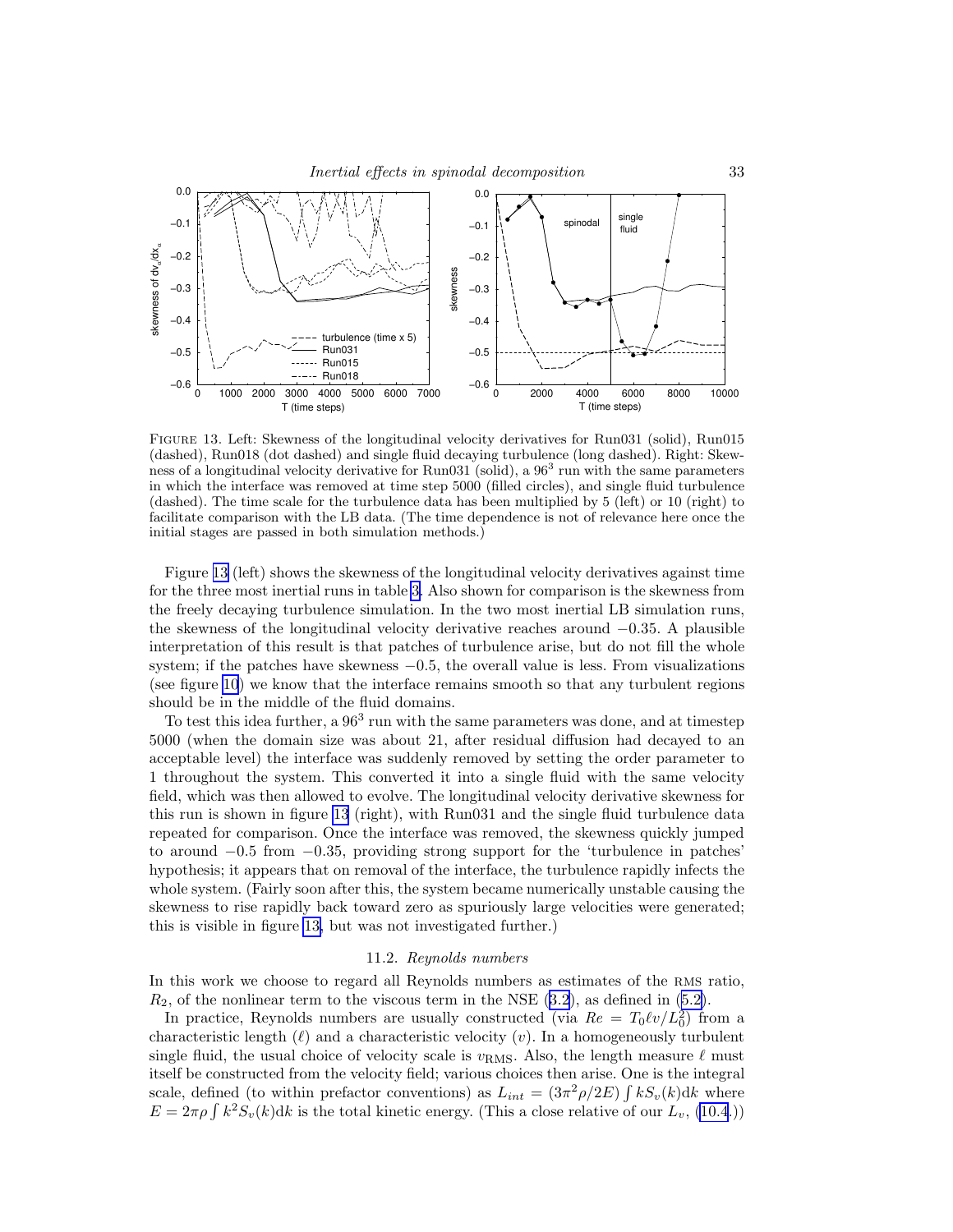

FIGURE 14. Left: For runs in table [2,](#page-15-0)  $\text{Re}_{\phi}$ , (bold line), and  $Re_L$  (diamonds) and for Runs in table [3](#page-15-0), Re<sub> $\lambda$ </sub> (dots). Right: Ratios  $R_1$  and  $R_2$  for runs with  $L_0 = 36, 2.9, 0.59, 0.15, 0.054, 0.024,$ 0.01, 0.01 (different parameters), 0.0016, 0.00095, 0.00039, 0.0003. System sizes are 96<sup>3</sup> (open symbols) and  $128<sup>3</sup>$  (filled symbols).

A second is the Taylor microscale,  $\lambda$ , defined in Eq. ([5.7\)](#page-8-0). A third length is the Kolmogorov microscale,  $\lambda_d$ , ([5.8](#page-8-0)), but this is not normally used to form a Reynolds number. In practice, most isotropic homogeneous turbulence simulation studies use as Reynolds number  $Re_{\lambda} = \rho v_{\rm RMS} \lambda / \eta$ . This should give a reasonable estimate of the ratio  $R_2$ , be-cause as noted in § [5](#page-7-0),  $\lambda$  is the length scale associated with the  $\nabla$  operator in  $\nabla$ v. But note that, according to the extended scaling analysis (table [1\)](#page-9-0), it is still not an accurate estimate asymptotically at late times: there one has the prediction that  $Re_\lambda \sim \lambda v \sim T^{1/6}$ while  $R_2 \sim T^0$ .

In the spinodal system an obvious alternative to  $Re_\lambda$  arises from choosing  $L(T)$ , the domain size, as the length scale; either  $v_{RMS}$  or the interface velocity L can then be used for the velocity scale. However, the resultings Reynolds numbers,  $Re_L = \rho L v_{RMS}/\eta$ , and  $Re_{\phi} = \rho L L / \eta$  (see ([5.4](#page-7-0))) are not directly comparable with  $Re_{\lambda}$ , which is always much smaller.

All three quantities are shown as functions of the reduced time  $t$  in figure [14](#page-32-0) (left). There is little difference between  $Re_{\phi}$  and  $Re_{L}$ ; both show reasonable scaling, with the deviations in the most extreme runs stemming from those discussed already in § [10.3.](#page-29-0) The large t asymptote for  $Re_{\phi}$  in the inertial region is approximately  $Re_{\phi} \sim t^{1/3}$  as predicted by both the simple and the extended scaling analysis (but questioned by [Grant](#page-46-0) [& Elder 1999](#page-46-0)). Our simulations extend from  $0.1 \lesssim Re_{\phi} \lesssim 350$ , and the crossover region occupies the range  $1 \lesssim Re_\phi \lesssim 100$ . Thus in terms of  $Re_\phi$  (rather than t) the crossover is not, after all, quite so broad.

In contrast to  $Re<sub>L</sub>$  and  $Re<sub>\phi</sub>$ , the data for  $Re<sub>\lambda</sub>$  does not show good scaling behaviour. The overall trend is of linear scaling in the viscous region and slower growth at around  $t^{1/6}$  in the inertial region; both are broadly consistent with the extended scaling theory (see table [1\)](#page-9-0). However, the individual runs do not line up onto a single curve. This nonscaling behaviour of  $Re_\lambda$  can be traced to that of  $\lambda$  itself, which is examined in more detail in § [11.8.](#page-37-0)

#### 11.3. Ratios of terms in the NSE

Shown in figure [14](#page-32-0) (right) are the actual RMS ratios  $R_1$  and  $R_2$  defined in [\(5.1](#page-7-0)) and ([5.2\)](#page-7-0) respectively. (Recall that the latter is the ratio of nonlinear to viscous terms in the NSE, which is what we believe a Reynolds number should estimate.) In order to form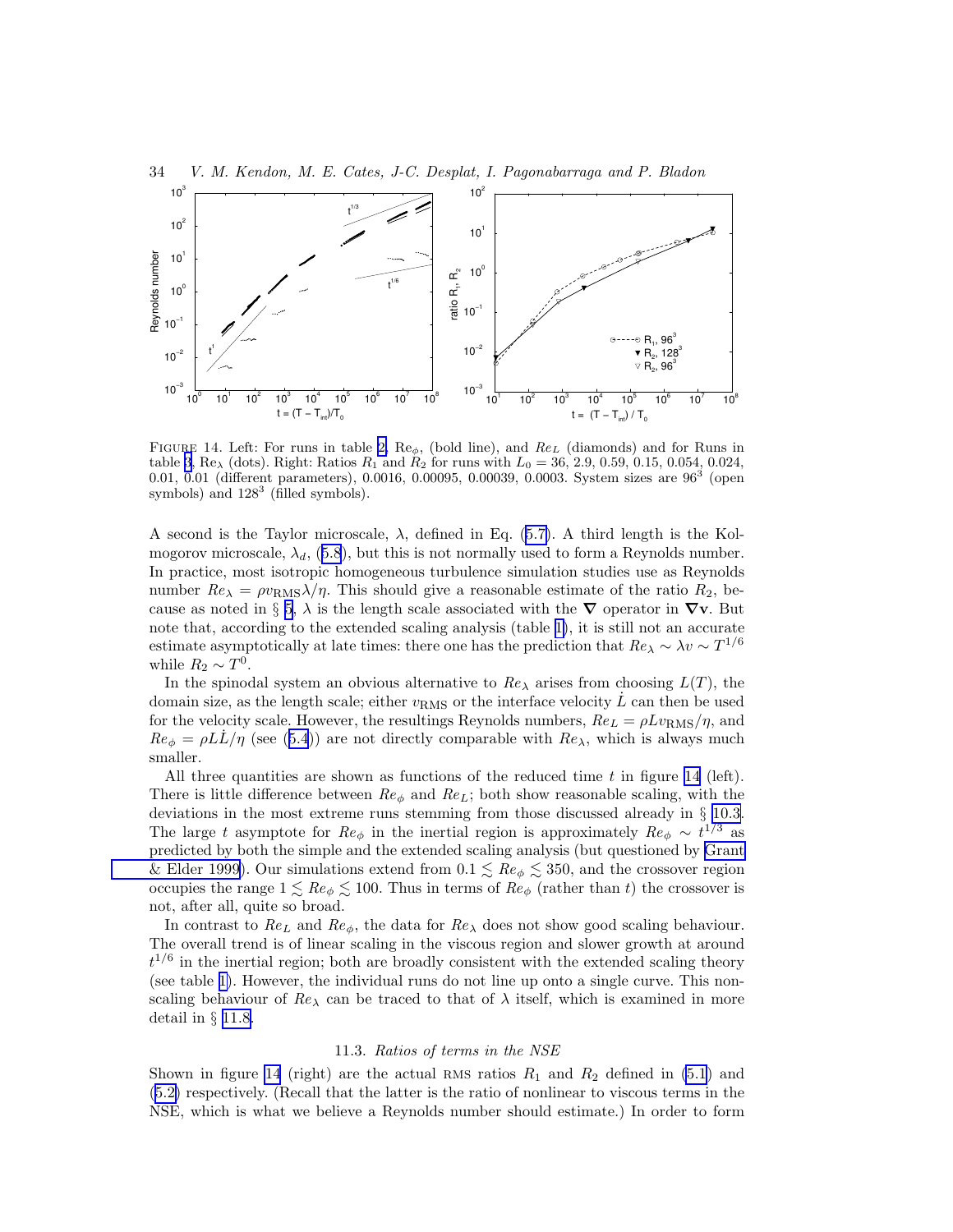<span id="page-34-0"></span>these ratios, one must first evaluate (RMS values of) the three relevant NSE terms,  $\eta \nabla^2 \mathbf{v}$ ,  $\rho \dot{\mathbf{v}}$  and  $\rho (\mathbf{v}, \nabla) \mathbf{v}$ , which are vector quantities at each point in space. An RMS value is calculated as,  $|f|_{\text{RMS}} = (\langle f_x^2 \rangle + \langle f_y^2 \rangle)^{1/2}$ , where  $f_x$ ,  $f_y$ , and  $f_z$  are the Cartesian components of the vector  $\mathbf{f} = \eta \nabla^2 \mathbf{v}$  (for example), and the average is taken over the whole system. The first and second order spatial derivates of the velocity were found from k-space data (as in  $\S 11.1$  $\S 11.1$ ) on  $96<sup>3</sup>$  and  $128<sup>2</sup>$  runs; a further complication is that to evaluate  $\dot{\mathbf{v}}$ , velocity data from consecutive time steps is required. Due to data storage constraints, this was only collected for a set of  $96^3$  runs. This is large enough to obtain  $R_1$ values for a domain size just larger than  $L_{min}$ , but not to determine its time dependence accurately within any particular run; checks were made for consistency by comparing other quantities with  $128<sup>3</sup>$  data.

The values of  $R_1$  and  $R_2$  shown in figure [14](#page-32-0) (right) lie between  $Re_{\phi}$  and  $Re_{\lambda}$  but are closer to the latter. The two ratios remain the same order of magnitude as each other throughout, but vary by three orders of magnitude, from  $R_2 \sim 10^{-2}$  at the viscous end (indicating the viscous term is dominant by two orders of magnitude) to  $R_2 \sim 10^1$  at the inertial end (indicating that the inertial terms are dominant by one order of magnitude). Though we cannot calculate it directly,  $R_2$  is presumably somewhat higher (about 20) towards the end of our most inertial  $256<sup>3</sup>$  run. This confirms the claim made in  $\S$  [9](#page-19-0) that our simulations have reached a regime where the inertial terms are dominant in the dynamics.

Looking more closely at the behaviour of  $R_1$  relative to  $R_2$ , there is a significant difference in the crossover region, by around a factor of two  $(R_1 > R_2)$ . Then, in the inertial regime,  $R_1$  becomes less than  $R_2$  by about 50% and appears to be heading for a lower growth rate. This deviation suggests that the asymptotic behaviour of these two ratios is perhaps going to be different. That would be consistent with the extended scaling predictions which are (table [1](#page-9-0)) that  $R_1 \sim t^{-1/6}$  while  $R_2 \to$  constant; but if so neither curve is close to its final asymptote yet.

That the LB simulations are still far from the final asymptotic behaviour in our most inertial runs, even though inertial terms are clearly dominant there, is not unreasonable. The largest ratio  $R_2 \simeq 20$  actually achieved in our simulations is, by turbulence standards, still a fairly low Reynolds number. If the extended scaling theory of [Kendon \(2000](#page-47-0)) is correct, the final asymptotes for quantities relating to fluid velocity cannot be attained until an appreciable 'inertial range' has developed between the interfacial driving scale  $L(T)$ , and the smaller scales  $(\lambda, \lambda_d)$  where energy dissipation is taking place. However, to observe scaling of  $l(t)$  for the structural (as opposed to velocity) data, it may not be necessary that the inertial cascade is fully established; one might only require that a reasonable degree of decoupling between interfacial motion and viscous dissipation has taken place. Our results for  $l(t)$  suggest that this has already happened by the time  $R_2 = 10.$ 

## 11.4. Structure factors of the NSE terms

Further information on the behaviour of the NSE terms can be obtained by calculating the structure factor for each term. (These are  $\langle |f(k)|^2 \rangle$  where  $f = \eta \nabla^2 v$ ,  $v \cdot \nabla v$  or  $\rho \dot{v}$ .) Results for one viscous and one inertial run are shown in figure 15. Looking first at the viscous run, the structure factor of the viscous term takes the form of a broad peak stretching from a small bump at wavelengths around 12 lattice units (which is around half the domain size,  $L(T) = 25$ , down to the interface width,  $\xi \simeq 3$ . Thus the dissipation is taking place over the smaller length scales in the system. (The small bump is a manifestation of the domain size in the dynamics; it is present at around  $L(T)/2$ throughout the run.)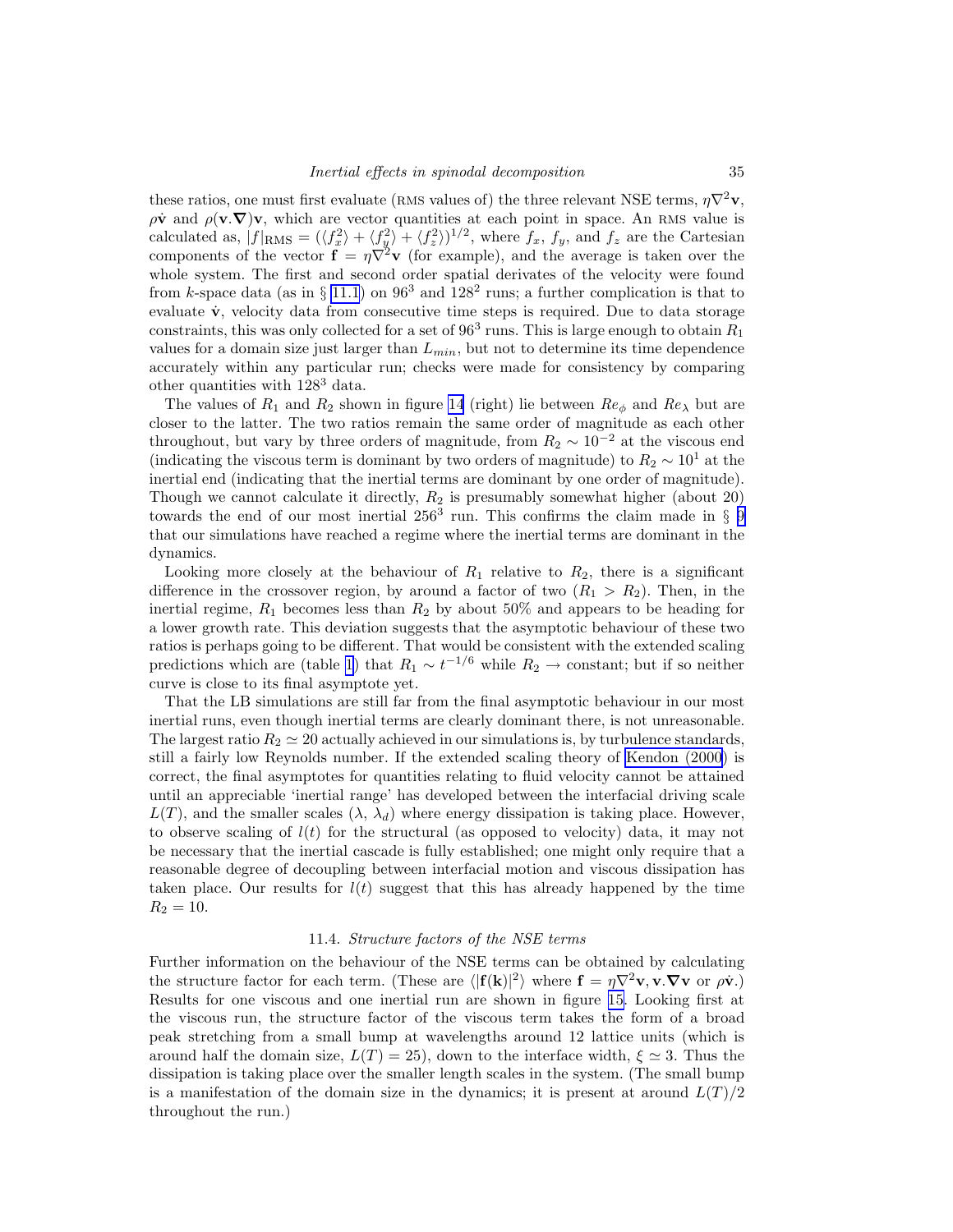<span id="page-35-0"></span>

Figure 15. Structure factor of the viscous (squares) and nonlinear (triangles) terms in the NSE. Left: Run027 is in the viscous regime with  $L_0 = 36$ . Right: Run031 is in the inertial regime with  $L_0 = 0.0003$ . Both are shown on a log-log plot for the timestep at which  $L \simeq 25$  lattice units. L = 25 is marked on the x-axis along with the interface width,  $\xi \approx 3$ . (The  $\rho \partial \mathbf{v}/\partial T$  data is from the corresponding  $96<sup>3</sup>$  runs.)

In the inertial regime, the viscous term is, as expected, smaller than the inertial terms. The viscous term is similar in shape to that in the viscous regime, with the addition of two large peaks at high  $k$  that presumably arise from the presence of the interface (compare § [8.4](#page-18-0)) and/or lattice effects. This suggests perhaps that the largest dissipative forces, and therefore most dissipation, are happening close to the interface (or at least on that length scale). The acceleration term has a broad peak in the structure factor at wavelengths around  $L = 25$ , and tails off quite sharply below 10 lattice units. The nonlinear term has a structure factor with a broad peak centred around 15 lattice units, intermediate between the length scale of the interface,  $L(T) = 25$ , and the dissipation length scales.

The overall picture, though not quantitative (in view of the numerous sources of uncertainty, especially in the velocity derivatives) is qualitatively consistent with the extended scaling picture, in which the nonlinear term transports energy from large to small scales, where it is then dissipated. But in these runs there is still considerable overlap between the length scales for each term, as expected at relatively low Reynolds number.

#### 11.5. Energy conservation, dissipation rate

The dissipation rate is crucial to the energy balance in the simulation. The LB algorithm is isothermal, and therefore does not strictly conserve energy, in that the energy dissipated as heat by the viscous stresses is taken out of the system locally rather than having to diffuse thermally to the boundaries. Nonetheless, the simulation should faithfully recreate the energetics of the isothermal Navier–Stokes equation, driven by interfacial motion (as in ([3.2\)](#page-5-0)), which makes precisely the same assumption. In the inertial regime, the interfacial energy should first be transformed into kinetic energy of the fluid; the observation of  $l \sim t^{2/3}$  (see § [9.3\)](#page-23-0) shows that this is happening at roughly the expected rate. To complete the energy balance, energy must also be removed from the simulation at the correct rate through viscous dissipation. This requires accurate modelling of the smaller length scales  $(\lambda - \lambda_d)$  at which such dissipation is taking place.

The dissipation rate can be calculated directly from the velocity data as

$$
\varepsilon = \eta \langle (\nabla_{\alpha} v_{\beta})(\nabla_{\alpha} v_{\beta}) \rangle = \eta \int k^2 S_v(\mathbf{k}) \mathrm{d}^3 \mathbf{k} \tag{11.1}
$$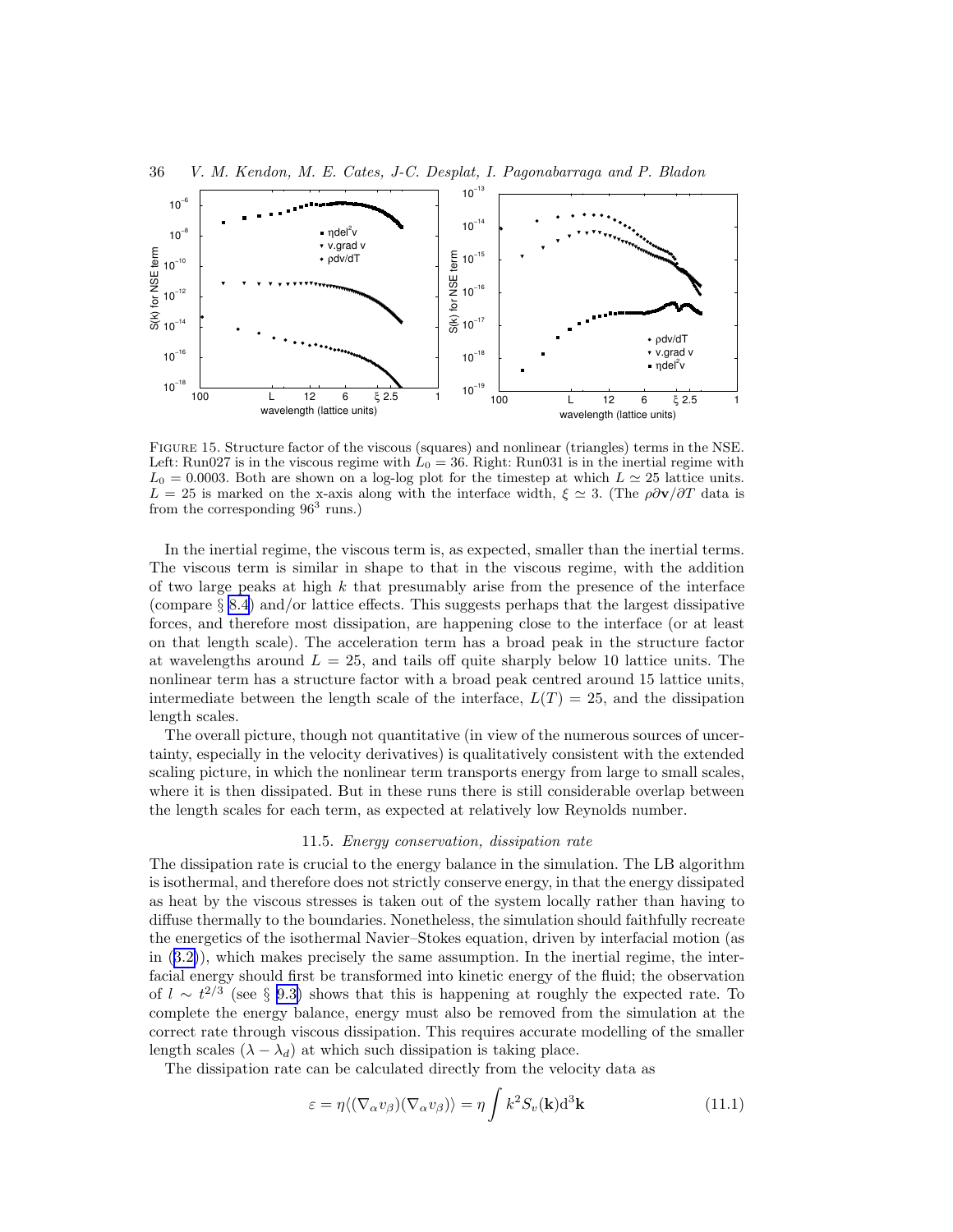<span id="page-36-0"></span>

FIGURE 16. Energy conservation in viscous region.  $\varepsilon_{in}$  (circles),  $\varepsilon$  (squares), for Run008 (filled), Run014 (open), and Run027 (solid line). In these runs  $\dot{\bf{v}}$  is negligible on the scale of the graph.

where the angle brackets are spatial averages and both the incompressibility ( $\nabla_{\alpha}v_{\alpha}$ 0) and homogeneity  $(\langle v_\alpha v_\beta \rangle = (1/3)\delta_{\alpha\beta}S_v(k))$  of the binary fluid system have been exploited. The second expression is tantamount to using the Fourier definition of spatial derivatives, and as mentioned previously, this need not coincide with lattice derivatives when gradients are not small. Therefore the dissipation rates were calculated first using the Fourier space expression in ([11.1\)](#page-34-0) and then, for some but not all runs, using the real space expression with the lattice gradient operator as defined in Eq. [\(6.19](#page-12-0)).

The two estimates (Fourier and lattice) of the dissipation rate were compared with the rate of decrease of the sum of the interfacial energy and the fluid kinetic energy in the system: these should balance, once the interfaces are well formed and residual diffusion has become negligible. (Note that diffusion introduces its own contribution to the dissipation, not accounted for in the NSE, which may dominate early in each run.) We found that the lattice derivatives gave better agreement than Fourier ones in this comparison. However, even with these, the results were never more than satisfactory; best in the crossover region (within 25% of the expected value) but giving dissipation rates well above those required by energy conservation in the viscous regime, somewhat below in the inertial. At the viscous extreme the discrepancies were a factor three or more. Even in the crossover region, there was a tendency for the computed dissipation rate to drift below that required for energy conservation. Examples are shown in figure [16.](#page-35-0) Use of Fourier derivatives to estimate the dissipation rate instead gave values that were consistently too high, through all regimes, by a factor 2 or so for runs in the crossover and inertial regimes and much more than this in the viscous regime.

A check was made to ensure that these discrepancies in the dissipation rate did not arise from compressibility effects, by computing the full expression for  $\varepsilon$ , without assuming fluid incompressibility as was done in  $(11.1)$  $(11.1)$ . (See Landau & Lifshitz  $(1959)$  for the relevant expression.) This check was done with lattice derivatives; the results did not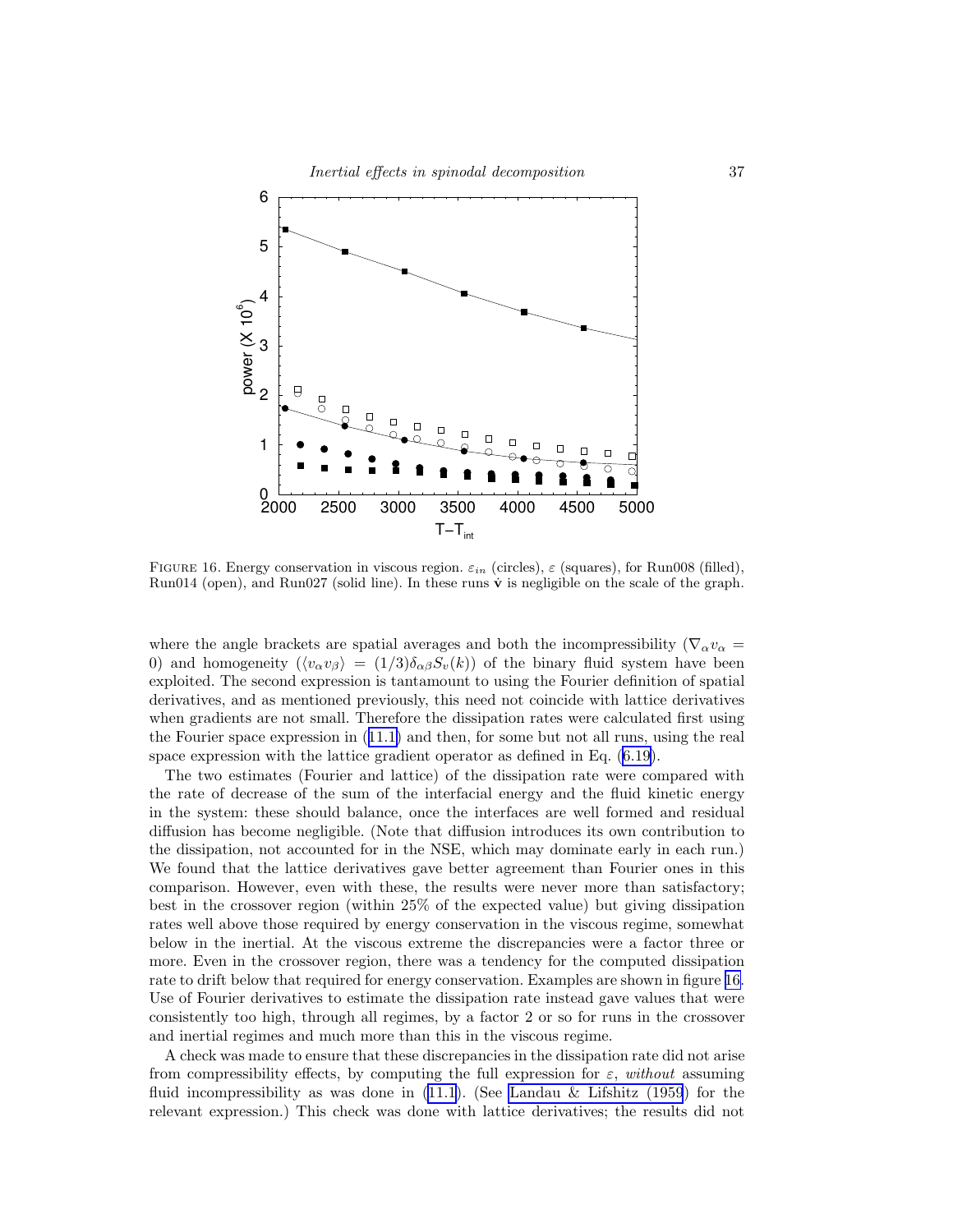<span id="page-37-0"></span>



FIGURE 17. Left: Dissipation rate at time step when domain size is  $L = 30$  (in simulation units) for Runs in table [3](#page-15-0) (circles, solid line) and Runs in table [2](#page-15-0) (plus, dotted). Right: Dissipation scale,  $\lambda_d$ , for runs in table [2](#page-15-0) (plus, dashed), and runs in table [3](#page-15-0) (stars, solid); Taylor microscale,  $\lambda$  for same runs (diamond, dashed; circles, solid respectively). All in lattice units with domain size  $L = 30$  lattice units.

differ appreciably from the lattice version of Eq.  $(11.1)$  $(11.1)$ , so that compressibility is not responsible here.

The fact that the two methods of finding derivatives differ, shows that dissipation is primarily taking place at short scales (of order a few lattice spacings). The results do not imply that LB is failing to conserve energy, but do show that the viscous dissipation actually generated by the algorithm is not accurately estimated from the Fourier derivatives; the lattice difference estimates for  $\varepsilon$  are better, but still not accurate. In principle even these need not give the true dissipation since the LB algorithm actually dissipates energy by relaxing the velocity distribution functions [\(6.5](#page-10-0)), and not by calculating lattice gradients. Note, in any case, that for qualitiative comparisons between runs (requiring log-log plots covering many decades) the factor two difference between Fourier and lattice derivatives is barely detectable, and we ignore it, for those purposes, below.

For the dissipation rate itself, simple scaling theory predicts that  $\varepsilon$  will always scale as  $t^{-2}$ . [Kendon \(2000](#page-47-0)) predicts the scaling to be  $\varepsilon \sim t^{-2}$  in the viscous region, but  $\varepsilon \sim t^{-5/3}$  in the inertial region (table [1\)](#page-9-0). A scaling plot of the (Fourier) dissipation rate (in reduced physical units, as usual) is shown in figure [17](#page-36-0) (left). To the accuracy we are working, these data barely discriminate between the two scaling predictions though the upward curvature may slightly favour that of [Kendon \(2000](#page-47-0)). There is some sign in the viscous regime that the rate increases too fast; this might be connected with the velocity anomalies discused previously (§ [10.1](#page-26-0)).

#### 11.6. Taylor and Kolmogorov microscales

The Taylor and Kolmogorov scales were defined in [\(5.7](#page-8-0)) and [\(5.8\)](#page-8-0) respectively. Figure [17](#page-36-0) (right) shows  $\lambda, \lambda_d$  in simulation units for each run in table [2](#page-15-0) and table [3.](#page-15-0) Values are evaluated mid-run at time T such that the domain size  $L(T) = 30$ , but plotted against the reduced physical time. The curves thus have the same shape as a scaling plot of  $\lambda/L(T)$  and  $\lambda_d/L(T)$  (since  $L(T)$  is here fixed in simulation units) but also allows the  $\lambda, \lambda_d$  values to be compared with the lattice spacing (unity) and the linear system size (128 or 256). Given the expected effects of coarse-graining on the  $256<sup>3</sup>$  data at short length scales, the agreement between the two lattice sizes is satisfactory but only the 128<sup>3</sup> data is discussed in what follows.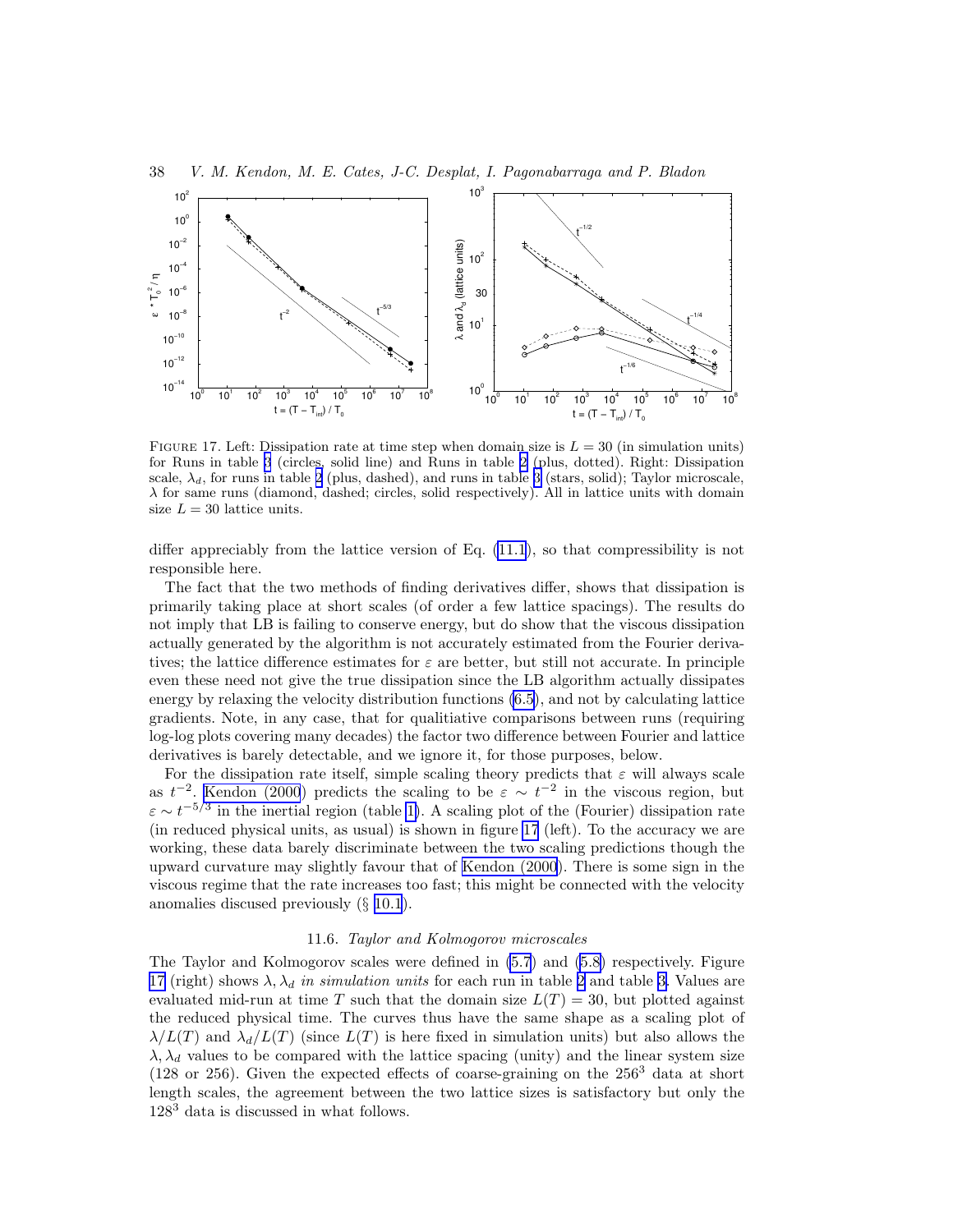<span id="page-38-0"></span>As can be seen in figure [17](#page-36-0) (right),  $\lambda/L(T)$  does not vary by much between runs, although it is roughly a factor of two larger in the crossover region than in the viscous and inertial extremes. The extended scaling analysis (table [1\)](#page-9-0) predicts that  $\lambda/L(T) \sim t^{-1/6}$ in the inertial region, and the data is broadly consistent with this; an asymptotically constant ratio, predicted by simple scaling, is marginally less plausible though not ruled out. Likewise,  $\lambda_d/L(T)$  is not far from the prediction of the new scaling theory  $(t^{-1/4})$ , and perhaps somewhat further from that of simple scaling  $(t^{-1/6})$ . For the viscous regime, however,  $\lambda_d/L(T)$  does not appear to scale as  $t^{-1/2}$ , nor does  $\lambda/L(T)$  approach a constant, as predicted by both scaling theories. Once again the low k velocity anomaly  $(\S$ [10.1\)](#page-26-0) in the viscous regime could be to blame for this, but so could inaccuracies in the estimated dissipation rate  $(\S 11.5)$  $(\S 11.5)$  $(\S 11.5)$ .

#### 11.7. Resolution of the energy cascade

The Kolmogorov microscale has a further significance for any attempt at numerical simulation in inertial fluids. In a fully turbulent fluid,  $\lambda_d$  is expected to be smaller than  $\lambda$ , and to mark the smallest length scale relevant for dissipation. This should, if the results are to be relied upon, be 'resolved', that is,  $\lambda_d$  should lie above the discretization scale set by the lattice. There is some debate over exactly how small  $\lambda_d$  can be in relation to the lattice spacing, but a factor of 1.0 to 1.6 has been put forward; see for example, [Eswaran & Pope \(1988](#page-46-0)); [Yeung & Brasseur \(1991](#page-47-0)). Our best estimate for  $\lambda_d$  in the most inertial (256<sup>3</sup>) run is around  $\lambda_d = 1.8$  lattice units; values are higher in all other runs. However, in view of the quantitative uncertainty in our velocity derivative estimates (see § [11.5\)](#page-34-0), this estimate is good to only a factor of 2 or so. Therefore, the most inertial of our 256<sup>3</sup> runs is certainly close to the resolution limit, and we would not wish to proceed to higher l, t without a larger system size. Note that only in that run is  $\lambda_d$  appreciably smaller than  $\lambda$  as expected asymptotically in a turbulent flow; but the Taylor scale  $\lambda$  is well-resolved, by the same criterion, in all runs.

However, estimates of how well the cascade is resolved using these two lengths could be misleading, in that they assume local as well as global homogeneity. So if, for example, most of the dissipation were to occur in a thin layer around the interfaces in the system, the globally averaged  $\lambda_d$  might suggest that the dissipation was fully resolved whereas in fact it was not. This would be consistent with our findings  $(\S$  [11.5](#page-34-0)) that the actual dissipation rate in LB is poorly estimated from the Fourier velocity derivatives, and imperfectly even from lattice ones.

On balance, we believe that the energy cascade is adequately resolved in most of our LB simulations, at least for the purposes of getting the correct evolution of the structural length scale  $l(t)$ . (As noted in § [11.3,](#page-32-0) a fully resolved cascade might not be needed for this, so long as there is sufficient decoupling of interfacial motion and viscous dissipation.) However, the most inertial runs may well be marginal in terms of resolution; in common with several other aspects of the simulations (such as the residial diffusion, and anisotropy), these runs are at the limit of what is possible using this simulation method with current computational resources.

#### 11.8. Apparent scaling violations

In our various analyses of the velocity derivatives, we focused mainly on scaling plots made by taking a representative 'mid-run' data point from each LB simulation run (e.g. figure [17](#page-36-0), left). These plausibly connect to form a smooth curve. However, one test of scaling is whether the full datasets (rather than a representative point) from different runs appear to join up smoothly when plotted in reduced physical units; this was satisfactorily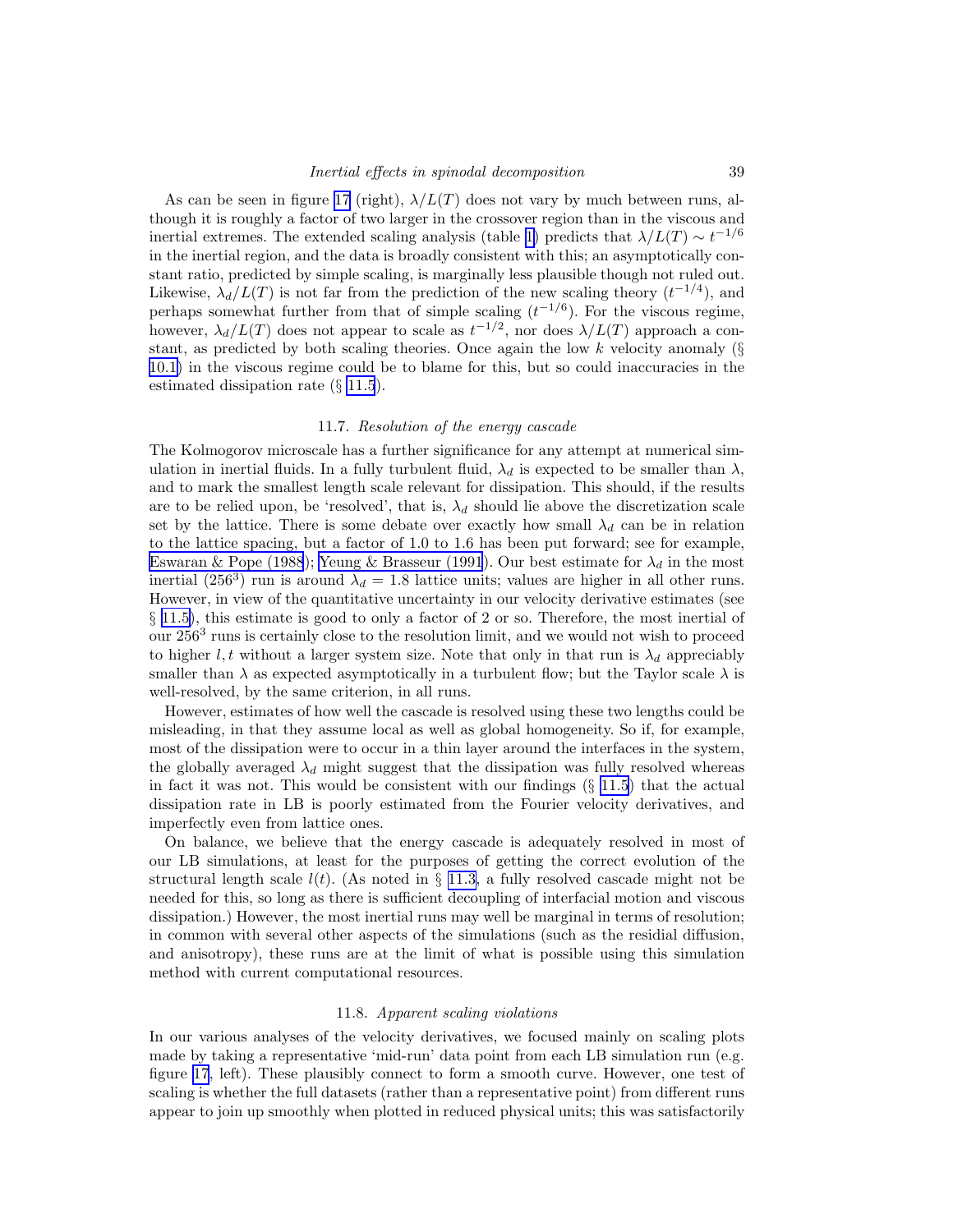<span id="page-39-0"></span>

FIGURE 18. Left: NSE terms for all runs scaled. Most of this data is for  $96^3$  systems, with  $128<sup>3</sup>$  data where available. Right: Dissipation scale,  $\lambda_d$ , for runs in table [3](#page-15-0) (open circles), Taylor microscale,  $\lambda$  for same runs (shorter solid lines) and runs in table [2](#page-15-0) (filled circles). All in reduced units.

the case for the structural data  $l(t)$  (figure [9](#page-25-0)) and reasonable also (though not by any means perfect) for the velocity data  $l_v(t)$  (figure [11,](#page-28-0) left),  $Re_L$  and  $Re_{\phi}$  (figure [14,](#page-32-0) left).

However, the expected scaling within runs failed completely for  $Re_\lambda$  (also in figure [14,](#page-32-0) left). This quantity differs from the others just mentioned in that its definition involves  $\lambda$ , which in turn involves the dissipation rate  $\varepsilon$  (see [\(5.7](#page-8-0))) and therefore depends on velocity derivatives. More generally, we find similar 'scaling violations' in all the quantities we have looked at that involve calculating velocity derivatives. Figure [18](#page-38-0) shows this for (left) the various rms terms in the NSE and (right) the Taylor and Kolmogorov scales. The dissipation rate (not shown) shows similar features.

Apart from the failure of the runs to join up, the data for the NSE terms is in reasonable accord with the scaling predictions (table [1\)](#page-9-0) for the viscous term of  $t^{-2}$  in the linear region and  $t^{-5/3}$  or  $t^{-7/6}$  in the inertial region, and for the inertial terms of  $t^{-4/3}$  or  $t^{-7/6}$  in the inertial region. Even the scaling of  $t^{-1}$  for the nonlinear term in the viscous region is as predicted by the new scaling theory [\(Kendon 2000\)](#page-47-0). However, within each run the quantities are falling more slowly than all these predictions. Similarly  $\lambda$  and  $\lambda_d$  do not scale within single runs in the same way as they scale between runs, except perhaps in the middle of the crossover region. (The same is true of  $\varepsilon$ , the dissipation rate, from which  $\lambda_d$  is derived.)

At present, we have no simple explanation of these apparent scaling violations. They could perhaps be a sign of subtle nonuniversalities of the type suggested by Jury [et al.](#page-47-0) [\(1999](#page-47-0)b), though it would certainly be premature to conclude this without similar (though perhaps less severe) effects being detected in  $l(t)$ . Another possibility, noted previously (§ [11.5,](#page-34-0) [11.7\)](#page-37-0) is that the we are not able, using LB with these system sizes, to fully resolve the velocity gradients that arise.

On the other hand, our velocity derivatives do not appear to be completely lattice controlled, since for example, in ([11.1\)](#page-34-0) one could then set  $\nabla v \sim v$ . This would give  $\varepsilon \sim L^2$ , giving in the inertial regime  $\lambda_d \sim T^{1/6}$  within each run (which is about right) but in the viscous regime  $\lambda_d \sim T^0$ , and also  $\lambda \sim T^0$  throughout both regimes, neither of which is plausible for our data (see figure [18,](#page-38-0) right). We have made various further attempts to explain the data by assuming 'composite' scalings, based for example on the idea that dissipation occurs mainly near the interface where velocity gradients might be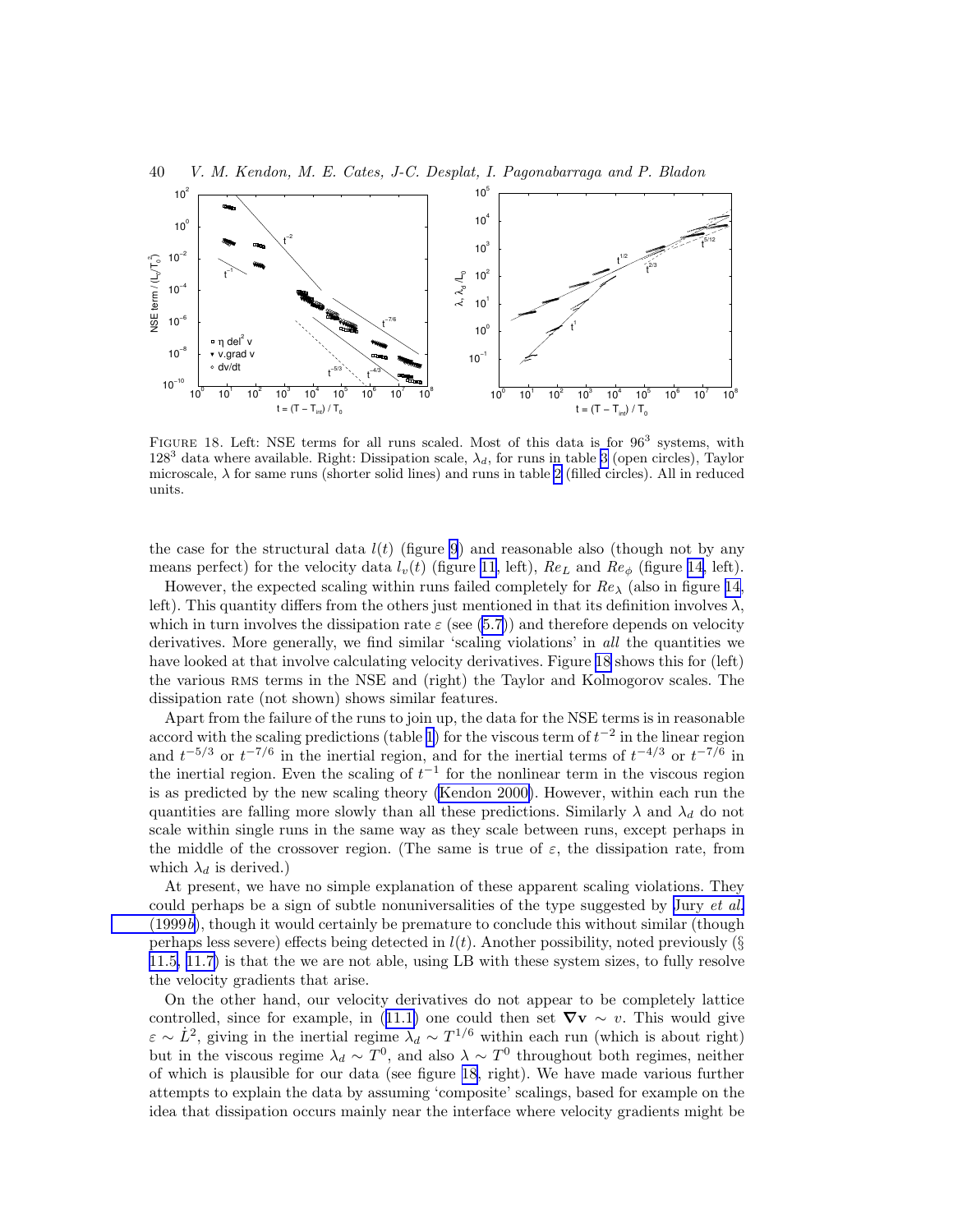anomalously large  $(\nabla v \sim L/\xi)$ . In that case, one would have  $\varepsilon \sim (\xi/L)L^2/\xi^2$ , where the factor  $\xi/L$  is the volume fraction of interface. Although none of these attempts was successful, an explanation along these lines is not completely ruled out.

One further complicating factor is that, within LB, the fluid viscosity is frequency dependent: the Navier Stokes limit requires that velocities are not only small (in lattice units) but also evolving sufficiently slowly. For very low viscosities,  $\tau_1$  approaches  $1/2$ which means that the distribution function  $f_i$  is over-relaxed (nearly reversing sign at each time step), see Equation [6.6](#page-10-0). (In effect, the 'natural' viscosity scale in LB is of order unity and the over-relaxation is used to create an unnaturally small value.) This works successfully if accelerations are small but could result in a higher dissipation rate than would be the case for a purely newtonian fluid, especially in the most inertial runs.

## 12. Conclusions

Our LB results for symmetric binary fluids, undergoing spinodal decomposition after a deep quench, appear to confirm the dynamical scaling hypothesis, which requires a universal time dependence of the structural length scale  $L$  when expressed in reduced physical units as a function of time,  $l(t)$  (figure [9\)](#page-25-0). We found no signs of nonuniversality here, although some weak breakdown of it, as suggested by Jury *et al.* [\(1999](#page-47-0)b), cannot be entirely ruled out. By exploitation of the expected scaling, and careful parameter steering and validation tests to eliminate residual diffusion and other unwanted effects, we achieved an  $l(t)$  curve spanning seven decades of reduced time t and five of reduced length l. The  $l(t)$  curve asymptotes to  $l = b_1 t$  at  $t \ll t^*$  (the viscous regime), with  $b_1 \simeq 0.072$ , and  $l = b_{2/3}t^{2/3}$  at  $t \gg t^*$  (the inertial regime), with  $b_{2/3} \simeq 1.0$ . On our reading of [Guenoun](#page-46-0) et al. (1987),  $b_1$  is within 10% of the most careful experimental measurements (albeit not for a deep quench) although others [\(Laradji](#page-47-0) et al. 1996) extract an estimate about twice as large from the same experimental results.

The crossover time,  $t^*$  in reduced physical units, as defined by the interception of the viscous and inertial asymptotes, is surprisingly large  $(t^* \approx 10^4)$ . So is the width of the crossover region (four decades). This may explain why the  $t^{2/3}$  region has never yet been confirmed in laboratory experiments. The default assumption that  $t^*$  is 'of order unity' would mean that for fluid pairs typically studied (short chain alcohols and water for example), the inertial regime could be accessed at length scales of a few microns, easily studied by light scattering. But in fact, to exit the crossover region (at  $t^* \sim 10^6$ ) one needs  $l = L/L_0 > 10^4$  which for typical fluids gives L of order centimetres (and larger still for the near-critical quenches often used, see [Guenoun](#page-46-0) *et al.* (1987)). This requires direct visualisation experiments, not light scattering, and more importantly requires rigorous exclusion of thermal convection and gravitational effects. The latter is likely to be possible only with extremely careful density matching, or in microgravity, [Cambon](#page-46-0) et al. (1997).

Our findings are less extreme when translated into Reynolds numbers. The conventional definition of the Reynolds numbers for the spinodal problem is  $Re_{\phi} = l\dot{l}$ ; the crossover regime then spans  $1 \lesssim Re_{\phi} \lesssim 100$  and the Reynolds number range we actually achieved was  $0.1 \le Re_{\phi} \le 350$ . (Note that we see no sign of a saturating  $Re_{\phi}$  as predicted by [Grant & Elder \(1999\)](#page-46-0), but cannot rule this out, at some value well above 350. )

<sup>†</sup> We note that in a very recent analysis, [Solis & de la Cruz \(2000\)](#page-47-0) developed an heuristic alternative to that of [Kendon \(2000](#page-47-0)) in which dissipation takes place in an (asymptotically) thin layer around the interface rather than in the bulk. They argue that coarsening is limited by the damping rate of capillary waves of wavelength L, and that this damping rate is unaffected by nonlinearity; this gives  $l \sim t^{4/7}$ . We find no evidence for this in our data. Using the oscillation frequency instead of the linear damping rate recovers  $l \sim t^{2/3}$ .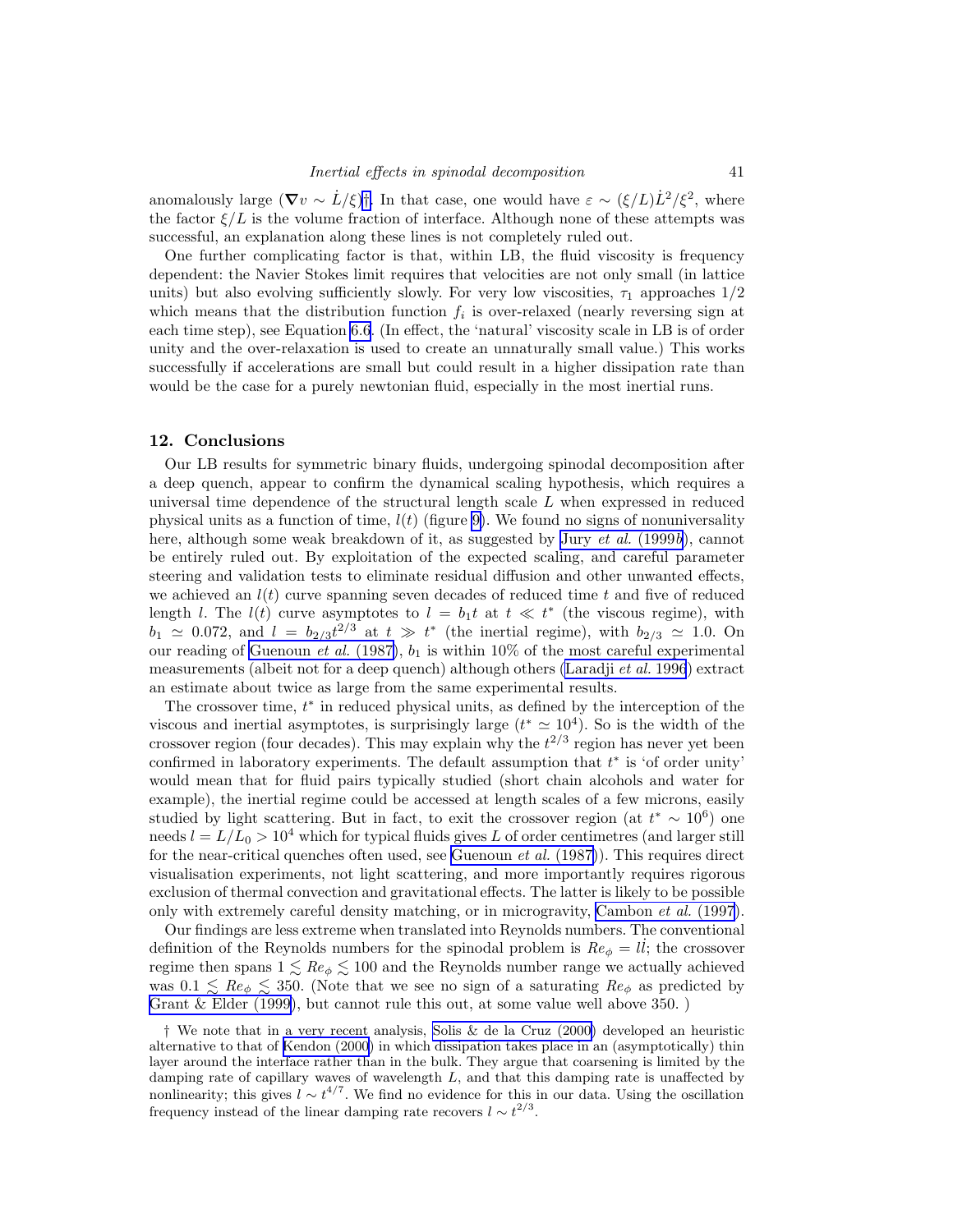<span id="page-41-0"></span>These figures are reduced further if the actual ratio  $R_2$  of nonlinear to viscous terms is used as the Reynolds number; our results span  $0.01 \lesssim R_2 \lesssim 20$ . At the upper end of this range, we have described in detail the first unambiguous simulations of a regime in which the inertial terms in the Navier–Stokes equation are actually large compared to the viscous ones; here we observed  $l \sim t^{2/3}$ . However these simulations may still be far from the asymptotic regime addressed by the scaling analysis of [Kendon \(2000](#page-47-0)), in which ultimately one expects  $\lambda_d \ll \lambda \ll L$  for the Kolmogorov, Taylor and structural length scales. But in fact, although  $\lambda_d$  is only slightly smaller than  $\lambda$  even for our most inertial run, our data for the inertial regime is already somewhat more consistent with Kendon's analysis than with the simpler (single length scale) scaling predictions of [Furukawa \(1985](#page-46-0)).

In the viscous regime, we recovered the expected  $(l \sim t)$  scaling though this is somewhat erratic and accompanied by an unexpected behaviour of the velocity correlation length  $l_v = L_v/L_0$  (figure [11,](#page-28-0) left) and possibly also the dissipation rate (figure [17,](#page-36-0) left). The first of these, at least, may be related to the presence of anomalous long-range correlations of the velocity over length scales much larger than the domain size  $L(T)$ . These were detected numerically in our most viscous runs, and can be explained simply by assuming that the interfaces contribute a random stress with local correlations on scale L (see  $\S$ ) [10.1\)](#page-26-0). It is quite possible that such effects have arisen undetected in previous simulations of the viscous regime; in principle they could lead to finite size problems arising long before the domain size L approaches the size  $\Lambda$  of the simulation cell. Fortunately, the same does not appear to happen in the inertial regime.

As well as through their differing domain growth laws  $(l \sim t$  or  $l \sim t^{2/3})$  the viscous and inertial regimes can be distinguished by rather subtle changes in interface geometry (evident through the structure factor and by visualisation, with more thin necks in the inertial case) and by much larger changes in the velocity statistics. For example, the velocity PDF is significantly flatter for inertial than for viscous runs and also there is significant skewness for longitudinal velocity derivatives in the inertial regime. In that regime, we achieve results that show some of the characteristics of a turbulent fluid, although non-Gaussian features are seen directly in the velocity distribution as well in that of derivatives. This reflects the presence of microstructure (interfaces), as well as some turbulence, in the fluid mixture.

The scaling of quantities involving velocity derivatives was found to give reasonably continuous curves when mid-run values were plotted in reduced physical units (e.g. figure [17,](#page-36-0) left) but showed apparently systematic violations of the scaling behaviour which that would imply, when analysed in detail within each run. This could indicate some physical nonuniversality, or some shortcoming of the LB code; but equally it can be attributed to uncertainties over how to accurately estimate derivatives that are not small on a lattice scale. The LB code is implicitly aware of differences in the local velocity distributions but does not itself calculate velocity derivatives. Therefore, when these derivatives are not small, there can be discrepancies between their 'effective' values (as defined, e.g., through the actual dissipation rate generated by the algorithm) and any estimate based on Fourier, or lattice difference, data.

The fact that such ambiguities arise at all is an indication that our LB simulations are close to the limits of accuracy acceptable for the fluid motion, since ideally all gradients encountered in LB should be small, not large, on the lattice scale. It is interesting that they arise even when the Taylor and Kolmogorov microscales,  $\lambda$  and  $\lambda_d$ , are both significantly larger the lattice spacing; this perhaps suggests heterogeneity of the velocity field that is stronger than in single-fluid homogeneous turbulence. It may mean that, despite our best endeavours, we have not adequately resolved the fluid motion at short length scales. Fortunately, according to the analysis of [Kendon \(2000](#page-47-0)), the main requirement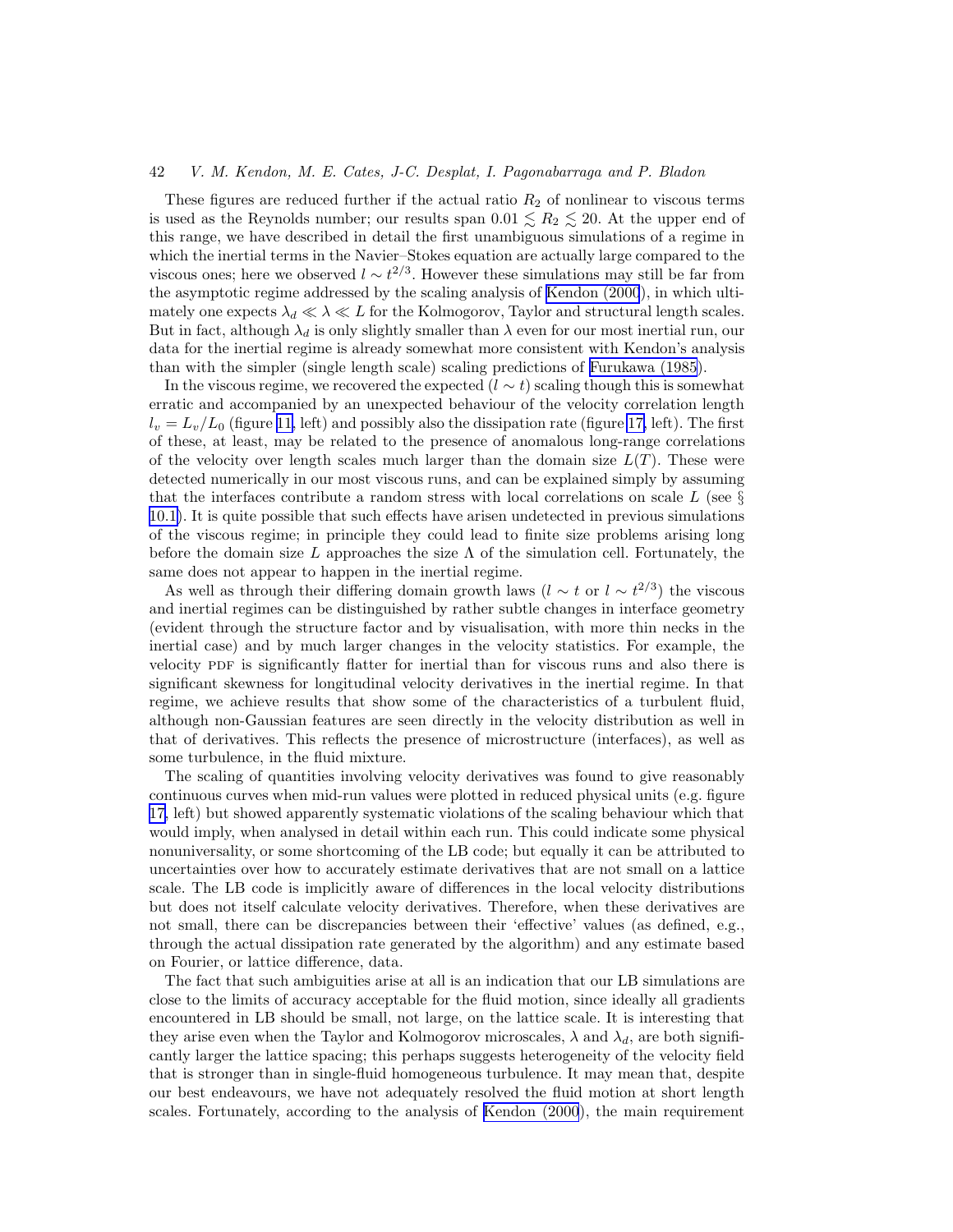<span id="page-42-0"></span>for observation of  $l \sim t^{2/3}$  in the inertial regime is that the interface motion is decoupled (by fluid convection) from the dissipation scale, and not that the latter is modelled with complete accuracy. The reason is that, once the interface is decoupled, its motion is controlled by how fast it feeds kinetic energy into the fluid at large scales; the precise details of the dissipation further down the cascade has no further influence on the interfacial dynamics. If so, statistics based on the domain growth law  $l(t)$  may be much more robust than those for the fluid velocity and (especially) velocity derivatives, in the inertial regime.

Very similar accuracy limits were also reached in the thermodynamic sector, where we required narrow interfaces, with large composition gradients, to satisfy the conflicting requirements of rapid interfacial equilibration and low residual diffusion. (This gave interfacial tensions 10-15% different from nominal, with measurable lattice anisotropy.) We have taken unusual care to analyse (and maintain under reasonable control) the various sources of error. The reader has, we hope, enough information to decide for herself how much confidence to place in our various results.

It is interesting to ask how simulations might be taken further into the inertial regime. If the analysis of [Kendon \(2000](#page-47-0)) is any guide, the ultimate asymptotic state entails, computationally, resolution of the following scale hierarchy:

$$
a \ll \xi \ll \lambda_d \ll \lambda \ll L \ll \Lambda \tag{12.1}
$$

with a the lattice spacing, or, more generally,  $a^{-3}$  the density of degrees of freedom in the simulation. A factor 3 between each of these length scales is roughly what we achieve at  $\Lambda = 256$ . But a worthwhile improvement to give, say, a factor 10 between each would require  $\Lambda = 10^5$ . For a three dimensional system, this lies beyond any foreseeable innovation in computational hardware if any current methodology is used. Possibly the way forward would be to couple a coarse-grained algorithm (such as large eddy simulation) for the turbulent fluid to a moving interface; we leave this to others to explore.

We would like to thank Alan Bray, Anatoly Malevanets, Alexander Wagner, Patrick Warren, Julia Yeomans and Alistair Young for helpful discussions. Work funded in part under EPSRC GR/M56234.

## Appendix A. Analysis of hydrodynamic modes

In this appendix we analyse the hydrodynamic modes for the LB hydrodynamic equations ([6.21-](#page-12-0)[6.22](#page-13-0)). We take as our reference state one in which the fluid is at rest with uniform concentration. In this case, to linear order in the perturbation of the hydrodynamic fields the Navier-Stokes equation is satisfied, and only the spurious terms in the balance equation for the order parameter remain. Specifically, the equations we are going to analyse are

$$
\dot{\rho} + \nabla \cdot (\rho \mathbf{v}) = 0
$$
  

$$
\dot{\mathbf{v}} = -\frac{1}{\rho} \nabla \cdot \mathbf{\mathcal{P}}^{th} + \nu \nabla^2 \mathbf{v} + \zeta \nabla (\nabla \cdot \mathbf{v})
$$
  

$$
\dot{\phi} + \nabla \cdot (\phi \mathbf{v}) = (\tau_2 - \frac{1}{2}) \left[ \tilde{M} \nabla^2 \mu - \nabla \cdot (\frac{\phi}{\rho} \nabla \cdot \mathbf{\mathcal{P}}^{th}) \right]
$$
(A1)

where  $\nu = \frac{\eta}{\rho}$  and  $\zeta = \frac{(\xi + 2\eta/3)}{\rho}$  are the kinematic shear and bulk viscosities, respectively. Using eq.(2.9), the last term in the third equation can be rewritten as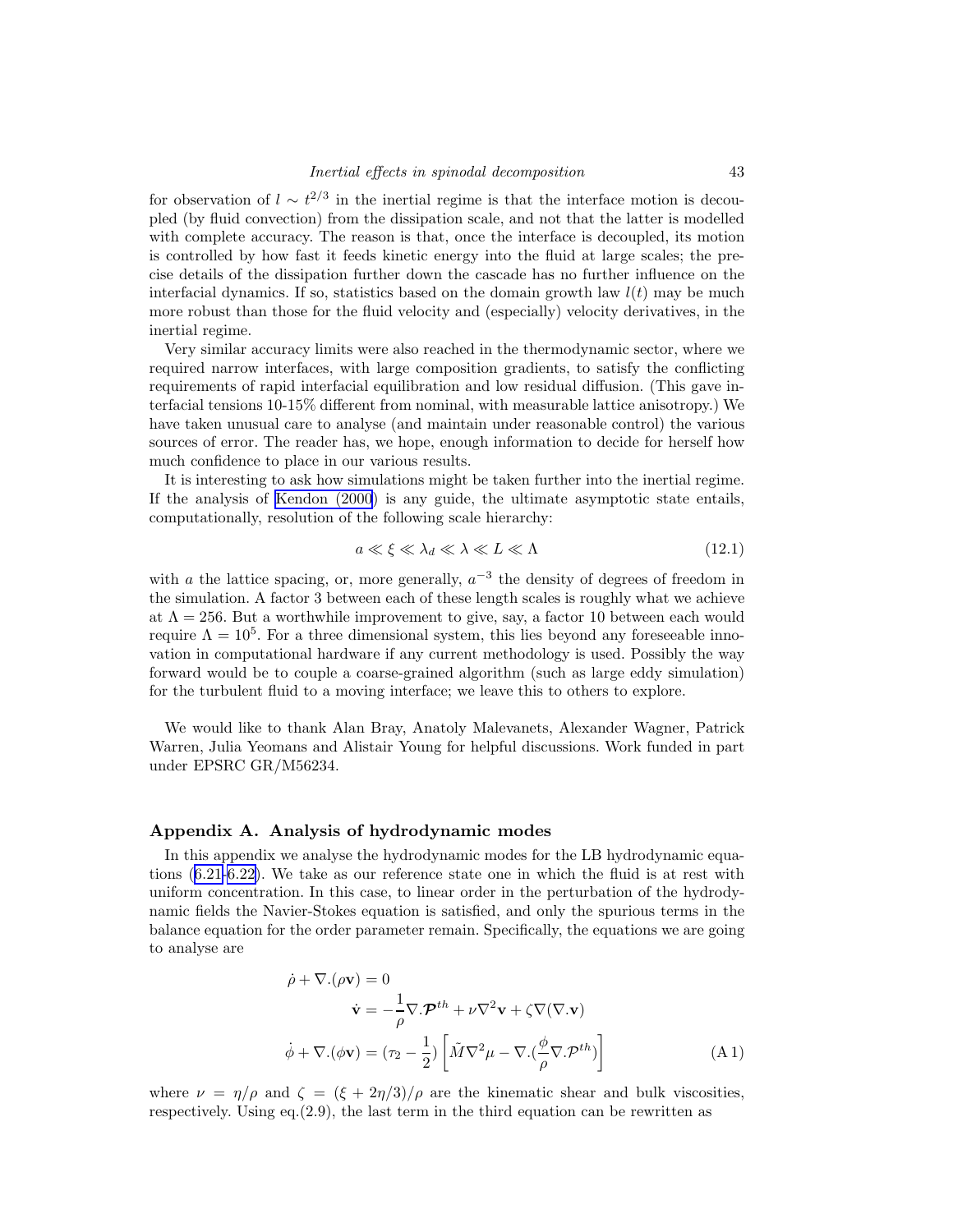$$
\nabla \cdot \mathcal{P}^{th} = c_s^2 \nabla \rho + \phi \nabla \mu \tag{A.2}
$$

<span id="page-43-0"></span>where  $c_s$  is the speed of sound and  $\mu$  the chemical potential. This expression shows that there is a spurious coupling between the order parameter and gradients of the density field. Such a coupling can only be relevant when the binary mixture exhibits compressibility. In terms of the deviations of the hydrodynamic fields with respect to their equilibrium values,  $\rho_0 = 1, \phi_0, \mathbf{v} = 0$ , eqs.[\(A 1](#page-41-0)) become

$$
\delta \rho + \rho_0 \nabla \cdot \delta \mathbf{v} = 0
$$
  

$$
\frac{\partial \delta \mathbf{v}}{\partial t} = -\frac{c_s^2}{\rho_0} \nabla \delta \rho - (A + 3B\phi_0^2) \nabla \delta \phi + \nu \nabla^2 \delta \mathbf{v} + \zeta \nabla (\nabla \cdot \delta \mathbf{v})
$$
  

$$
\delta \phi + \phi_0 \nabla \cdot \delta \mathbf{v} = \omega_2 \left[ (\tilde{M} - \phi_0^2)(A + 3B\phi_0^2) \nabla^2 \delta \phi - c_s^2 \phi \nabla^2 \delta \rho \right]
$$
(A 3)

where we have defined  $\omega_2 = \tau_2 - \frac{1}{2}$ . In Fourier space, this set of equations can be expressed in matrix form, setting  $\mathbf{X} = (\delta \rho, \mathbf{k}.\mathbf{v}, \delta \phi, \delta \mathbf{v} - \mathbf{k} \mathbf{k}.\delta \mathbf{v}/k^2)$  as

$$
\dot{\mathbf{X}} = \begin{pmatrix}\n0 & -i & 0 & 0 \\
-i c_s^2 k^2 & -(\nu + \zeta) k^2 & -i \phi_0 a k^2 & 0 \\
\omega_2 \phi_0 c_s^2 k^2 & -i \phi & -\omega_2 (\tilde{M} - \phi_0^2) a k^2 & 0 \\
0 & 0 & 0 & -\nu k^2\n\end{pmatrix} . \mathbf{X}
$$
\n(A4)

where  $a = A + 3B\phi_0^2$ . The hydrodynamic mode eigenvalues are correspondingly

$$
\lambda_1 = -\nu k^2 \tag{A.5}
$$

$$
\lambda_{2,3} = \pm ic_s k \sqrt{1 + \frac{a\phi_0^2}{c_s^2}}
$$
  
=  $\frac{k^2}{k^2} \left[ \mu + \zeta + g\omega_0 \phi_0^2 \left( -1 + \frac{a(\tilde{M} + 2\phi_0^2)}{a^2} \right) \right]$  (A.6)

$$
-\frac{k^2}{2}\left[\nu+\zeta+a\omega_2\phi_0^2\left(-1+\frac{a(\tilde{M}+2\phi_0^2)}{3(c_s^2+a\phi_0^2)}\right)\right]
$$
(A 6)

$$
\lambda_4 = -k^2 \frac{a\omega_2 \tilde{M}}{1 + a\phi_0^2/c_s^2}
$$
\n(A7)

The first mode corresponds to the propagation of shear waves, the subsequent two modes are related to the propagation and damping of compressible momentum waves, and the final mode is related to the diffusion of the order parameter. One can see that the presence of the spurious term in the convection-diffusion equation does not qualitatively modify the propagation of the order parameter: it remains diffusive. However, its eigenvalue depends on the compressibility of the the fluid, and for a compressible fluid there is then a reduction of diffusivity coming from the coupling to sound waves. Such a coupling also modifies the propagation and damping of longitudinal waves in the medium, so that these become a function of the order parameter.

To whatever extent the compressibility of the fluid can be neglected, the additional coupling between the order parameter and the density becomes irrelevant, and the expected diffusion coefficient for the convection-diffusion equation of the order parameter is recovered.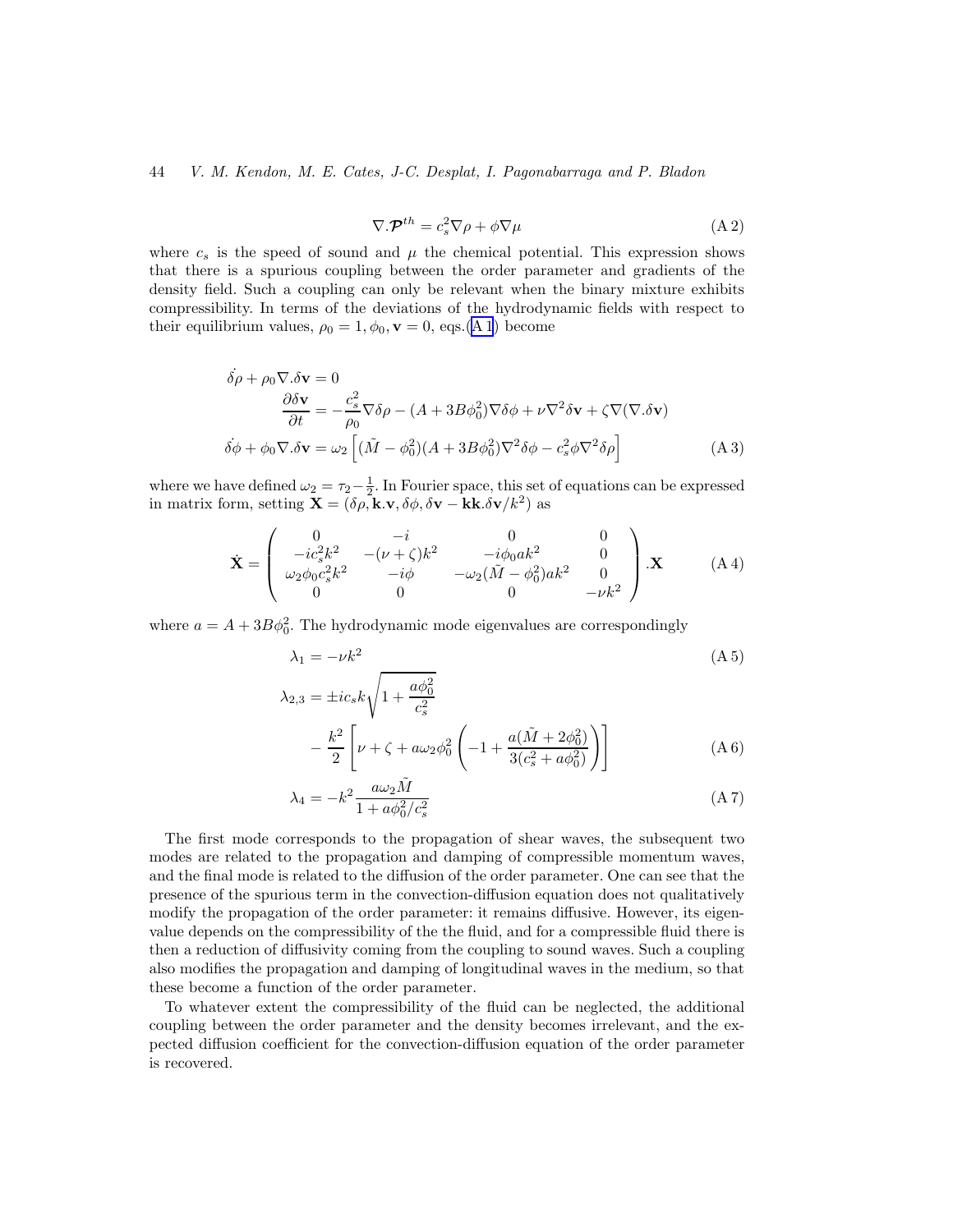<span id="page-44-0"></span>

FIGURE 19. Scaling plot in reduced variables  $(L/L_0, T/T_0)$  Bold lines (left to right) are LB 256<sup>3</sup> data from table [2](#page-15-0) (top to bottom). Also shown are results from other published work: squares [Appert](#page-46-0) et al. (1995), triangles [Laradji](#page-47-0) et al. (1996), circles [Bastea & Lebowitz \(1997](#page-46-0)), Inset: DPD data of Jury *et al.* [\(1999](#page-47-0)*b*) (solid lines) with one LB data set  $(L_0 = 0.15$ , pluses) repeated for comparison.

#### Appendix B. Comparisons with other work

In order to compare our results with others' published work, a similar scaling procedure must be applied to place their data onto the universal scaling plot in figure [9.](#page-25-0) This is only possible for work reported in sufficient detail to enable values for  $L_0$  and  $T_0$ to be calculated. Recent three-dimensional work where comparison is possible includes that of [Bastea & Lebowitz \(1997](#page-46-0)), [Laradji](#page-47-0) et al. (1996), [Appert](#page-46-0) et al. (1995), and [Jury](#page-47-0) et al. [\(1999](#page-47-0)b). These four sets of results are shown along with the LB data in figure [19.](#page-43-0) Simulations of three-dimensional spinodal decomposition with hydrodynamics for which quantitative comparisons were not possible include, Koga & [Kawasaki \(1991\)](#page-47-0), [Puri &](#page-47-0) Dünweg (1992), and [Alexander](#page-46-0) et al. (1993), all of whom claimed to have simulated the linear regime; [Shinozaki & Oono \(1991\)](#page-47-0), Ma et al. [\(1992](#page-47-0)), [Lookman](#page-47-0) et al. (1996). The last two claimed to have simulated the inertial regime but offered no evidence beyond their fitted exponent values for definitely having inertial rather than diffusive effects.

The four studies for which detailed numerical comparisons are possible will now be considered in turn.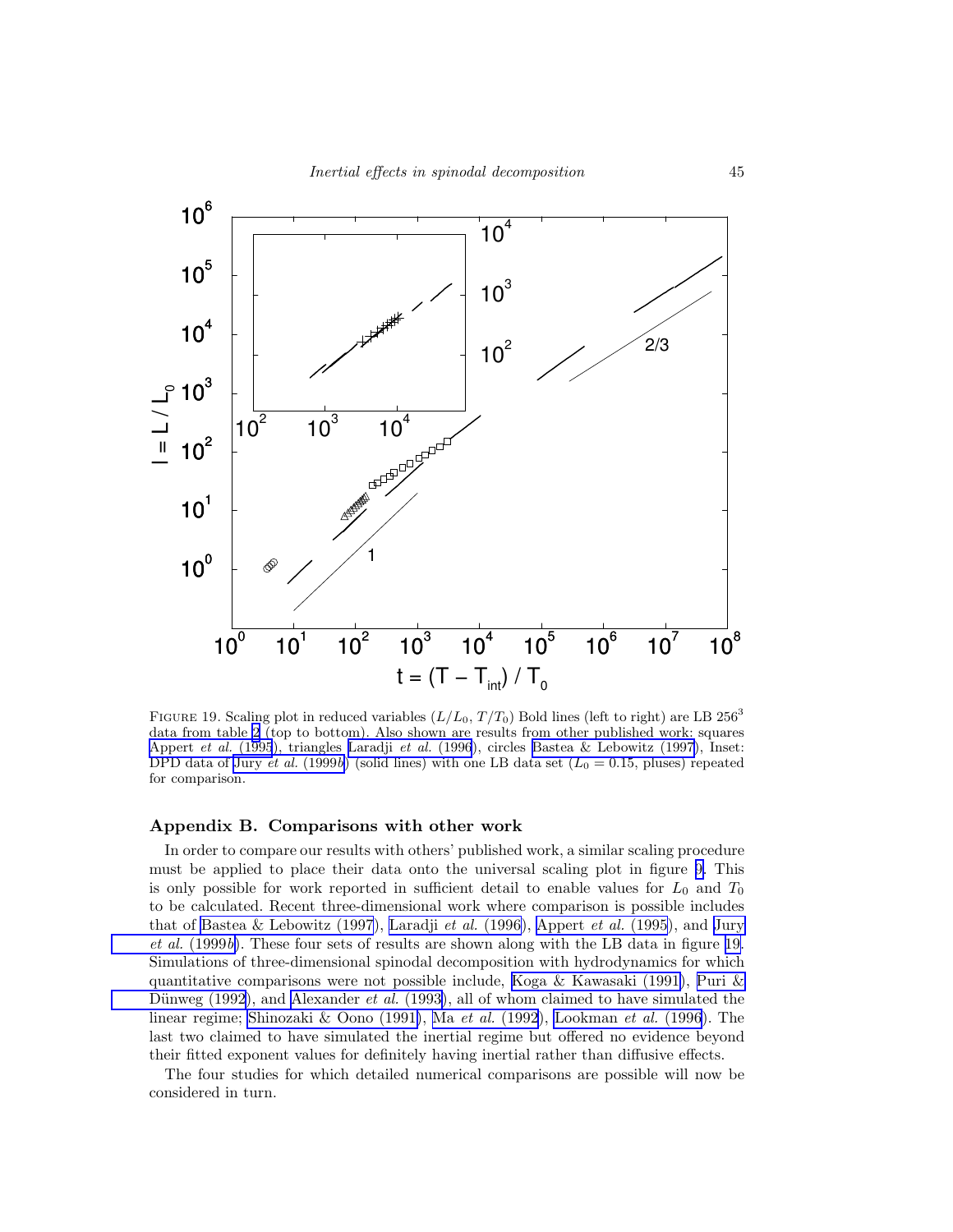

FIGURE 20. Left: 256<sup>3</sup>,  $L_0 = 36$ , Run024 with  $M = 0.8$  compared with Run028 ( $M = 0.1$ ). Right: Run010,  $128^3$ ,  $L_0 = 381$ ,  $M = 0.5$ .

#### B.1. [Bastea & Lebowitz \(1997](#page-46-0))

[Bastea & Lebowitz \(1997](#page-46-0)) carried out a three-dimensional simulation containing about  $1.4 \times 10^6$  particles whose motion was described mesoscopically by Boltzmann-Vlasov equations. They combined direct simulation Monte Carlo methods for the short range interaction with particle-in-cell methods for long range interactions. The fluid system is relatively low-density; they describe it as a gas-gas phase separation. The necessary fitting and scaling for the results reported by [Bastea & Lebowitz](#page-46-0) was done by Jury [et al.](#page-47-0)  $(1999b).$  $(1999b).$ 

On the universal scaling plot, figure [19,](#page-43-0) the supposedly viscous-regime portion of the data from [Bastea & Lebowitz](#page-46-0) is shown as circles. It lies in the correct (lower left) region of the graph, but well to the left of any of the LB results. The scaled value of the fit parameter,  $b_1 = v/(L_0/T_0)$ , from the refitting by Jury *[et al.](#page-47-0)* is  $b_1 = 0.3$ . This compares with the considerably smaller values from the LB results in the linear region. The dynamical scaling hypothesis requires however that  $b_1$  should be universal to all systems in the viscous regime. The high reported  $b_1$  leads us to suspect residual diffusion. [Bastea](#page-46-0) [& Lebowitz](#page-46-0) do not report the diffusion rate in their system in a form that can be used to apply the analysis of § [8.3](#page-17-0), but test LB runs have been done with high diffusion rates that produce LB data sets very similar to those of [Bastea & Lebowitz](#page-46-0). Two such test runs, Run024 and Run010, are shown in figure [20.](#page-44-0)

On the left, Run024 is compared with Run028, one of the runs in table [2](#page-15-0). Run024 has the same parameters as Run028 except for the mobility, which is eight times higher. Run024 fits a free exponent of  $\alpha = 0.85$ , which is similar to Run022 (also in the linear region). However, the lack of an initial flat diffusive region (also absent in [Bastea &](#page-46-0) [Lebowitz \(1997\)](#page-46-0)) strongly suggests the diffusion is too strong for uncontaminated linear growth to be observed within the attainable system size. A linear fit to the upper part of the data produces a scaled value of  $b_1 = 0.082$ , compared with 0.073 for Run028.

On the right, Run010 has a value of  $L_0 = 381$ , larger than for any of the runs finally used by us, see table [3](#page-15-0). This should put it even further into the linear region than the rest of the runs. However, a fit with a free exponent produces  $\alpha = 0.7$ . A linear fit to the upper part of the data produces a value for the scaled fit parameter of  $b_1 = 0.32$ , i.e. about the same as the data from [Bastea & Lebowitz](#page-46-0), which this curve resembles. It seems likely, therefore, that the data from [Bastea & Lebowitz \(1997](#page-46-0)) has strong residual diffusion, and the results they present are a mixture of linear and diffusive growth.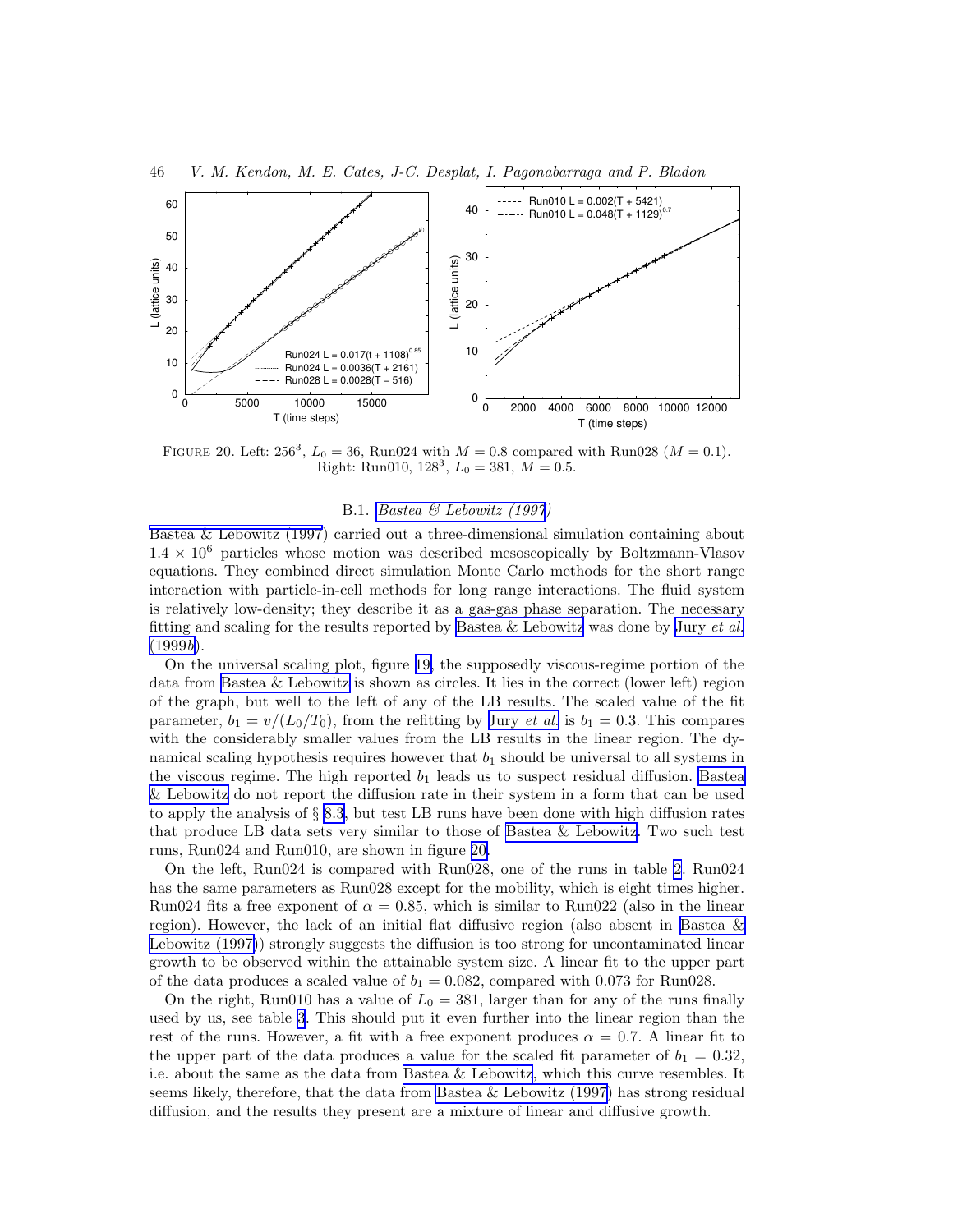#### B.2. [Laradji, Toxvaerd & Mouritsen \(1996](#page-47-0))

<span id="page-46-0"></span>[Laradji](#page-47-0) et al. (1996) used a large-scale molecular dynamics simulation of a Lennard-Jones model with 343000 particles with a deep quench. The necessary fitting and scaling for the data of [Laradji](#page-47-0) *et al.* was done by Jury *et al.* [\(1999](#page-47-0)b). The results are shown on figure [19](#page-43-0) as triangles lying, like those of Bastea & Lebowitz  $(1997)$ , to the left of the LB data towards the lower left corner, again in the viscous regime according to the LB analysis. [Laradji](#page-47-0) *et al.* claimed their results confirmed the linear scaling, but their value of the scaled fit parameter,  $b_1 = 0.13$ , is again higher than ours. However, it is in well within the range of values spanned by the the over-diffusive LB runs shown in figure [20](#page-44-0)  $(b_1 = 0.082, 0.32)$ . The shape of their  $L(T)$  curve matches that of Run024 in figure [20](#page-44-0) (left), i.e. there is no initial diffusive plateau before domain growth begins. In LB data this was always a sign that the run had too high a mobility and significant contamination by residual diffusion.

## B.3. Appert, Olson, Rothman & Zaleski (1995)

Appert *et al.* (1995) used a three-dimensional lattice gas simulation to simulate spinodal decomposition. Their largest system size was  $128<sup>3</sup>$  and they also used  $64<sup>3</sup>$  to test for finite size effects; they rejected data with  $L > \Lambda/2$ , whereas we saw significant finite size effects by this stage (and applied the stricter condition,  $L < \Lambda/4$ ). They claimed a fitted exponent of  $\alpha \simeq 2/3$ , which, if correct, would put their results in the inertial regime. Taking the relevant interval of their data, refitting it by our method (giving an exponent  $\alpha = 0.62$ ) and converting into reduced physical units gives the dataset (squares) on figure [19.](#page-43-0) This shows that, if our LB data is correct, the data of Appert *et al.* is actually in the crossover region. It appears to be asymptoting onto the LB data from above, which again suggests significant residual diffusion, giving too low a value for the fitted exponent. As with the data of Bastea & Lebowitz (1997) and [Laradji](#page-47-0) *et al.* (1996), the  $L(T)$  plot is lacking the initial diffusive plateau, an absence that we found was invariably associated with strong residual diffusion within LB.

## B.4. [Jury, Bladon, Krishna & Cates \(1999](#page-47-0)b)

Jury *et al.* [\(1999](#page-47-0)b) carried out a series of simulations of a symmetric, binary fluid mixture using the DPD (dissipative particle dynamics) method with  $10^6$  particles and a deep quench. (The DPD algorithm combines soft interparticle repulsions with pairwise damping of interparticle velocities and pairwise random forces.) In terms of the range of domain scales that can be probed, as a multiple of the interfacial width, these are roughly equivalent to our  $128^3$  runs using LB. These authors found that each data set was well fitted by a linear scaling,  $L = v(T - T_{int})$ , but with a systematic increase of  $b_1 = v/(L_0/T_0)$  upon moving from upper right to lower left in the universal scaling plot, see figure [19](#page-43-0) (inset). These seven data sets have a range of  $L_0$  values,  $0.29 \le L_0 \le 0.013$ , which places them all firmly in the crossover region found in the LB results, between Run029 ( $L_0 = 0.95$ ) and Run030 ( $L_0 = 0.01$ ).

Jury *[et al.](#page-47-0)* suggested two alternative interpretations of their own data and that of [Laradji](#page-47-0) et al. (1996) and Bastea & Lebowitz (1997), to explain the observed linear scaling within each run, but lack of consistency in the prefactor,  $b_1$ . The first was a possible nonuniversality arising from the physics of pinchoff. The second was that all data sets formed part of an extremely broad crossover region. This explains the observed trend  $b_1 \sim t^{-0.2}$ , but not the linear scaling within each run. However, Jury *[et al.](#page-47-0)* noted the possibility of 'dangerous' finite size effects within their data, which was truncated at  $L_{max} = \Lambda/2$ . Our LB results support the latter explanation for the DPD data, with a separate or additional reason (residual diffusion) for rejecting the other datasets. Unlike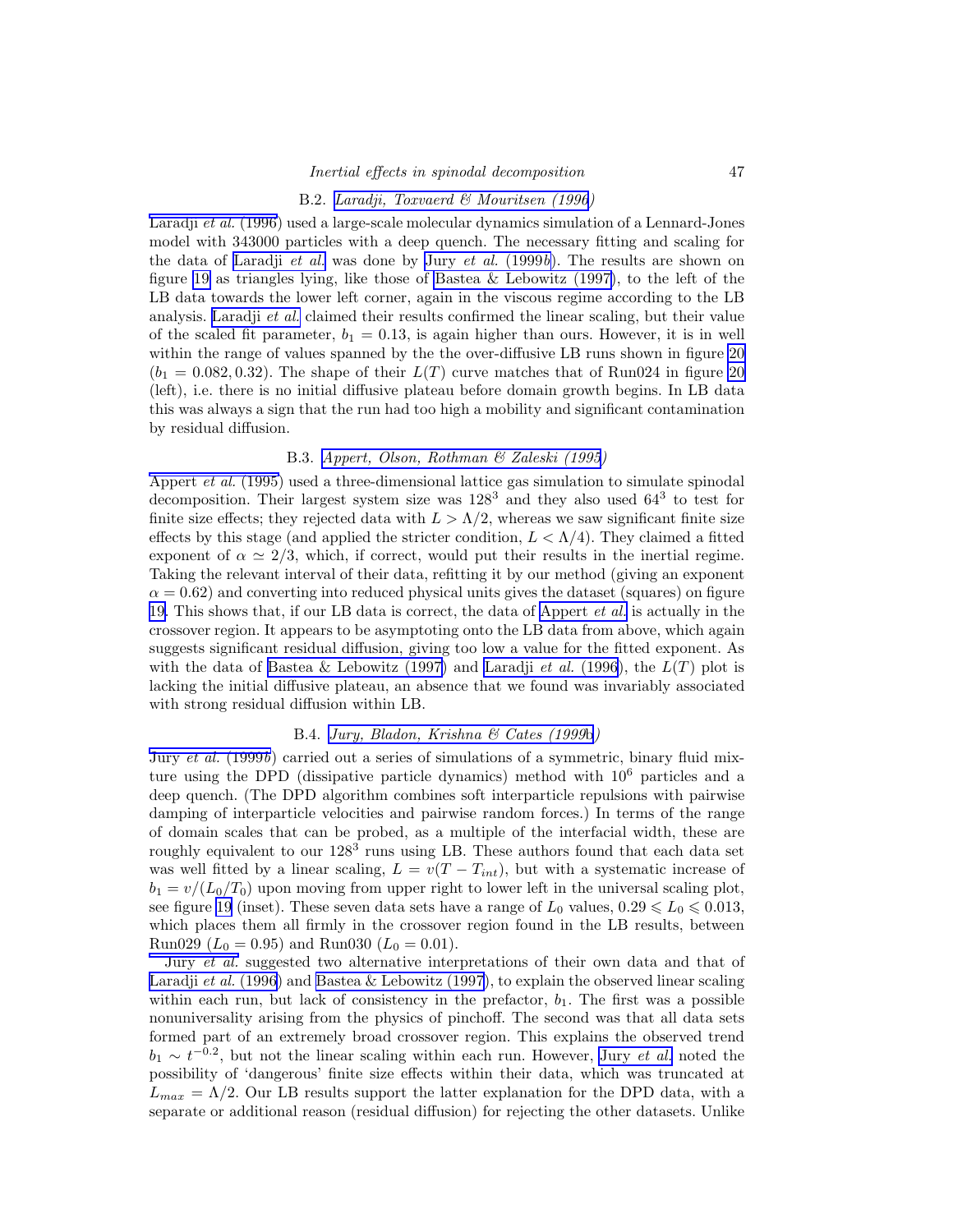<span id="page-47-0"></span>these, all the data sets of Jury et al. do lie very close to the LB results, see figure [19](#page-43-0) (inset). Moreover, the DPD show a diffusive plateau prior to the onset of the apparent linear regime, consistent with low residual diffusion levels.

Since the DPD simulation method is very different from LB, the correspondence of the two sets of results lends broad support to the idea of a universal scaling, although the fact that each DPD run is best fit by a locally linear growth law is not consistent with this. Based on our LB results, we are inclined attribute the latter to finite size effects, which would certainly be large enough to spoil our nearest equivalent runs  $(128<sup>3</sup>$  with  $L_{max} = 64$ ). However, we cannot rule out other explanations as offered by Jury *et al.*. Larger DPD runs, and/or a series of LB runs, giving strongly overlapping datasets in a narrow window of the  $l(t)$  like the DPD results (figure [19,](#page-43-0) inset), might shed light on this.

## REFERENCES

- Alexander, F. J., Chen, S. & Grunau, D. W. 1993 Hydrodynamic spinodal decomposition: growth kinetics and scaling functions. Phys. Rev. B Rapid Comm. 48 (1), 634–637.
- ALLEN, M. P. & TILDESLEY, D. J. 1987 Computer simulation of liquids. Clarendon Press, Oxford.
- APPERT, C., OLSON, J. F., ROTHMAN, D. H. & ZALESKI, S. 1995 Phase separation in a threedimensional, two-phase, hydrodynamic lattice gas. J. Stat. Phys. 81 (1/2), 181–197.
- BASTEA, S. & LEBOWITZ, J. L. 1997 Spinodal decomposition in binary gases. Phys. Rev. Lett. 78 (18), 3499–3502.
- BRAY, A. J. 1994 Theory of phase-ordering kinetics. Adv. Phys. 43, 357–459.
- Brenner, M. P., Eggers, J., Joseph, K., Nagel, S. R. & Shi, X. D. 1997 Breakdown of scaling in droplet fission at high Reynolds number. Phys. Fluids 9, 1573–1590.
- Cambon, G., Zappoli, B., Marcout, R., Garrabos, Y., Cansell, F., Beysens, D., Billia, B. & JAMGOTCHIAN, H. 1997 DECLIC: A facility to investigate critical fluids behavior, chemical reactivity in supercritical water and directional solidification in transparent media. Acta Astron. 41, 447–457.
- CATES, M. E., KENDON, V. M., BLADON, P. & DESPLAT, J.-C. 1999 Inertia, demixing and fluid flow in binary mixtures. Faraday Disc. Roy. Chem. Soc.  $112$  (1), 1–11.
- Chen, S. H., Lombardo, D., Mallamace, F., Micali, N., Trusso, S. & Vasi, C. 1993 Prog. Coll. Polymer Sci. 93, 331.
- DESPLAT, J.-C., PAGONABARRAGA, I. & BLADON, P. 2000a Ludwig a parallel Lattice-Boltzmann code for complex fluids. Submitted to Comp. Phys. Comm.
- Desplat, J.-C., Pagonabarraga, I., Wagner, A. & Cates, M. E. 2000b In preparation.
- Eswaran, V. & Pope, S. B. 1988 An examination of forcing in direct numerical simulations of turbulence. Comp. and Fluids  $16$  (3), 257–278.
- Frisch, U. 1995 Turbulence: The Legacy of A N Kolmogorov. CUP.
- Furukawa, H. 1985 Effect of inertia on droplet growth in a fluid. Phys. Rev. A 31 (2), 1103– 1108.
- G Gonnella, E. O. & Yeomans, J. M. 1999 Phase separation in two-dimensional fluids: The role of noise. Phys. Rev. E 59 (5), R4741-R4744.
- GRANT, M. & ELDER, K. R. 1999 Spinodal decomposition in fluids. Phys. Rev. Lett. 81  $(1)$ , 14–16.
- Guenoun, P., Gastaud, R., Perrot, F. & Beysens, D. 1987 Spinodal decomposition in an isodensity critical binary fluid: Direct-visualisation and light-scattering analyses. Phys. Rev. A 36, 4876–4890.
- Hagen, M. H. J., Pagonabarraga, I., Lowe, C. P. & Frenkel, D. 1997 Algebraic decay of velocity fluctuations in a confined fluid. Phys. Rev. Lett. 78 (19), 3785–3788.
- Hashimoto, T., Jinnai, H., Hasegawa, H. & Han, C. C. 1994 Late-stage spinodal decomposition in binary critical fluids – scaling function obtained over a wide q-space of 4 orders of magnitude. *Physica A* 204 (1-4), 261-276.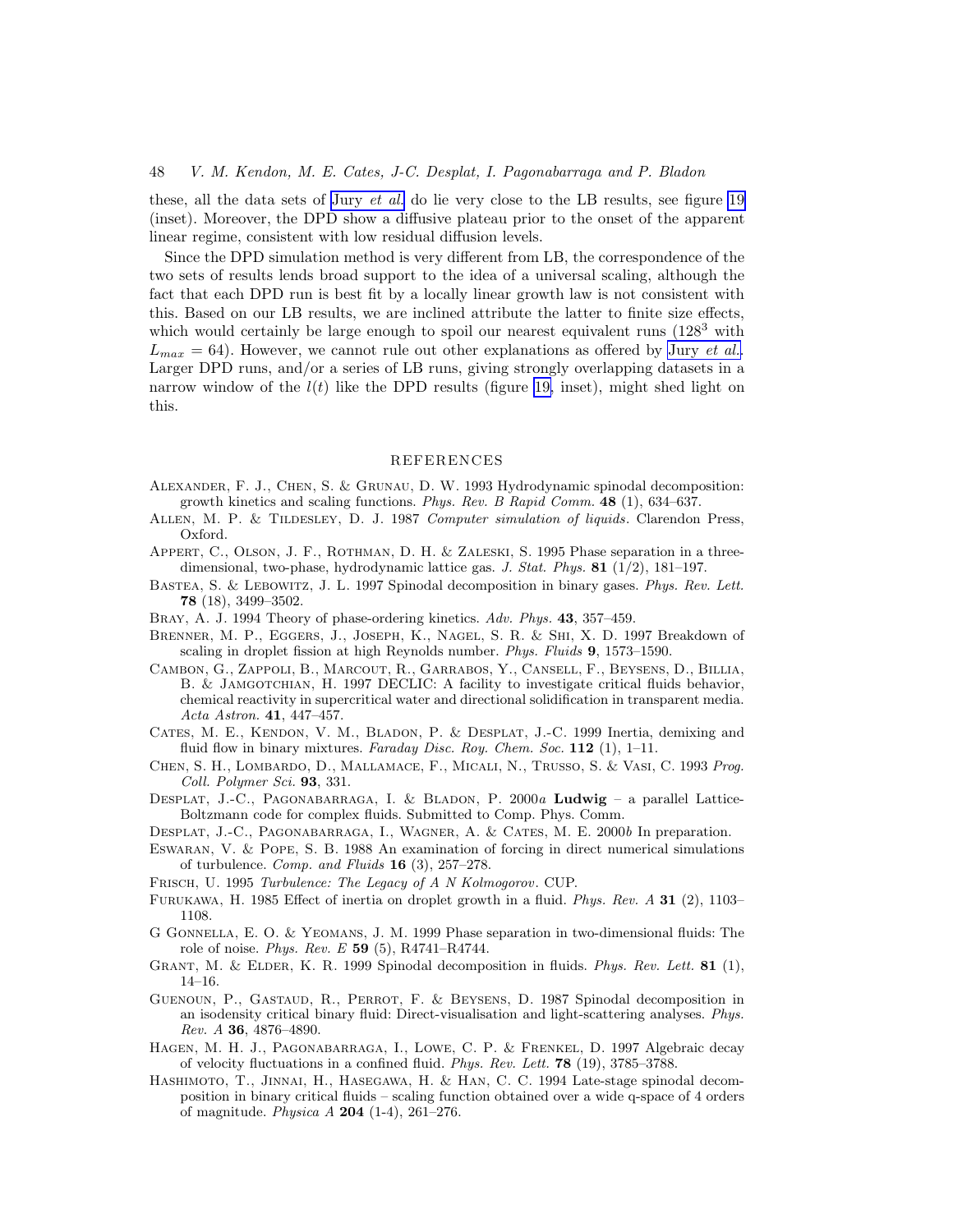- Higuera, F. J., Succi, S. & Benzi, R. 1989 Lattice gas-dynamics with enhanced collisions. Europhys. Lett. 9 (4), 345–349.
- Holdych, D. J., Rovas, D., Georgiadis, J. G. & Buckius, R. O. 1998 An improved hydrodynamics formulation for multiphase flow lattice-Boltzmann models. Int. J. Mod. Phys. C 9 (8), 1393–1404.
- Jury, S. I. 1999 Computer simulation of complex fluids using dissipative particle dynamics. PhD thesis, Edinburgh University.
- JURY, S. I., BLADON, P., KRISHNA, S. & CATES, M. E. 1999a Spinodal decomposition in the viscous hydrodynamic regime. Proc. 4th Indo-UK Forum in Mat. Sci. and Eng., M Lal, R A Mashelkar, B D Kulkarni and V M Naik, Eds., Imperial College Press, London.
- JURY, S. I., BLADON, P., KRISHNA, S. & CATES, M. E. 1999b Tests of dynamical scaling in 3-D spinodal decomposition. Phys. Rev. E Rap. Comm. 59 (3 PtA), R2535–2538.
- KENDON, V. M. 2000 Scaling theory of three–dimensional spinodal turbulence. Phys. Rev. E 61 (6).
- Kendon, V. M., Desplat, J.-C., Bladon, P. & Cates, M. E. 1999 3D spinodal decomposition in the inertial regime. Phys. Rev. Lett.  $83$  (3), 576–579.
- Koga, T. & Kawasaki, K. 1991 Spinodal decomposition in binary fluids effects of hydrodynamic interactions. Phys. Rev.  $A$  44 (2), R817–R820.
- Kolmogorov, A. N. 1941 Local structure of turbulence in an incompressible fluid at very high Reynolds numbers. Dokl. Akad. Nauk. SSSR 30, 299.
- Kubota, K., Kuwahara, N., Eda, H. & Sakazume, M. 1992 Spinodal decomposition in a critical isobutyric acid and water mixture. Phys. Rev.  $A$  45 (6), R3377–R3379.
- LADD, A. J. 1994 Numerical simulations of particulate suspensions via a discretized Boltzmann equation. Part 1. Theoretical foundation. J. Fluid Mech. 271, 285–309.
- LANDAU, L. D. & LIFSHITZ, E. M. 1959 Fluid Mechanics. Pergamon, Oxford.
- LARADJI, M., TOXVAERD, S. & MOURITSEN, O. G. 1996 Molecular dynamics simulations of spinodal decomposition in three-dimensional binary fluids. Phys. Rev. Lett.  $77$  (11), 2253– 2256.
- LOOKMAN, T., WU, Y., ALEXANDER, F. J. & CHEN, S. 1996 Spinodal decomposition in fluids: diffusive, viscous and inertial regimes. Phys. Rev.  $E$  53 (5), 5513-5516.
- Ma, W., Maritan, A., Banavar, J. R. & Koplik, J. 1992 Dynamics of phase-separation of binary fluids. Phys. Rev. A 45 (8), R5347–R5350.
- Monin, A. S. & Yaglom, A. M. 1975 Statistical Fluid Mechanics vol 2. MIT.
- PURI, S. & DÜNWEG, B. 1992 Temporally linear domain growth in the segregation of binary fluids. Phys. Rev. A 45 (10), R6977–R6980.
- SEGRÈ, P. N., HERBOLZHEIMER, E. & CHAIKIN, P. M. 1997 Long-range correlations in sedimentation. Phys. Rev. Lett. 79, 2574–2578.
- Shinozaki, A. & Oono, Y. 1991 Asymptotic form-factor for spinodal decomposition in 3-space. Phys. Rev. Lett. 66 (2), 173–176.
- Siggia, E. D. 1979 Late stages of spinodal decomposition in binary mixtures. Phys. Rev. A 20 (2), 595–605.
- SOLIS, F. J. & DE LA CRUZ, M. O. 2000 Hydrodynamic coarsening of binary fluids. Phys. Rev. *Lett.* **84** (15), 3350–3353.
- Swift, M. R., Orlandini, E., Osborn, W. R. & Yeomans, J. 1996 Lattice Boltzmann simulations of liquid-gas and binary fluid systems. Phys. Rev. E 54, 5041-5052.
- Theissen, O., Gompper, G. & Kroll, D. M. 1998 Lattice-Boltzmann model of amphiphilic systems. Europhys. Lett. 42 (4), 419–424.
- Yeung & Brasseur 1991 The response of isotropic turbulence to isotropic and anisotropic forcing at the large scales. Phys. Fluids. A 3 (5 pt1), 884–897.
- Young, A. J. 1999 Investigation of renormalization group methods for the numerical simulation of isotropic turbulence. PhD thesis, Edinburgh University.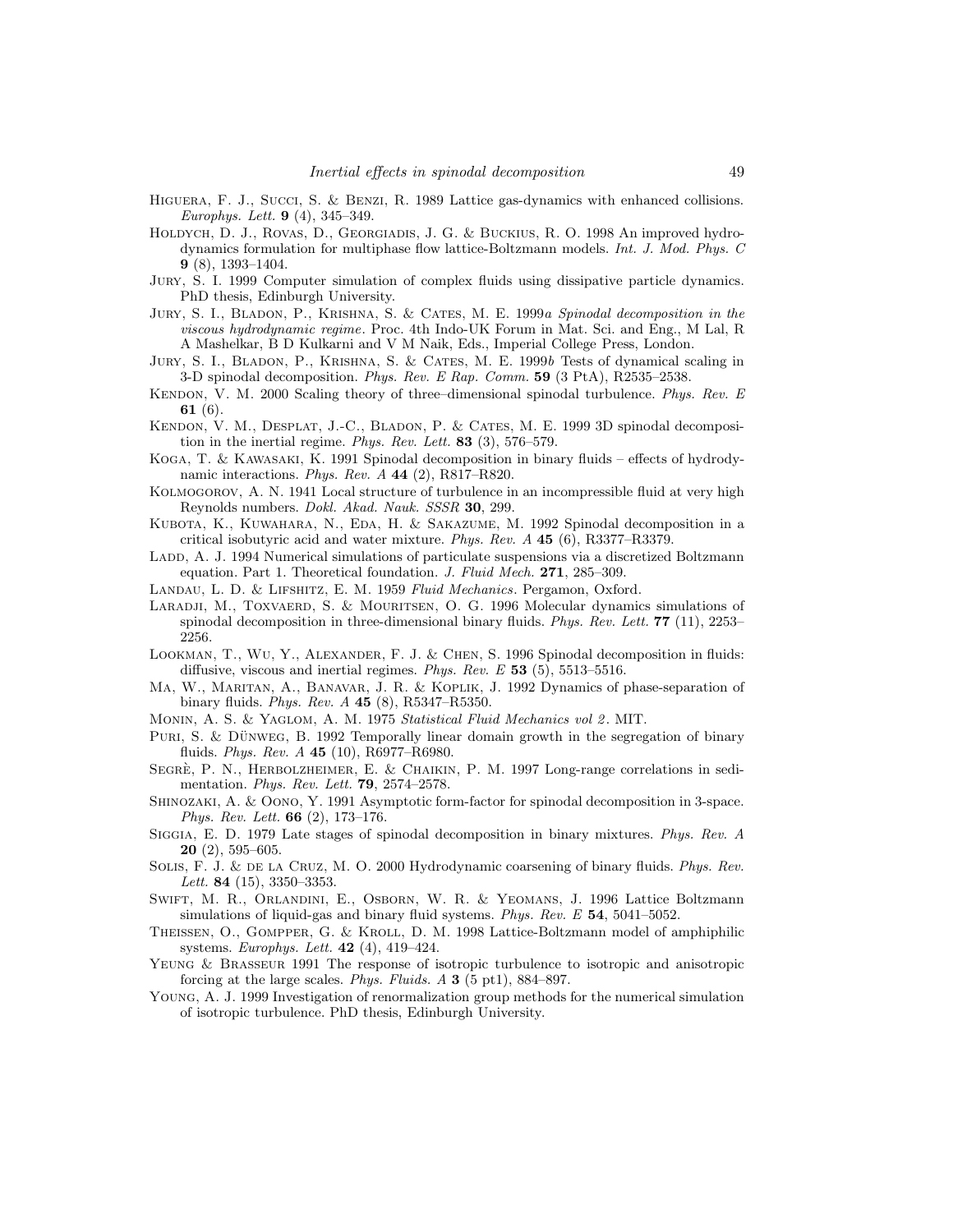This figure "fig10a.jpg" is available in "jpg" format from: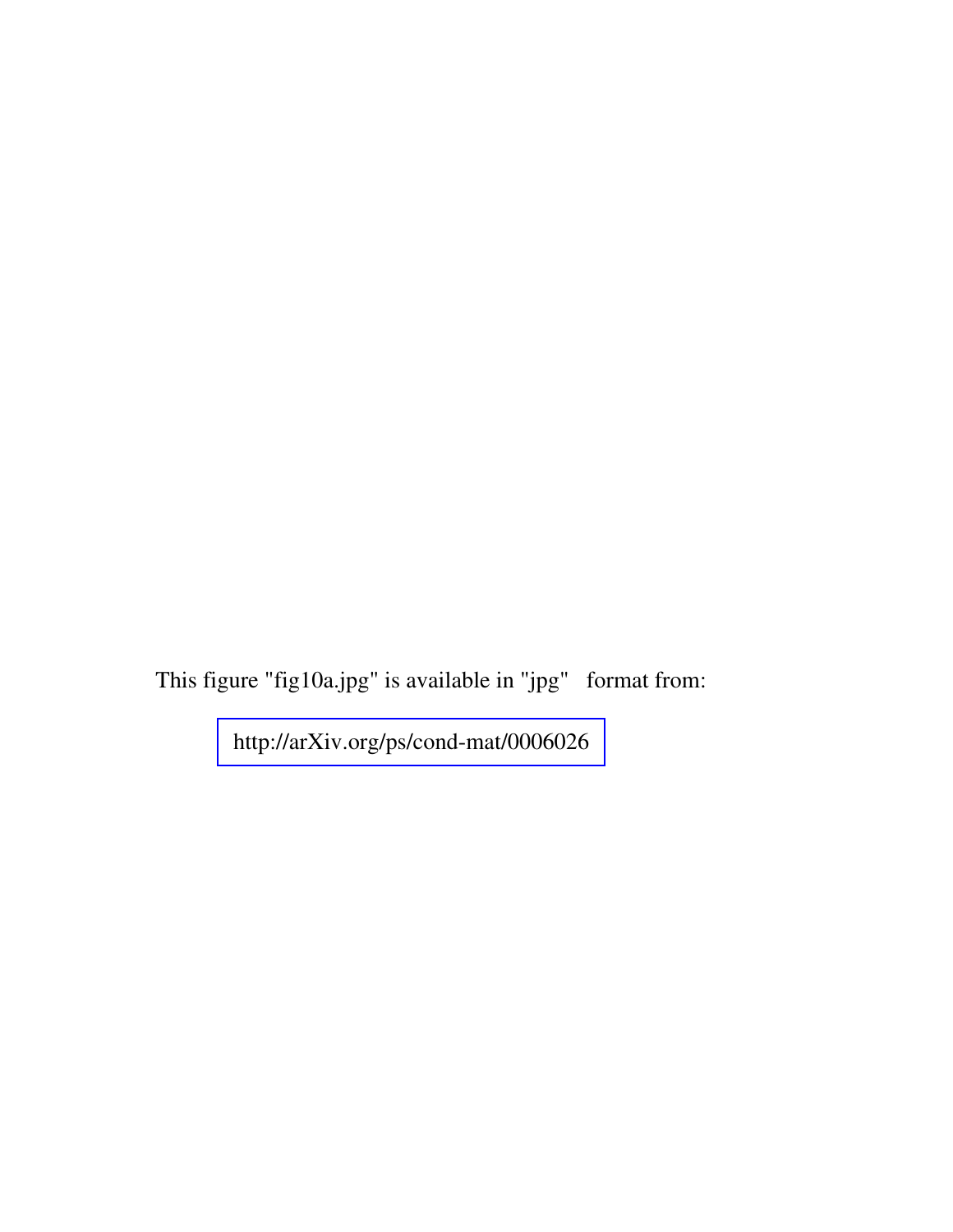This figure "fig10b.jpg" is available in "jpg" format from: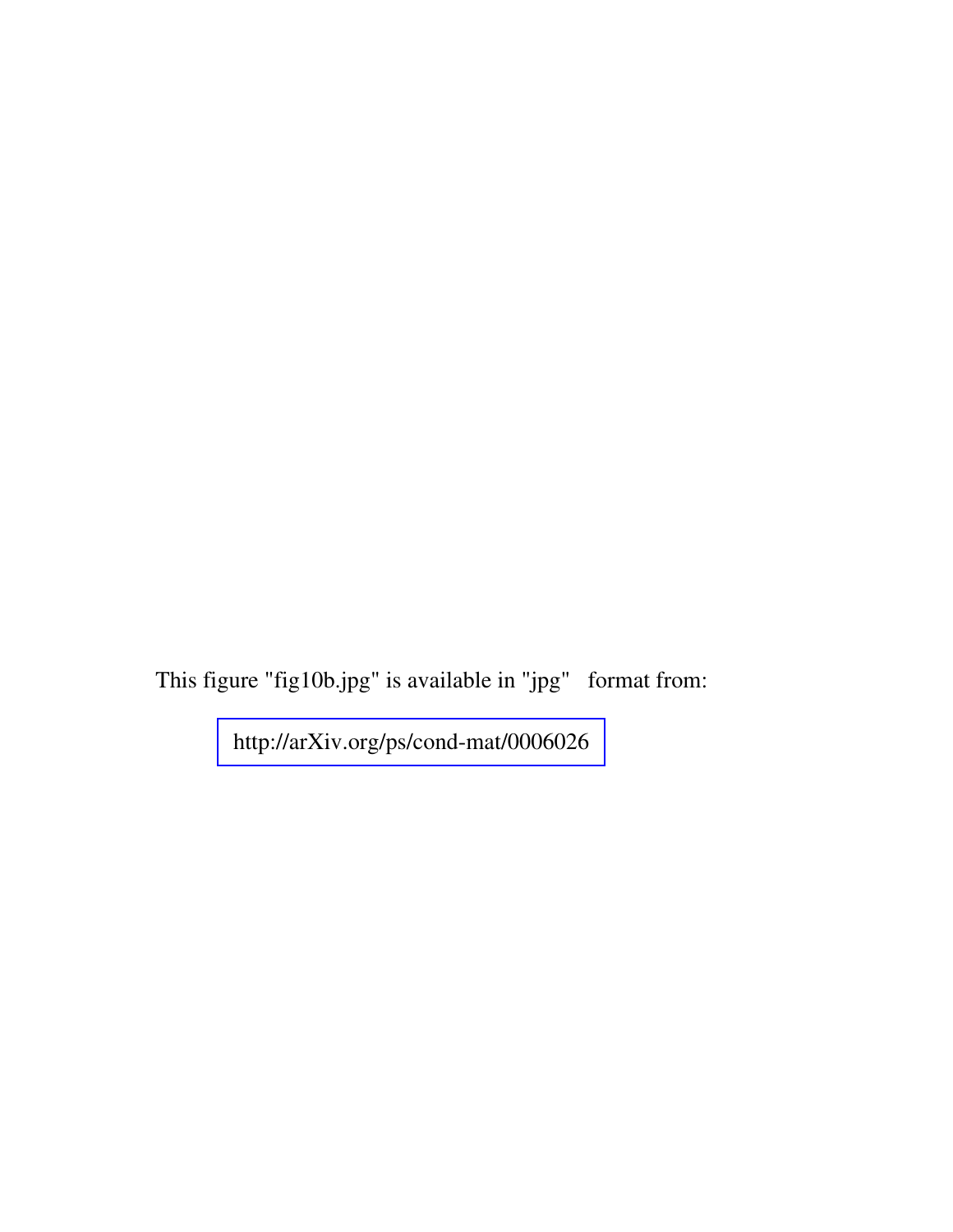This figure "fig10c.jpg" is available in "jpg" format from: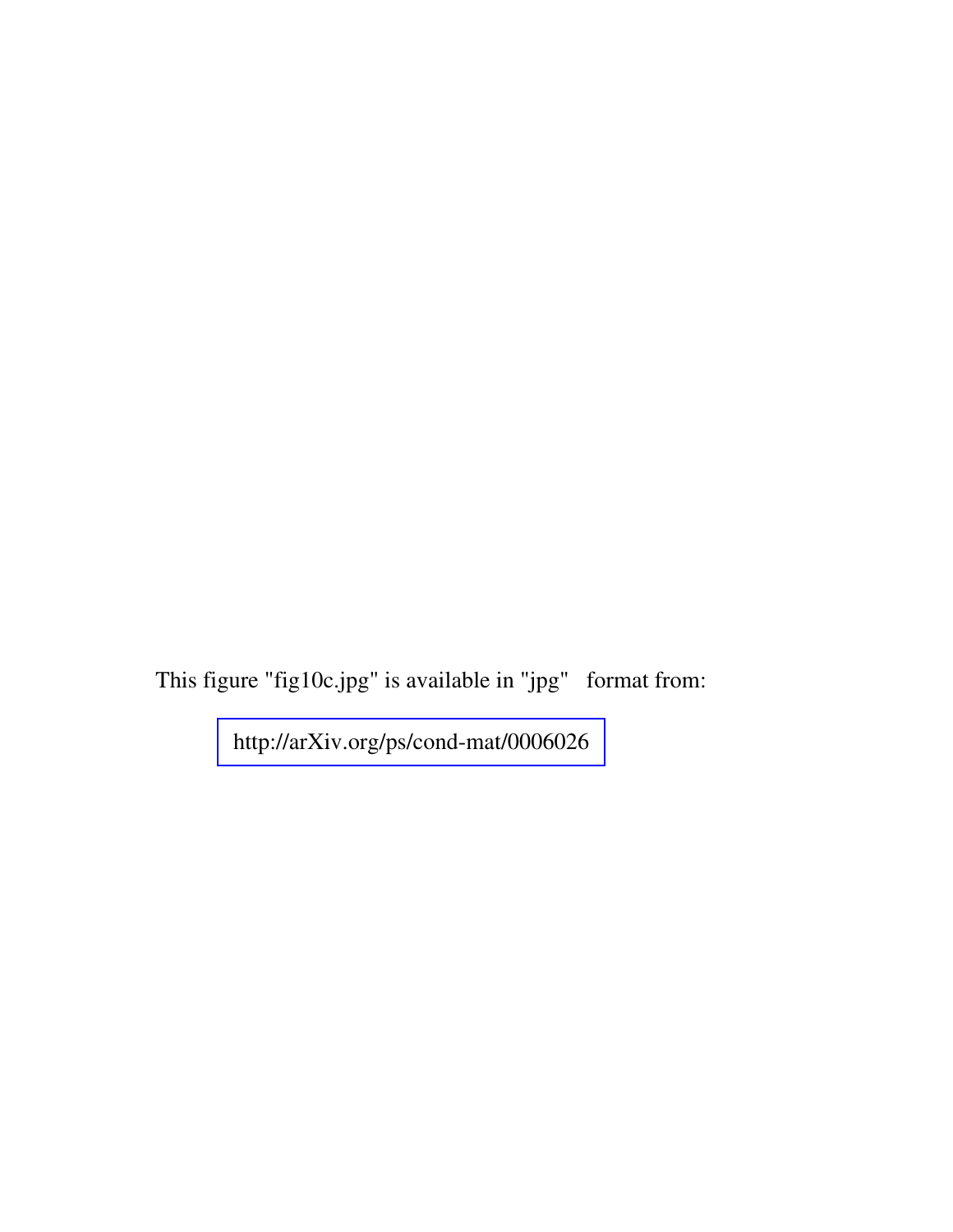This figure "fig10d.jpg" is available in "jpg" format from: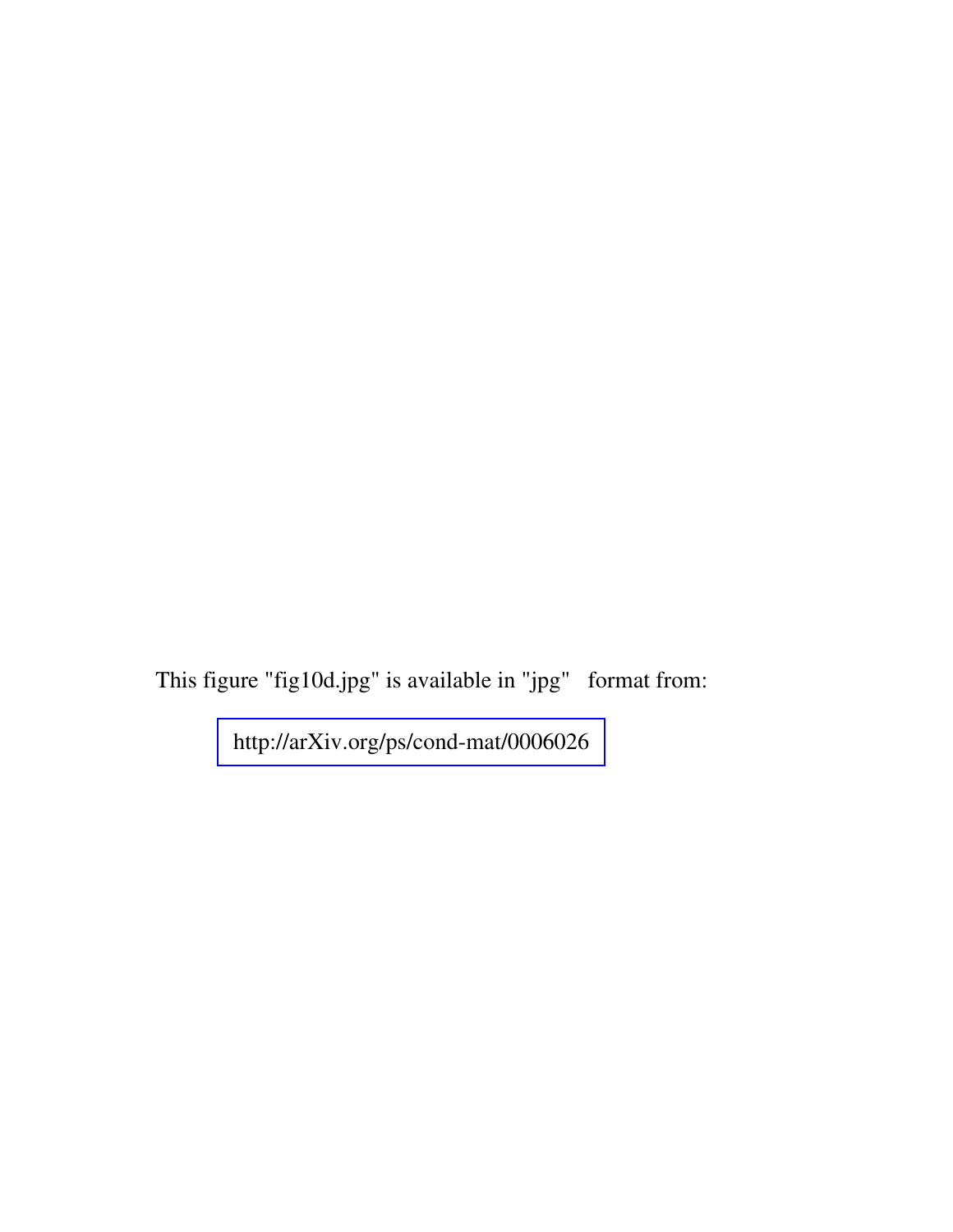This figure "fig10e.jpg" is available in "jpg" format from: